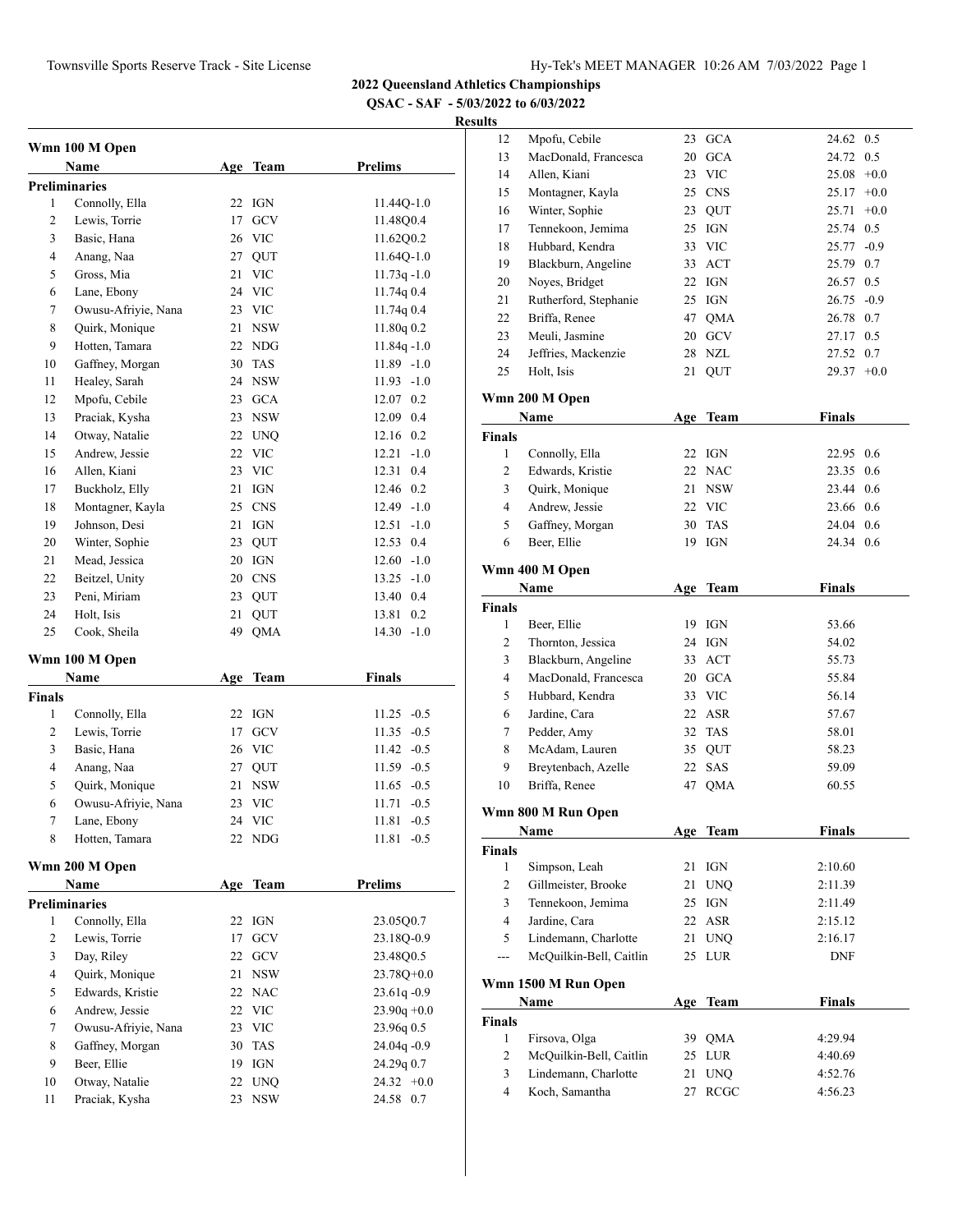**QSAC - SAF - 5/03/2022 to 6/03/2022**

# **Resul**

|                | Finals  (Wmn 1500 M Run Open)<br>Name |    | Age Team   | <b>Finals</b>     |        |
|----------------|---------------------------------------|----|------------|-------------------|--------|
| 5              | Storer, Heidi                         |    | 52 QMA     | 5:42.51           |        |
| 6              | Gurski, Kelly                         | 53 | QMA        | 6:18.89           |        |
|                |                                       |    |            |                   |        |
|                | Wmn 100 M Hurdles Open                |    |            |                   |        |
|                | Name                                  |    | Age Team   | <b>Finals</b>     |        |
| <b>Finals</b>  |                                       |    |            |                   |        |
| 1              | Clay, Liz                             |    | 27 GCV     | $12.97 -0.6$      |        |
| 2              | Jenneke, Michelle                     |    | 29 NSW     | 13.31             | $-0.6$ |
| 3              | Crase, Taneille                       |    | 28 QUT     | $13.51 - 0.6$     |        |
| 4              | Shaw, Danielle                        |    | 24 VIC     | $13.52 -0.6$      |        |
| 5              | Newton, Ebony                         |    | 17 NSW     | $14.77 - 0.6$     |        |
| 6              | Solley, Tiana                         |    | 24 ASR     | $15.11 - 0.6$     |        |
| 7              | Payne, Casey                          |    | 20 NAC     | $15.70 -0.6$      |        |
| 8              | Beitzel, Unity                        |    | 20 CNS     | $15.79 - 0.6$     |        |
|                | Wmn 400 M Hurdles Open                |    |            |                   |        |
|                | Name                                  |    | Age Team   | Finals            |        |
| <b>Finals</b>  |                                       |    |            |                   |        |
| 1              | Day, Fletcher                         |    | 20 UNO     | 63.34             |        |
| 2              | McAdam, Lauren                        |    | 35 QUT     | 64.48             |        |
| 3              | Seymour, Eliana                       | 38 | <b>QMA</b> | 69.75             |        |
| $\overline{4}$ | Meuli, Jasmine                        | 20 | GCV        | 74.91             |        |
|                | Wmn 3000 M Steeplechase Open          |    |            |                   |        |
|                | Name                                  |    | Age Team   | Finals            |        |
| <b>Finals</b>  |                                       |    |            |                   |        |
| 1              | Billington, Tayla                     |    | 25 QUT     | 12:08.24          |        |
| 2              | Nyssen, Amber                         | 18 | <b>MAY</b> | 13:59.93          |        |
|                | Wmn High Jump Open                    |    |            |                   |        |
|                | Name                                  |    | Age Team   | <b>Finals</b>     |        |
| <b>Finals</b>  |                                       |    |            |                   |        |
| 1              | Moss, Elizabeth                       |    | 20 QUT     | 1.75m             |        |
| 2              | Stolberg, Toby                        |    | 16 IPS     | 1.75m             |        |
| 3              | Crase, Taneille                       |    | 28 QUT     | 1.70 <sub>m</sub> |        |
| 3              | Solley, Tiana                         |    | 24 ASR     | 1.70 <sub>m</sub> |        |
| 3              | Reid, Ashleigh                        |    | 34 QMA     | 1.70 <sub>m</sub> |        |
| 6              | Leung, Brianna                        | 17 | QUT        | 1.70m             |        |
|                | Lillicrap, Sophie                     |    | 18 QUT     | NΗ                |        |
|                | <b>Wmn Pole Vault Open</b>            |    |            |                   |        |
|                | Name                                  |    | Age Team   | <b>Finals</b>     |        |
| <b>Finals</b>  |                                       |    |            |                   |        |
| 1              | Arbuthnot, Jade                       |    | 18 GCV     | 3.30 <sub>m</sub> |        |
| $\overline{c}$ | Marschall, Emily                      | 23 | <b>MAR</b> | 3.10 <sub>m</sub> |        |
|                | Wmn Long Jump Open                    |    |            |                   |        |
|                | Name                                  |    | Age Team   | Finals            |        |
| <b>Finals</b>  |                                       |    |            |                   |        |
| $\mathbf{1}$   | Dale, Samantha                        | 21 | <b>NSW</b> | $6.70m$ 0.5       |        |
| 2              | McGuire, Annie                        | 21 | QUT        | $6.23m$ 0.2       |        |
| 3              | Khudoyarova, Roksana                  | 21 | EGAC       | $6.12m + 0.0$     |        |
|                |                                       |    |            |                   |        |
| 4              | Clark, Tomysha                        |    | 20 NSW     | 6.11m 0.5         |        |
| 5              | Crase, Taneille                       | 28 | QUT        | $6.01m$ 0.2       |        |

| sults          |                              |     |                 |                |  |
|----------------|------------------------------|-----|-----------------|----------------|--|
| 7              | Carroll, Brittany            |     | 22 NSW          | $6.01m + 0.0$  |  |
| 8              | Surch, Emelia                |     | 19 IGN          | 5.98m 1.5      |  |
| 9              | Harper, Jessie               |     | 26 UNQ          | 5.95m 0.9      |  |
| 10             | Leung, Brianna               |     | 17 QUT          | 5.74m 1.6      |  |
| 11             | Johnston-Mitrevska, Jade     |     | 21 NSW          | $5.68m + 0.0$  |  |
| 12             | Solley, Tiana                |     | 24 ASR          | 5.51m 1.3      |  |
| 13             | Beitzel, Unity               |     | 20 CNS          | $5.05m$ 0.2    |  |
| 14             | Carey, Alexis                |     | 22 DDA          | $4.79m +0.0$   |  |
|                | Wmn Triple Jump Open         |     |                 | <b>Finals</b>  |  |
| <b>Finals</b>  | Name                         |     | Age Team        |                |  |
| $\mathbf{1}$   | Khudoyarova, Roksana         |     | 21 EGAC         | $13.60m +0.0$  |  |
| 2              | Owusu, Desleigh              |     | 21 NSW          | $12.75m +0.0$  |  |
| 3              | Harper, Jessie               |     | 26 UNQ          | $12.49m + 0.0$ |  |
| 4              | Anthony, Teresa              |     | 16 QUT          | $11.71m +0.0$  |  |
| 5              | Harvey, Sidonie              |     | 20 MAY          | $11.43m +0.0$  |  |
| 6              | Carey, Alexis                |     | 22 DDA          | $10.55m - 0.1$ |  |
|                |                              |     |                 |                |  |
|                | <b>Wmn Shot Put Open</b>     |     |                 |                |  |
|                | Name                         | Age | Team            | <b>Finals</b>  |  |
| <b>Finals</b>  |                              |     |                 |                |  |
| 1              | Ferguson, Tahlee             |     | 19 VIC          | 13.23m         |  |
| 2              | Thorpe, Sarah                |     | 23 QE2          | 12.62m         |  |
| 3              | Kapranov, Alyssa             |     | 19 UNQ          | 12.47m         |  |
| 4              | Beith, Zoe                   | 17  | SAS             | 12.36m         |  |
| 5              | Solley, Tiana                |     | 24 ASR          | 11.31m         |  |
| 6              | Crase, Taneille              |     | 28 QUT          | 11.30m         |  |
| 7              | Laurikainen, April           |     | 18 ASR          | 11.13m         |  |
| 8              | Va'ai, Laylani               |     | 19 IPS          | 11.03m         |  |
| 9              | Goble-Lote, Nylah            |     | 13 IGN          | 10.46m         |  |
| 10             | Beitzel, Unity               |     | 20 CNS          | 9.72m          |  |
|                | <b>Wmn Discus Throw Open</b> |     |                 |                |  |
|                | Name                         |     | Age Team        | <b>Finals</b>  |  |
| <b>Finals</b>  |                              |     |                 |                |  |
| 1              | Lally, Jade                  |     | 35 IPS          | 61.75m         |  |
| 2              | Gollshewsky, Taryn           |     | 29 BUN          | 55.96m         |  |
| 3              | Goody, Charlize              |     | 16 IPS          | 47.85m         |  |
| 4              | Shield, Kajsa                |     | 18 QUT          | 47.00m         |  |
| 5              | Va'ai, Laylani               |     | 19 IPS          | 46.45m         |  |
| 6              | Ferguson, Tahlee             | 19  | <b>VIC</b>      | 40.85m         |  |
| 7              | Davies, Kellie               | 17  | <b>MBR</b>      | 38.13m         |  |
| 8              | Keehn, Emily                 | 30  | <b>UNQ</b>      | 37.11m         |  |
| 9              | Raciti, Sophie               | 20  | MUL             | 33.11m         |  |
| 10             | Brennan, Kerrin              | 20  | DAA             | 31.53m         |  |
| 11             | Kapranov, Alyssa             | 19  | UNQ             | 31.14m         |  |
| 12             | Wessling - F44, Sara         | 37  | MAR             | 19.10m         |  |
|                | <b>Wmn Hammer Throw Open</b> |     |                 |                |  |
|                | Name                         |     | Age Team        | <b>Finals</b>  |  |
| <b>Finals</b>  |                              |     |                 |                |  |
| $\mathbf{1}$   | Hulley, Alexandra            | 25  | <b>NSW</b>      | 66.95m         |  |
| $\overline{c}$ | Hester, Caitlyn              | 23  | QE <sub>2</sub> | 53.05m         |  |
| 3              | Canepa, Aliyah               | 20  | VIC             | 51.66m         |  |
| 4              | Roberts, Lara                | 19  | GCV             | 51.37m         |  |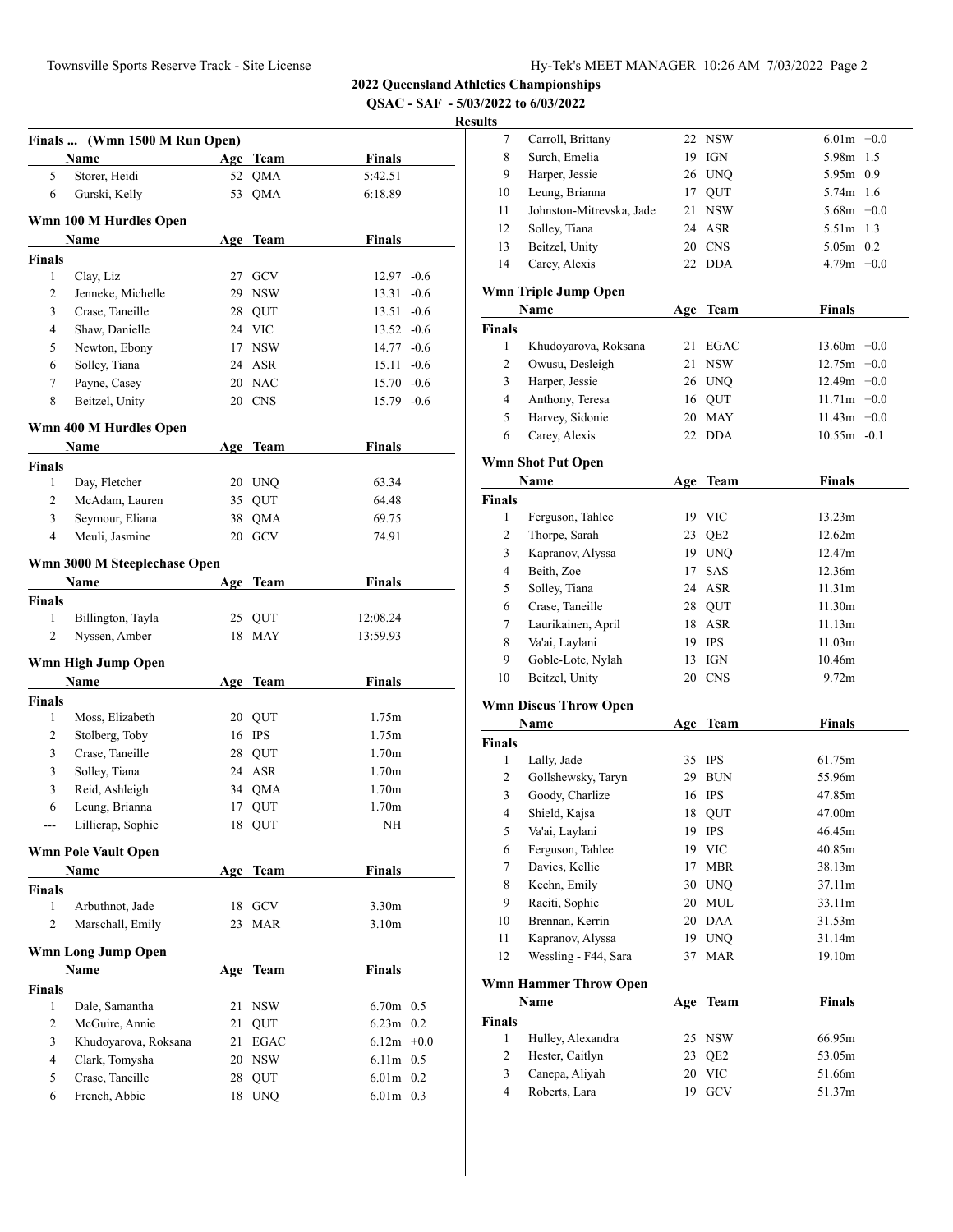**QSAC - SAF - 5/03/2022 to 6/03/2022**

|                | Finals  (Wmn Hammer Throw Open) |     |             |               |        |
|----------------|---------------------------------|-----|-------------|---------------|--------|
|                | Name                            |     | Age Team    | <b>Finals</b> |        |
| 5              | Edwards, Hannah                 | 17  | MUL         | 48.59m        |        |
| 6              | Tordjman, Sarah                 |     | 33 FRA      | 47.79m        |        |
| 7              | Hardy, Renee                    |     | 19 NSW      | 45.59m        |        |
| 8              | Rowe, Jessica                   |     | 17 IPS      | 44.38m        |        |
| 9              | Raciti, Sophie                  |     | 20 MUL      | 41.59m        |        |
| 10             | Willoughby, Kelsie              |     | $22$ JIM    | 37.60m        |        |
| 11             | Mackie, Althea                  |     | 52 GCV      | 35.27m        |        |
| 12             | Kapranov, Alyssa                |     | 19 UNQ      | 34.50m        |        |
| 13             | Sears, Sophie                   |     | 14 IGN      | 33.88m        |        |
| 14             | Wessling - F44, Sara            | 37  | <b>MAR</b>  | 15.21m        |        |
|                | Wmn Javelin Throw Open          |     |             |               |        |
|                | Name                            | Age | <b>Team</b> | <b>Finals</b> |        |
| <b>Finals</b>  |                                 |     |             |               |        |
| 1              | Roberts, Alexandra              | 21  | <b>GCV</b>  | 45.37m        |        |
| 2              | Hogan, Tiani                    |     | $17$ IGN    | 37.51m        |        |
| 3              | Solley, Tiana                   |     | 24 ASR      | 35.72m        |        |
| 4              | Crase, Taneille                 |     | 28 QUT      | 35.32m        |        |
| 5              | Shield, Kajsa                   |     | 18 QUT      | 34.49m        |        |
|                |                                 |     |             |               |        |
|                | Wmn 10000 M Race Walk Open      |     |             |               |        |
|                | Name                            |     | Age Team    | <b>Finals</b> |        |
| <b>Finals</b>  |                                 |     |             |               |        |
| 1              | Hayward, Katie                  |     | 22 GCA      | 47:35.43      |        |
| 2              | Gannon, Brenda                  |     | 48 QMA      | 1:00:04.36    |        |
| 3              | Williams, Lyla                  |     | 15 Qrun     | 1:00:44.37    |        |
| 4              | Bergh, Mia                      |     | 17 GCV      | 1:02:17.67    |        |
| 5              | Millard, Summer                 |     | 17 QA       | 1:05:03.72    |        |
| 6              | McRoberts, Jasmine-Rose         |     | 20 QA       | 1:12:57.07    |        |
| 7              | Housden, Lily                   |     | 16 QRW      | 1:14:31.36    |        |
|                | Clarke, Anika                   |     | 17 RED      | <b>DNF</b>    |        |
| ---            | Chadwick, Phoebe                |     | 16 QRW      | DNF           |        |
|                | Wmn 100 M Under 20              |     |             |               |        |
|                | Name                            | Age | <b>Team</b> | <b>Finals</b> |        |
| <b>Finals</b>  |                                 |     |             |               |        |
| 1              | Reynolds, Hayley                |     | 19 LDA      | 11.63         | $-1.5$ |
| $\overline{c}$ | Matzer, Olivia                  |     | 19 IGN      | $11.77 - 1.5$ |        |
| 3              | Harris, Georgia                 | 18  | SAS         | 11.80         | $-1.5$ |
| 4              | Surch, Emelia                   | 19  | IGN         | 12.19         | $-1.5$ |
| 5              | Hewitt, Grace                   | 19  | ${\rm GCV}$ | 12.25         | $-1.5$ |
| 6              | French, Abbie                   | 18  | <b>UNQ</b>  | $12.42 -0.3$  |        |
| 7              | Swift, Annika                   | 18  | <b>NSW</b>  | $12.47 -0.3$  |        |
| 8              | Twigg, Lucy                     | 18  | IGN         | 12.51         | $-1.5$ |
| 9              | Bollinger, Nyah                 | 19  | IGN         | $12.55 -0.3$  |        |
| 10             | McCaskill, Jessica              | 18  | ASR         | $13.32 -0.3$  |        |
|                | Wmn 200 M Under 20              |     |             |               |        |
|                | Name                            | Age | <b>Team</b> | <b>Finals</b> |        |
| <b>Finals</b>  |                                 |     |             |               |        |
| $\mathbf{1}$   | Matzer, Olivia                  | 19  | IGN         | 24.19         | $-0.9$ |
| 2              | Harris, Georgia                 | 18  | SAS         | 24.23         | $-0.9$ |
| 3              | Hanlon, Monique                 | 18  | <b>UNQ</b>  | 24.26         | $-0.9$ |
| 4              | Reynolds, Hayley                | 19  | LDA         | 24.49         | $-0.9$ |
|                |                                 |     |             |               |        |

| uus           |                            |     |                 |               |        |
|---------------|----------------------------|-----|-----------------|---------------|--------|
| 5             | Anglin, Txai               |     | 18 QUT          | $25.37 -0.9$  |        |
| 6             | Starr, Isabella            | 18  | <b>TNS</b>      | 25.50         | $-0.9$ |
| 7             | Twigg, Lucy                |     | 18 IGN          | $25.50 -0.9$  |        |
| 8             | Konopka, Marianna          |     | 19 UNQ          | 25.70         | $-0.9$ |
| 9             | Swift, Annika              |     | 18 NSW          | $25.98 - 0.9$ |        |
| ---           | Hewitt, Grace              |     | 19 GCV          | $DQ - 0.9$    |        |
|               | Wmn 400 M Under 20         |     |                 |               |        |
|               | Name                       |     | Age Team        | <b>Finals</b> |        |
| <b>Finals</b> |                            |     |                 |               |        |
| 1             | Anglin, Txai               |     | 18 QUT          | 55.39         |        |
| 2             | Mohamed, Shahd             |     | 19 VIC          | 56.88         |        |
| 3             | McCormack, Bridget         |     | 18 INT          | 57.44         |        |
| 4             | Crouch, Mikayla            |     | 18 UNQ          | 58.50         |        |
| 5             | Chapman, Claudia           |     | 19 QE2          | 58.62         |        |
| 6             | Hanssen, Lillian           |     | 18 DDA          | 62.69         |        |
| 7             | Wright, Maree              | 18  | UNQ             | 67.17         |        |
|               |                            |     |                 |               |        |
|               | Wmn 800 M Run Under 20     |     |                 |               |        |
|               | Name                       |     | Age Team        | Finals        |        |
| <b>Finals</b> |                            |     |                 |               |        |
| $\mathbf{1}$  | McCormack, Bridget         |     | 18 INT          | 2:09.48       |        |
| 2             | Moore, Keira               |     | 18 ATN          | 2:10.32       |        |
| 3             | Scott, Starr               |     | 18 GCR          | 2:17.52       |        |
| 4             | Hamilton, Nyree            |     | 19 QUT          | 2:18.47       |        |
| 5             | Boyd, Olivia               |     | 18 INT          | 2:19.49       |        |
| 6             | Horn, Ella                 |     | 19 INT          | 2:19.89       |        |
| 7             | Lawson, Katherine          |     | 19 QE2          | 2:22.95       |        |
| 8             | Nyssen, Amber              | 18  | <b>MAY</b>      | 2:25.59       |        |
|               | Wmn 1500 M Run Under 20    |     |                 |               |        |
|               | Name                       |     | Age Team        | <b>Finals</b> |        |
| <b>Finals</b> |                            |     |                 |               |        |
| 1             | Moore, Keira               |     | 18 ATN          | 4:30.99       |        |
| 2             | McKillop, Laura            |     | 19 RED          | 4:37.10       |        |
| 3             | McCormack, Bridget         |     | 18 INT          | 4:39.17       |        |
| 4             | Scott, Starr               |     | 18 GCR          | 4:40.87       |        |
| 5             | Bryant, Elizabeth          |     | 18 UNQ          | 4:41.28       |        |
| 6             | Horn, Ella                 | 19  | <b>INT</b>      | 4:42.76       |        |
| 7             | Lawson, Katherine          | 19  | QE <sub>2</sub> | 4:45.42       |        |
| 8             | Gunton, Tayla              | 19  | PRM             | 4:46.16       |        |
| 9             | Rooney, Shae               | 19  | GCV             | 4:48.61       |        |
| 10            | Boyd, Olivia               | 18  | <b>INT</b>      | 4:48.82       |        |
| 11            | Watt, Emma-Kate            | 18  | UNQ             | 4:49.22       |        |
|               | Wmn 100 M Hurdles Under 20 |     |                 |               |        |
|               | Name                       |     | Age Team        | <b>Finals</b> |        |
| Finals        |                            |     |                 |               |        |
| 1             | Surch, Emelia              | 19  | IGN             | 14.25 -0.7    |        |
| 2             | Bollinger, Nyah            | 19  | IGN             | 16.87         | $-0.7$ |
| 3             | Stimpson, Emma             | 19  | IGN             | 17.24         | $-0.7$ |
| 4             | Ekeocha, Obianuju          | 18  | MAY             | $18.23 - 0.7$ |        |
|               |                            |     |                 |               |        |
|               | Wmn 400 M Hurdles Under 20 |     |                 |               |        |
|               | Name                       | Age | <b>Team</b>     | <b>Finals</b> |        |
| <b>Finals</b> |                            |     |                 |               |        |
| 1             | Konopka, Marianna          | 19  | <b>UNQ</b>      | 62.09         |        |
|               |                            |     |                 |               |        |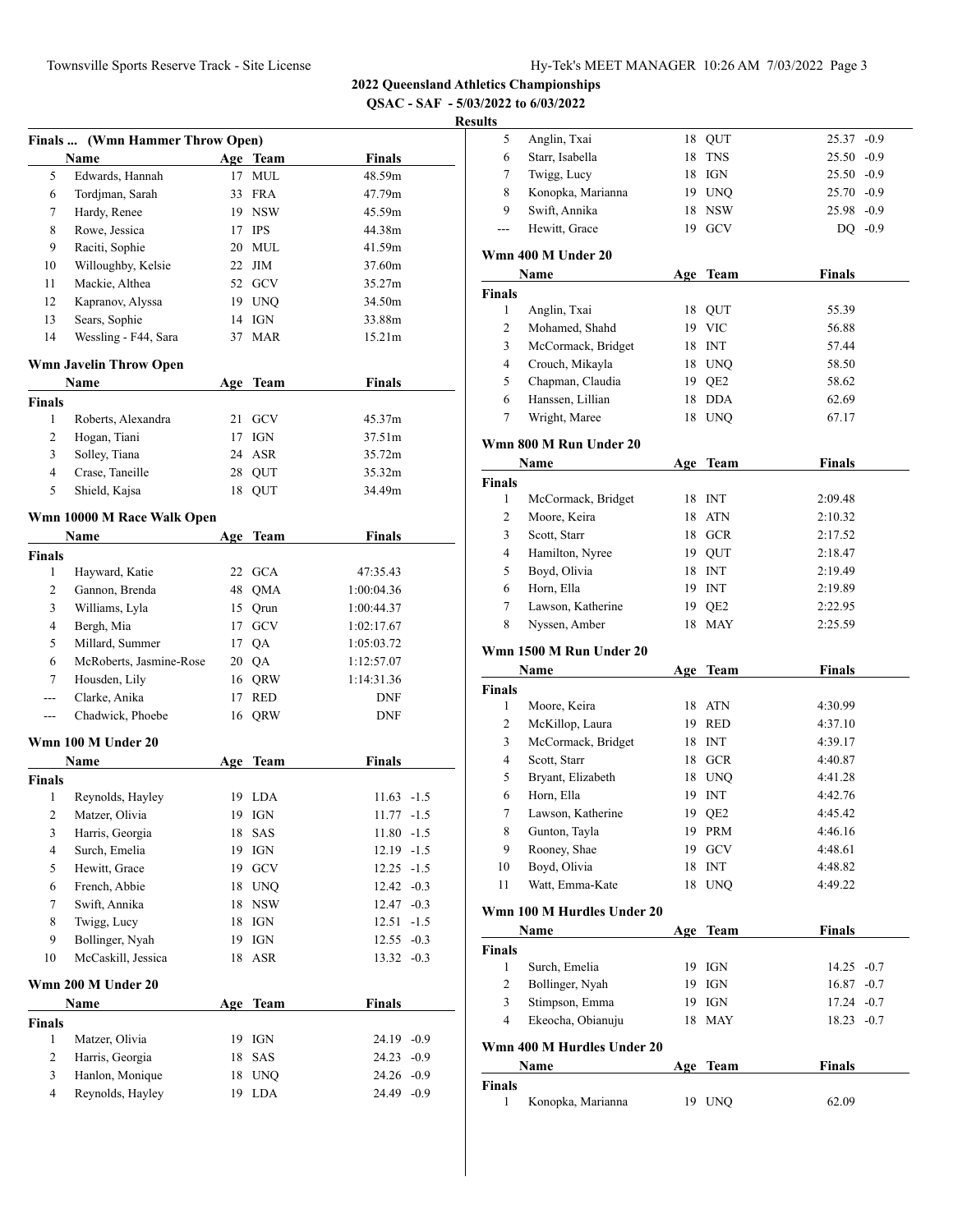**QSAC - SAF - 5/03/2022 to 6/03/2022**

# **Resul**

|                          | Finals  (Wmn 400 M Hurdles Under 20)       |     |            |                   |        |
|--------------------------|--------------------------------------------|-----|------------|-------------------|--------|
|                          | Name                                       |     | Age Team   | <b>Finals</b>     |        |
| 2                        | Chapman, Claudia                           |     | 19 QE2     | 62.99             |        |
| 3                        | Visser, Milena                             |     | 18 NSW     | 71.32             |        |
| $\overline{4}$           | Nyssen, Amber                              |     | 18 MAY     | 72.08             |        |
| 5                        | Davidson, Lauren                           |     | 19 ASR     | 73.28             |        |
|                          |                                            |     |            |                   |        |
|                          | Wmn 3000 M Steeplechase Under 20           |     |            |                   |        |
|                          | Name                                       |     | Age Team   | <b>Finals</b>     |        |
| <b>Finals</b>            |                                            |     |            |                   |        |
| 1                        | McKillop, Laura                            |     | 19 RED     | 11:19.20          |        |
| 2                        | Boyd, Olivia                               |     | 18 INT     | 11:39.95          |        |
| 3                        | Watt, Emma-Kate                            |     | 18 UNQ     | 12:11.68          |        |
|                          | Wmn High Jump Under 20                     |     |            |                   |        |
|                          | Name                                       |     | Age Team   | <b>Finals</b>     |        |
| <b>Finals</b>            |                                            |     |            |                   |        |
| 1                        | Lillicrap, Sophie                          |     | 18 QUT     | 1.75m             |        |
| 2                        | Surch, Emelia                              |     | 19 IGN     | 1.60 <sub>m</sub> |        |
| 2                        | Cameron, Laura                             |     | 18 GCV     | 1.60 <sub>m</sub> |        |
| $\overline{4}$           | Luckensmeyer, Olivia                       |     | 18 SAS     | 1.55m             |        |
| 5                        | Whillans, Brooke                           |     | 18 UNO     | 1.50 <sub>m</sub> |        |
| 6                        | Bollinger, Nyah                            |     | 19 IGN     | 1.50 <sub>m</sub> |        |
| 7                        | Stimpson, Emma                             |     | 19 IGN     | 1.45m             |        |
| ---                      | Nyssen, Amber                              |     | 18 MAY     | NH                |        |
|                          |                                            |     |            |                   |        |
|                          | Wmn Pole Vault Under 20                    |     |            |                   |        |
|                          | Name                                       | Age | Team       | <b>Finals</b>     |        |
| <b>Finals</b>            |                                            |     |            |                   |        |
| 1                        | Arbuthnot, Jade                            |     | 18 GCV     | 3.50 <sub>m</sub> |        |
| $\overline{c}$           | Sullivan, Summer                           |     | 18 QUT     | 3.20 <sub>m</sub> |        |
|                          | Wmn Long Jump Under 20                     |     |            |                   |        |
|                          | Name                                       |     | Age Team   | <b>Finals</b>     |        |
| Finals                   |                                            |     |            |                   |        |
| 1                        | French, Abbie                              |     | 18 UNQ     | $6.05m + 0.0$     |        |
| 2                        | Stimpson, Emma                             |     | 19 IGN     | $5.13m +0.0$      |        |
| 3                        | Shield, Kajsa                              |     | 18 QUT     | $4.90m$ 2.4       |        |
|                          |                                            |     |            |                   |        |
|                          | <b>Wmn Triple Jump Invitation Under 20</b> |     |            |                   |        |
|                          | <b>Name</b>                                |     | Age Team   | Finals            |        |
| Finals<br>$\overline{a}$ | Pedroni, Dahniella                         |     | 19 OUT     |                   | ND NWI |
|                          |                                            |     |            |                   |        |
|                          | Wmn Triple Jump Under 20                   |     |            |                   |        |
|                          | Name                                       | Age | Team       | <b>Finals</b>     |        |
| Finals                   |                                            |     |            |                   |        |
| 1                        | Lillicrap, Sophie                          |     | 18 QUT     | $11.41m +0.0$     |        |
| $\overline{c}$           | Ekeocha, Obianuju                          | 18  | MAY        | $10.98m + 0.0$    |        |
| 3                        | Shield, Kajsa                              | 18  | QUT        | $10.86m + 0.0$    |        |
| $\overline{4}$           | Pedroni, Dahniella                         |     | 19 QUT     | $10.75m + 0.0$    |        |
|                          | <b>Wmn Shot Put Under 20</b>               |     |            |                   |        |
|                          | Name                                       | Age | Team       | <b>Finals</b>     |        |
| <b>Finals</b>            |                                            |     |            |                   |        |
| 1                        | Ferguson, Tahlee                           | 19  | <b>VIC</b> | 12.86m            |        |
| 2                        | Kapranov, Alyssa                           | 19  | <b>UNQ</b> | 12.56m            |        |
|                          |                                            |     |            |                   |        |

| Laurikainen, April               |                                                                                                                                                                                                                                                                                                                                                                                                                                                         |                                                                                | 11.50m                                                                                                                                                                                                                                                                                                                                 |
|----------------------------------|---------------------------------------------------------------------------------------------------------------------------------------------------------------------------------------------------------------------------------------------------------------------------------------------------------------------------------------------------------------------------------------------------------------------------------------------------------|--------------------------------------------------------------------------------|----------------------------------------------------------------------------------------------------------------------------------------------------------------------------------------------------------------------------------------------------------------------------------------------------------------------------------------|
| Va'ai, Laylani                   |                                                                                                                                                                                                                                                                                                                                                                                                                                                         |                                                                                | 11.20m                                                                                                                                                                                                                                                                                                                                 |
| Surch, Emelia                    |                                                                                                                                                                                                                                                                                                                                                                                                                                                         |                                                                                | 11.20m                                                                                                                                                                                                                                                                                                                                 |
| Smith, Giselle                   | 18                                                                                                                                                                                                                                                                                                                                                                                                                                                      | IGN                                                                            | 9.79 <sub>m</sub>                                                                                                                                                                                                                                                                                                                      |
| <b>Wmn Discus Throw Under 20</b> |                                                                                                                                                                                                                                                                                                                                                                                                                                                         |                                                                                |                                                                                                                                                                                                                                                                                                                                        |
| Name                             |                                                                                                                                                                                                                                                                                                                                                                                                                                                         |                                                                                | <b>Finals</b>                                                                                                                                                                                                                                                                                                                          |
|                                  |                                                                                                                                                                                                                                                                                                                                                                                                                                                         |                                                                                |                                                                                                                                                                                                                                                                                                                                        |
| Va'ai, Laylani                   |                                                                                                                                                                                                                                                                                                                                                                                                                                                         |                                                                                | 48.74m                                                                                                                                                                                                                                                                                                                                 |
| Shield, Kajsa                    |                                                                                                                                                                                                                                                                                                                                                                                                                                                         |                                                                                | 44.07m                                                                                                                                                                                                                                                                                                                                 |
|                                  |                                                                                                                                                                                                                                                                                                                                                                                                                                                         |                                                                                | 39.77m                                                                                                                                                                                                                                                                                                                                 |
|                                  |                                                                                                                                                                                                                                                                                                                                                                                                                                                         |                                                                                | 36.77m                                                                                                                                                                                                                                                                                                                                 |
| Arbuthnot, Jade                  |                                                                                                                                                                                                                                                                                                                                                                                                                                                         |                                                                                | 33.89m                                                                                                                                                                                                                                                                                                                                 |
|                                  |                                                                                                                                                                                                                                                                                                                                                                                                                                                         |                                                                                | 32.23m                                                                                                                                                                                                                                                                                                                                 |
| Kruck, Savarnah                  |                                                                                                                                                                                                                                                                                                                                                                                                                                                         |                                                                                | 10.71m                                                                                                                                                                                                                                                                                                                                 |
|                                  |                                                                                                                                                                                                                                                                                                                                                                                                                                                         |                                                                                |                                                                                                                                                                                                                                                                                                                                        |
| Name                             |                                                                                                                                                                                                                                                                                                                                                                                                                                                         |                                                                                | <b>Finals</b>                                                                                                                                                                                                                                                                                                                          |
|                                  |                                                                                                                                                                                                                                                                                                                                                                                                                                                         |                                                                                |                                                                                                                                                                                                                                                                                                                                        |
| Roberts, Lara                    |                                                                                                                                                                                                                                                                                                                                                                                                                                                         |                                                                                | 53.60m                                                                                                                                                                                                                                                                                                                                 |
|                                  |                                                                                                                                                                                                                                                                                                                                                                                                                                                         |                                                                                | 50.39m                                                                                                                                                                                                                                                                                                                                 |
|                                  |                                                                                                                                                                                                                                                                                                                                                                                                                                                         |                                                                                | 36.20m                                                                                                                                                                                                                                                                                                                                 |
|                                  |                                                                                                                                                                                                                                                                                                                                                                                                                                                         |                                                                                | 35.20m                                                                                                                                                                                                                                                                                                                                 |
| Shemansky, Bethany               |                                                                                                                                                                                                                                                                                                                                                                                                                                                         |                                                                                | 34.70m                                                                                                                                                                                                                                                                                                                                 |
|                                  |                                                                                                                                                                                                                                                                                                                                                                                                                                                         |                                                                                |                                                                                                                                                                                                                                                                                                                                        |
|                                  |                                                                                                                                                                                                                                                                                                                                                                                                                                                         |                                                                                | <b>Finals</b>                                                                                                                                                                                                                                                                                                                          |
|                                  |                                                                                                                                                                                                                                                                                                                                                                                                                                                         |                                                                                |                                                                                                                                                                                                                                                                                                                                        |
|                                  |                                                                                                                                                                                                                                                                                                                                                                                                                                                         |                                                                                | 45.02m                                                                                                                                                                                                                                                                                                                                 |
|                                  |                                                                                                                                                                                                                                                                                                                                                                                                                                                         |                                                                                | 42.13m                                                                                                                                                                                                                                                                                                                                 |
|                                  |                                                                                                                                                                                                                                                                                                                                                                                                                                                         |                                                                                | 41.26m                                                                                                                                                                                                                                                                                                                                 |
|                                  |                                                                                                                                                                                                                                                                                                                                                                                                                                                         |                                                                                | 39.23m                                                                                                                                                                                                                                                                                                                                 |
|                                  |                                                                                                                                                                                                                                                                                                                                                                                                                                                         |                                                                                | 32.76m                                                                                                                                                                                                                                                                                                                                 |
|                                  |                                                                                                                                                                                                                                                                                                                                                                                                                                                         |                                                                                | 28.73m                                                                                                                                                                                                                                                                                                                                 |
|                                  |                                                                                                                                                                                                                                                                                                                                                                                                                                                         |                                                                                | 13.08m                                                                                                                                                                                                                                                                                                                                 |
|                                  |                                                                                                                                                                                                                                                                                                                                                                                                                                                         |                                                                                |                                                                                                                                                                                                                                                                                                                                        |
|                                  |                                                                                                                                                                                                                                                                                                                                                                                                                                                         |                                                                                |                                                                                                                                                                                                                                                                                                                                        |
|                                  |                                                                                                                                                                                                                                                                                                                                                                                                                                                         |                                                                                | <b>Finals</b>                                                                                                                                                                                                                                                                                                                          |
|                                  |                                                                                                                                                                                                                                                                                                                                                                                                                                                         |                                                                                | 53:58.96                                                                                                                                                                                                                                                                                                                               |
|                                  |                                                                                                                                                                                                                                                                                                                                                                                                                                                         |                                                                                | 56:26.16                                                                                                                                                                                                                                                                                                                               |
|                                  |                                                                                                                                                                                                                                                                                                                                                                                                                                                         |                                                                                |                                                                                                                                                                                                                                                                                                                                        |
|                                  |                                                                                                                                                                                                                                                                                                                                                                                                                                                         |                                                                                |                                                                                                                                                                                                                                                                                                                                        |
|                                  |                                                                                                                                                                                                                                                                                                                                                                                                                                                         |                                                                                | Finals                                                                                                                                                                                                                                                                                                                                 |
|                                  |                                                                                                                                                                                                                                                                                                                                                                                                                                                         |                                                                                |                                                                                                                                                                                                                                                                                                                                        |
|                                  | 17                                                                                                                                                                                                                                                                                                                                                                                                                                                      |                                                                                | $-0.2$<br>12.41                                                                                                                                                                                                                                                                                                                        |
|                                  | 17                                                                                                                                                                                                                                                                                                                                                                                                                                                      |                                                                                | 12.44<br>$-0.2$                                                                                                                                                                                                                                                                                                                        |
|                                  | 17                                                                                                                                                                                                                                                                                                                                                                                                                                                      | QE2                                                                            | 12.58 -0.2                                                                                                                                                                                                                                                                                                                             |
|                                  | 17                                                                                                                                                                                                                                                                                                                                                                                                                                                      |                                                                                | $12.65 -0.2$                                                                                                                                                                                                                                                                                                                           |
| Atkins, Taylah                   | 17                                                                                                                                                                                                                                                                                                                                                                                                                                                      | <b>TNS</b>                                                                     | $12.76 -0.2$                                                                                                                                                                                                                                                                                                                           |
|                                  | 17                                                                                                                                                                                                                                                                                                                                                                                                                                                      | <b>DDA</b>                                                                     | $12.95 -0.2$                                                                                                                                                                                                                                                                                                                           |
| Caporn, Ashley                   |                                                                                                                                                                                                                                                                                                                                                                                                                                                         |                                                                                |                                                                                                                                                                                                                                                                                                                                        |
| Blunt, Holly                     | 17                                                                                                                                                                                                                                                                                                                                                                                                                                                      | KPL                                                                            | 12.98<br>$-0.2$                                                                                                                                                                                                                                                                                                                        |
| clements, Sophie                 | 17                                                                                                                                                                                                                                                                                                                                                                                                                                                      | IGN                                                                            | 12.99<br>1.0                                                                                                                                                                                                                                                                                                                           |
| Hogan, Tiani                     | 17                                                                                                                                                                                                                                                                                                                                                                                                                                                      | IGN                                                                            | 1.0<br>13.31                                                                                                                                                                                                                                                                                                                           |
| Hagarty, Sienna                  | 17                                                                                                                                                                                                                                                                                                                                                                                                                                                      | QUT                                                                            | 1.0<br>13.72                                                                                                                                                                                                                                                                                                                           |
| Shemansky, Bethany               | 17                                                                                                                                                                                                                                                                                                                                                                                                                                                      | USC                                                                            | 13.96<br>1.0                                                                                                                                                                                                                                                                                                                           |
|                                  | Ferguson, Tahlee<br>Laurikainen, April<br>Kapranov, Alyssa<br>Hardy, Renee<br>Kapranov, Alyssa<br>Laurikainen, April<br>Wmn Javelin Throw Under 20<br>Name<br>Tignani, Angelina<br>Marsh, Phoebe<br>Shield, Kajsa<br>Legge, Claudia<br>Csabai, Kate<br>Surch, Emelia<br>Kruck, Savarnah<br>Name<br>Novinetz, Camryn<br>Bolton, Hannah<br>Wmn 100 M Under 18<br>Name<br>Hackett, Liliana<br>Newton, Ebony<br>Hills, Leilani<br>Tucker, Alessandria-Jayde | <b>Wmn Hammer Throw Under 20</b><br>19<br>Wmn 10000 M Race Walk Under 20<br>19 | 18 ASR<br>19 IPS<br>19 IGN<br>Age Team<br>19 IPS<br>18 QUT<br>19 VIC<br>18 ASR<br>18 GCV<br>19 UNQ<br>18 QA<br>Age Team<br>19 GCV<br>19 NSW<br>19 UNQ<br>18 ASR<br>17 USC<br>Age Team<br>18 QUT<br>19 UNQ<br>18 QUT<br>18 UNQ<br>19 USC<br>IGN<br>18 QA<br>Team<br>Age<br>IPS<br>19 NSW<br>Age Team<br>IGN<br><b>NSW</b><br><b>UNQ</b> |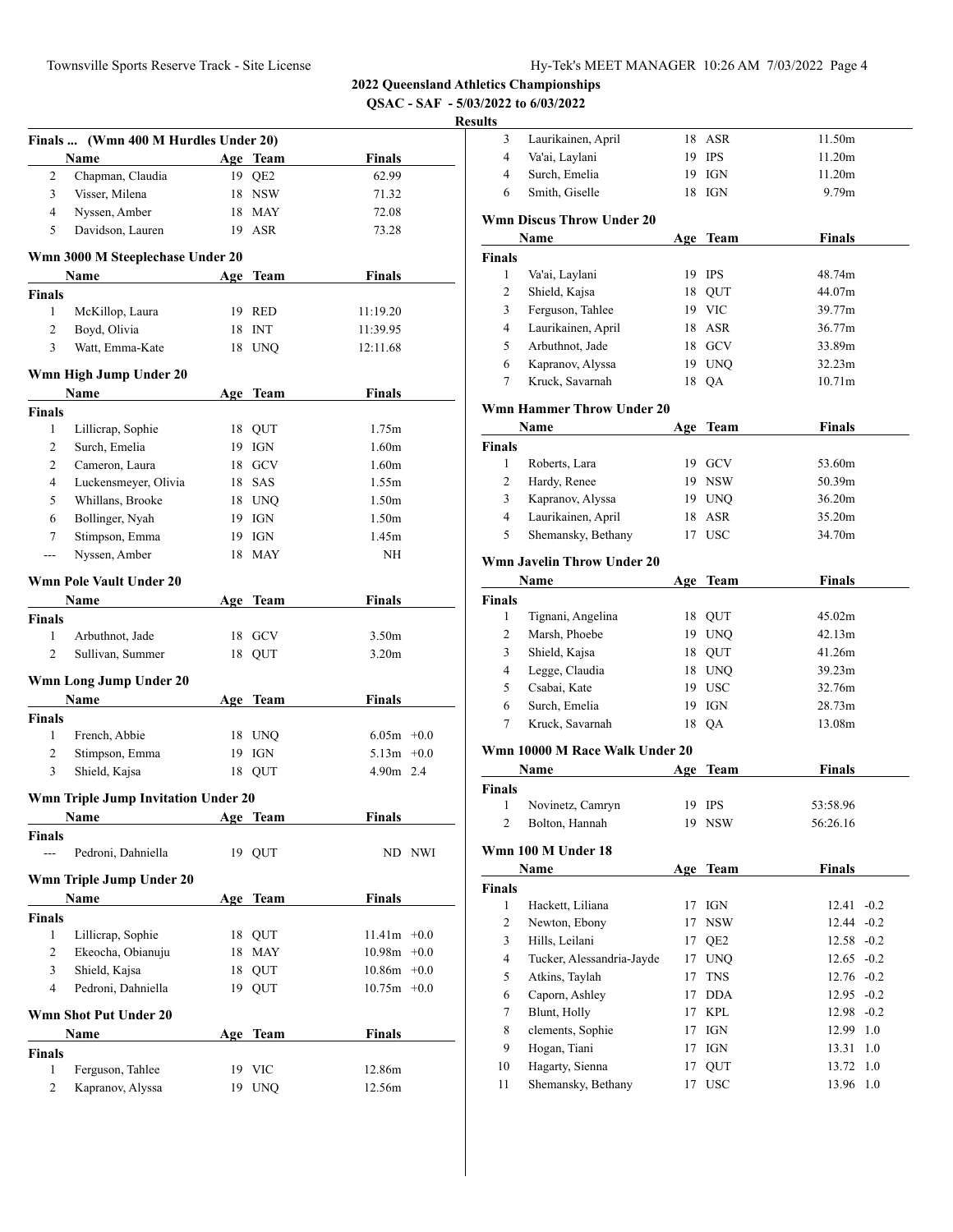**QSAC - SAF - 5/03/2022 to 6/03/2022**

|               | Wmn 200 M Under 18         |     |                 |               |  |
|---------------|----------------------------|-----|-----------------|---------------|--|
|               | <b>Name</b>                |     | Age Team        | Finals        |  |
| <b>Finals</b> |                            |     |                 |               |  |
| 1             | Hackett, Liliana           | 17  | IGN             | $25.25 -0.9$  |  |
| 2             | Hall, Jessica              | 17  | <b>IGN</b>      | $25.81 - 0.9$ |  |
| 3             | Blunt, Holly               | 17  | <b>KPL</b>      | $26.49 -0.9$  |  |
| 4             | Kropp, Josephine           |     | 17 NDG          | $26.85 -0.9$  |  |
| 5             | Hogan, Tiani               | 17  | IGN             | $27.69 - 0.9$ |  |
| 6             | Hagarty, Sienna            | 17  | QUT             | $28.27 -0.9$  |  |
|               | Wmn 400 M Under 18         |     |                 |               |  |
|               | Name                       |     | Age Team        | <b>Finals</b> |  |
| <b>Finals</b> |                            |     |                 |               |  |
| 1             | Hall, Jessica              | 17  | IGN             | 56.99         |  |
| 2             | Bible, Emma                | 17  | <b>SAS</b>      | 58.31         |  |
| 3             | Maclean, Kianna            | 17  | <b>DEC</b>      | 59.70         |  |
| 4             | Barnett, Annabelle         | 17  | SAS             | 60.00         |  |
| 5             | Ditchfield, Stephanie      | 17  | QA              | 60.23         |  |
| 6             | Adamski, Megan             | 17  | <b>KPL</b>      | 65.51         |  |
|               |                            |     |                 |               |  |
|               | Wmn 800 M Run Under 18     |     |                 |               |  |
|               | Name                       | Age | Team            | <b>Finals</b> |  |
| <b>Finals</b> |                            |     |                 |               |  |
| 1             | Doyle, Grace               | 17  | <b>MAY</b>      | 2:16.82       |  |
| 2             | Bible, Emma                | 17  | <b>SAS</b>      | 2:18.49       |  |
| 3             | Noon, Heidi                |     | 17 NDG          | 2:18.98       |  |
| 4             | Pearsall, Mattea           | 17  | <b>UNQ</b>      | 2:19.94       |  |
| 5             | Harte, Isabella            | 17  | ATN             | 2:20.79       |  |
| 6             | Maclean, Kianna            | 17  | DEC             | 2:22.36       |  |
| 7             | Barnett, Annabelle         | 17  | <b>SAS</b>      | 2:38.12       |  |
| 8             | O'Toole, Hayley            | 17  | QE <sub>2</sub> | 2:44.06       |  |
| 9             | McNamara, Rachael          | 17  | <b>IPS</b>      | 2:53.90       |  |
|               | Wmn 1500 M Run Under 18    |     |                 |               |  |
|               | Name                       | Age | Team            | <b>Finals</b> |  |
| <b>Finals</b> |                            |     |                 |               |  |
| 1             | Sewell, Molly              |     | 17 GCV          | 4:34.45       |  |
| 2             | Lloyd-Jones, Harriet       | 17  | <b>DDA</b>      | 4:36.10       |  |
| 3             | Rodwell, Ella              | 17  | QE2             | 4:38.44       |  |
| 4             | Pearsall, Mattea           | 17  | <b>UNQ</b>      | 4:48.64       |  |
| 5             | Doyle, Grace               | 17  | MAY             | 4:53.37       |  |
| 6             | Kay, Stella                | 17  | <b>USC</b>      | 4:59.18       |  |
| 7             | Forsyth, Ashlee            | 17  | SAS             | 4:59.59       |  |
| 8             | Noon, Heidi                | 17  | <b>NDG</b>      | 5:09.92       |  |
| 9             | McNamara, Rachael          | 17  | <b>IPS</b>      | 5:51.53       |  |
|               | Wmn 100 M Hurdles Under 18 |     |                 |               |  |
|               | Name                       |     | Age Team        | Finals        |  |
| <b>Finals</b> |                            |     |                 |               |  |
| 1             | Hills, Leilani             | 17  | QE <sub>2</sub> | $13.90 -0.8$  |  |
| 2             | Newberry, Kayla            | 17  | <b>UNQ</b>      | 14.31 -0.8    |  |
| 3             | Blunt, Holly               | 17  | <b>KPL</b>      | $15.02 -0.8$  |  |
| 4             | Tomich, Tayden             | 17  | <b>UNQ</b>      | $15.05 -0.8$  |  |
|               |                            |     |                 |               |  |

|                         | Wmn 400 M Hurdles Under 18       |     |                    |                |
|-------------------------|----------------------------------|-----|--------------------|----------------|
|                         | Name                             |     | Age Team           | Finals         |
| Finals                  |                                  |     |                    |                |
| 1                       | Hills, Leilani                   |     | 17 QE2             | 64.55          |
| 2                       | Blunt, Holly                     |     | 17 KPL             | 66.11          |
| 3                       | O'Neill, Abby                    |     | 17 QE2             | 68.77          |
| 4                       | Hogan, Payten                    |     | 17 IGN             | 70.79          |
| 5                       | Adamski, Megan                   | 17  | <b>KPL</b>         | 75.90          |
| 6                       | Wilkins, Sophie                  | 17  | <b>IPS</b>         | 1:24.74        |
|                         | Wmn 2000 M Steeplechase Under 18 |     |                    |                |
|                         | Name                             | Age | Team               | <b>Finals</b>  |
| <b>Finals</b>           |                                  |     |                    |                |
| 1                       | Lloyd-Jones, Harriet             | 17  | <b>DDA</b>         | 6:52.16        |
| 2                       | Rodwell, Ella                    | 17  | QE <sub>2</sub>    | 7:03.37        |
|                         |                                  |     |                    |                |
|                         | Wmn High Jump Under 18<br>Name   |     | Age Team           | Finals         |
| <b>Finals</b>           |                                  |     |                    |                |
| 1                       | Seremet, Kalliyan                |     | 17 SAS             | 1.65m          |
| 1                       | Leung, Brianna                   |     | 17 QUT             | 1.65m          |
| $\mathbf{1}$            | Newberry, Kayla                  |     | 17 UNQ             | 1.65m          |
| 4                       | Coghlan, Charlotte               | 17  | QUT                | 1.55m          |
|                         |                                  |     |                    |                |
|                         | Wmn Long Jump Under 18           |     |                    |                |
|                         | Name                             |     | Age Team           | Finals         |
| <b>Finals</b>           |                                  |     |                    |                |
| 1                       | Leung, Brianna                   |     | 17 QUT             | 5.78m 0.9      |
| 2                       | Seremet, Kalliyan                |     | 17 SAS             | 5.33m<br>0.9   |
| 3                       | Atkins, Taylah                   |     | 17 TNS             | $5.26m$ 1.1    |
| 4                       | clements, Sophie                 |     | 17 IGN             | 5.21m 1.3      |
| 5                       | Hume, Sienna                     |     | 17 UNQ             | 5.00m 1.4      |
| 6                       | Kropp, Josephine                 |     | 17 NDG             | $4.95m$ 1.2    |
| 7                       | Burke, Delaney                   |     | 17 QA              | $4.81m$ 0.2    |
| 8                       | Wilkins, Sophie                  | 17  | IPS                | 4.48m 0.6      |
|                         | Wmn Triple Jump Under 18         |     |                    |                |
|                         | Name                             |     | Age Team           | <b>Finals</b>  |
| Finals                  |                                  |     |                    |                |
| 1                       | Hume, Sienna                     |     | 17 UNQ             | $11.05m +0.0$  |
| $\overline{\mathbf{c}}$ | Atkins, Taylah                   | 17  | $\mathop{\rm TNS}$ | $10.73m - 1.1$ |
| 3                       | clements, Sophie                 | 17  | IGN                | 10.46m 0.1     |
| 4                       | Hogan, Tiani                     | 17  | IGN                | $10.39m - 0.5$ |
| 5                       | Burke, Delaney                   | 17  | QA                 | $10.04m + 0.0$ |
|                         | <b>Wmn Shot Put Under 18</b>     |     |                    |                |
|                         | Name                             | Age | <b>Team</b>        | <b>Finals</b>  |
| <b>Finals</b>           |                                  |     |                    |                |
| $\mathbf{1}$            | Beith, Zoe                       | 17  | SAS                | 14.93m         |
| $\overline{c}$          | Rowe, Jessica                    | 17  | <b>IPS</b>         | 13.91m         |
| 3                       | Davies, Kellie                   | 17  | <b>MBR</b>         | 13.46m         |
| $\overline{4}$          | Wilkins, Sophie                  | 17  | <b>IPS</b>         | 13.00m         |
|                         |                                  |     |                    |                |
|                         |                                  |     |                    |                |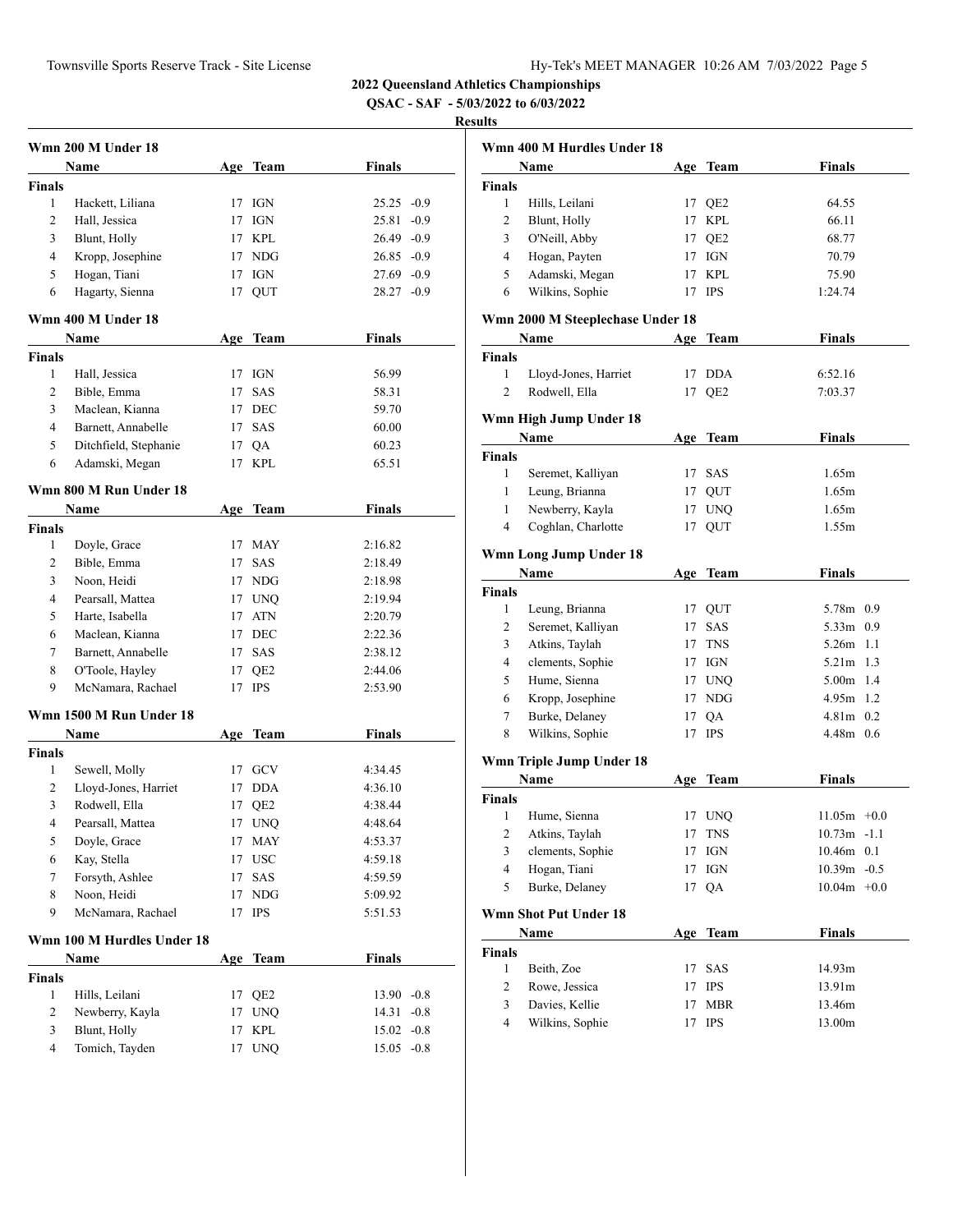**QSAC - SAF - 5/03/2022 to 6/03/2022**

|                         | <b>Wmn Discus Throw Under 18</b>  |     |                 |               |
|-------------------------|-----------------------------------|-----|-----------------|---------------|
|                         | Name                              |     | Age Team        | Finals        |
| <b>Finals</b>           |                                   |     |                 |               |
| 1                       | Edwards, Hannah                   | 17  | MUL             | 47.78m        |
| $\overline{c}$          | Davies, Kellie                    | 17  | <b>MBR</b>      | 40.84m        |
| 3                       | Rowe, Jessica                     |     | 17 IPS          | 40.37m        |
| 4                       | Keefe, Jemma                      |     | 17 QE2          | 36.29m        |
| 5                       | Barlow, Danyelle                  | 17  | <b>MBR</b>      | 22.67m        |
| 6                       | Shemansky, Bethany                | 17  | USC             | 21.72m        |
|                         | <b>Wmn Hammer Throw Under 18</b>  |     |                 |               |
|                         | Name                              | Age | Team            | Finals        |
| <b>Finals</b>           |                                   |     |                 |               |
| 1                       | Edwards, Hannah                   | 17  | MUL             | 51.92m        |
| $\overline{c}$          | Rowe, Jessica                     | 17  | <b>IPS</b>      | 51.54m        |
| 3                       | Tuilaepa, Aldora                  | 17  | <b>IPS</b>      | 41.44m        |
|                         | <b>Wmn Javelin Throw Under 18</b> |     |                 |               |
|                         | Name                              |     | Age Team        | <b>Finals</b> |
| Finals                  |                                   |     |                 |               |
| 1                       | Hogan, Tiani                      | 17  | IGN             | 45.55m        |
| 2                       | Keefe, Jemma                      | 17  | QE <sub>2</sub> | 42.64m        |
| 3                       | Newberry, Kayla                   | 17  | <b>UNQ</b>      | 39.31m        |
| 4                       | O'Shaughnessy, Rylee              | 17  | QE <sub>2</sub> | 38.44m        |
| 5                       | Hogan, Payten                     | 17  | IGN             | 24.61m        |
| 6                       | Barlow, Danyelle                  | 17  | <b>MBR</b>      | 24.55m        |
|                         | Wmn 5000 M Race Walk Under 18     |     |                 |               |
|                         | Name                              |     | Age Team        | Finals        |
| <b>Finals</b>           |                                   |     |                 |               |
| 1                       | Bergh, Mia                        |     | 17 GCV          | 28:04.22      |
| $\overline{c}$          | Clarke, Anika                     | 17  | <b>RED</b>      | 30:56.38      |
| 3                       | Fisher, Torryn                    | 17  | <b>RED</b>      | 32:18.89      |
| 4                       | Brady, Korey                      | 17  | QRW             | 33:44.33      |
| ---                     | Anderson, Jayda                   | 17  | <b>GCA</b>      | DQ            |
| $---$                   | Millard, Summer                   |     | 17 QA           | DQ            |
|                         | Wmn 100 M Under 17                |     |                 |               |
|                         | Name                              | Age | <b>Team</b>     | <b>Finals</b> |
| Finals                  |                                   |     |                 |               |
| 1                       | Hagan, Rhani                      | 16  | <b>TES</b>      | 12.01<br>1.6  |
| 2                       | Scholz, Dior                      |     | 16 GCV          | 12.26<br>1.6  |
| 3                       | Tewake, Bailee-Anne               | 16  | IGN             | 12.27<br>1.6  |
| $\overline{\mathbf{4}}$ | Murray, Denika                    |     | 16 DDA          | 12.51<br>1.6  |
| 5                       | White, Alex                       |     | 16 DEC          | 12.60<br>1.6  |
| 6                       | Vine, Lily                        |     | 16 IPS          | 12.69<br>1.6  |
| 7                       | Ladewig, Dianne                   |     | 16 NAC          | 12.82<br>1.6  |
| 8                       | Ladewig, Jennifer                 |     | 16 NAC          | 12.93<br>1.6  |
| 9                       | Johns, Abigail                    |     | 16 FTA          | 12.95<br>1.2  |
| 10                      | Dale, Alexandra                   |     | 16 QUT          | 13.20<br>1.2  |
| 11                      | Scott-Jones, Mailee               |     | 16 NAC          | 13.38<br>1.2  |
| 12                      | Wade, Madalyn                     | 16  | QE <sub>2</sub> | 13.44<br>1.2  |
| 13                      | Altmann, Claudia                  | 16  | QUT             | 1.2<br>13.46  |
|                         |                                   |     |                 |               |

|                | <b>Wmn 200 M Under 17</b> |    |                 |               |
|----------------|---------------------------|----|-----------------|---------------|
|                | Name                      |    | Age Team        | <b>Finals</b> |
| <b>Finals</b>  |                           |    |                 |               |
| 1              | Scholz, Dior              |    | 16 GCV          | $25.19 -0.6$  |
| $\overline{2}$ | Tewake, Bailee-Anne       |    | 16 IGN          | $25.25 -0.6$  |
| 3              | Murray, Denika            |    | 16 DDA          | $25.45 -0.6$  |
| 4              | White, Alex               |    | 16 DEC          | $26.48 - 0.5$ |
| 5              | Ladewig, Dianne           |    | 16 NAC          | $26.54 - 0.6$ |
| 6              | Johns, Abigail            |    | 16 FTA          | $26.55 - 0.6$ |
| 7              | Vine, Lily                |    | 16 IPS          | $27.10 - 0.6$ |
| 7              | Mills, Imogen             |    | 16 MAY          | $27.10 - 0.6$ |
| 9              | Llewellyn, Sierra         |    | 16 IGN          | $27.11 - 0.6$ |
| 10             | Scott-Jones, Mailee       |    | 16 NAC          | $27.12 -0.5$  |
| 11             | Vanzella, Grace           |    | 16 DDA          | $27.17 - 0.6$ |
|                | Wmn 400 M Under 17        |    |                 |               |
|                | Name                      |    | Age Team        | <b>Finals</b> |
| <b>Finals</b>  |                           |    |                 |               |
| 1              | Llewellyn, Sierra         |    | 16 IGN          | 58.46         |
| 2              | Murray, Denika            |    | 16 DDA          | 59.08         |
| 3              | Place, Roxanne            |    | 16 QE2          | 59.23         |
| 4              | Mills, Imogen             |    | 16 MAY          | 60.24         |
| 5              | Harrison, Jessica         |    | 16 UNQ          | 62.41         |
| 6              | Johns, Abigail            |    | 16 FTA          | 63.06         |
| 7              | Witt, Madison             |    | 16 SAS          | 63.33         |
| 8              | Johnstone, Sophie         |    | 16 USC          | 63.87         |
| 9              | Wade, Madalyn             |    | 16 QE2          | 67.94         |
| 10             | Altmann, Claudia          |    | 16 QUT          | 71.65         |
|                | Wmn 800 M Run Under 17    |    |                 |               |
|                | Name                      |    | Age Team        | <b>Finals</b> |
| <b>Finals</b>  |                           |    |                 |               |
| 1              | Anderson, Aspen           |    | 16 GCR          | 2:13.51       |
| 2              | Carter, Jazelle           |    | 16 UNQ          | 2:13.99       |
| 3              | Schmidt, Gabrielle        |    | 16 INT          | 2:14.66       |
| 4              | Bennett, Jemima           |    | 16 UNQ          | 2:16.47       |
| 5              | Olders, Emily             |    | 16 QA           | 2:17.21       |
| 6              | Neumeister, Vienna        |    | 16 CAN          | 2:23.23       |
| 7              | Dickfos, Arabella         |    | 16 UNQ          | 2:25.42       |
| 8              | Place, Roxanne            | 16 | QE <sub>2</sub> | 2:27.66       |
| 9              | McElroy, Ava              |    | 16 UNQ          | 2:39.16       |
|                | Wmn 1500 M Run Under 17   |    |                 |               |
|                | <b>Name</b>               |    | Age Team        | <b>Finals</b> |
| <b>Finals</b>  |                           |    |                 |               |
| 1              | Anderson, Aspen           | 16 | <b>GCR</b>      | 4:34.38       |
| 2              | Schmidt, Gabrielle        | 16 | <b>INT</b>      | 4:35.83       |
| 3              | Walker, Kobi              | 16 | SAS             | 4:36.36       |
| 4              | Cox, Ginger               |    | 16 PRM          | 4:42.11       |
| 5              | Olders, Emily             | 16 | QA              | 4:42.18       |
| 6              | Bennett, Jemima           |    | 16 UNQ          | 4:43.56       |
| 7              | Carter, Jazelle           | 16 | <b>UNQ</b>      | 4:47.80       |
| 8              | Johnson, Gretta           | 16 | <b>GFR</b>      | 4:53.31       |
| 9              | Fogale, Emalina           | 16 | <b>CNS</b>      | 4:59.87       |
| 10             | McRae, Joanna             |    | 16 DDA          | 5:03.48       |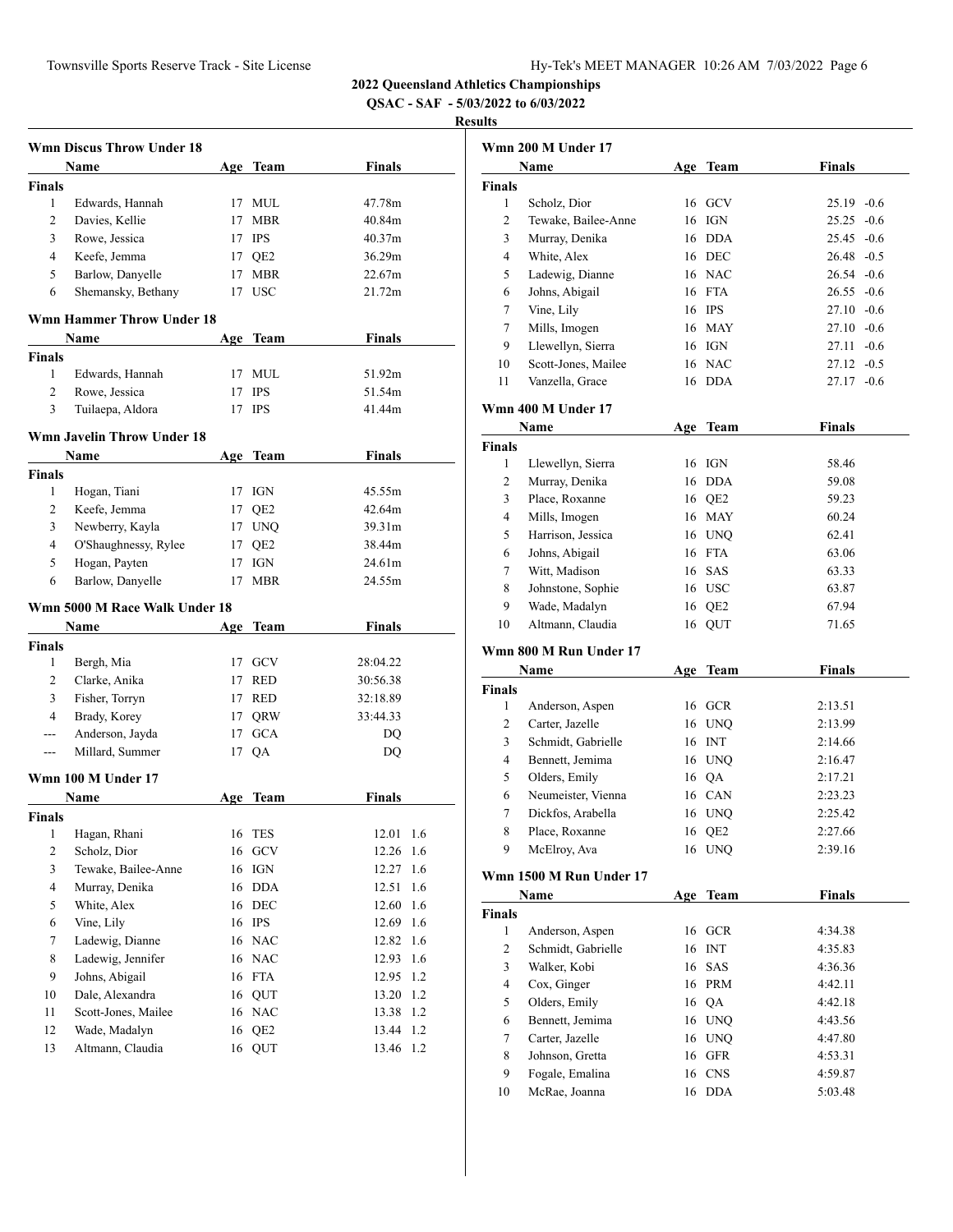7 Ladewig, Dianne 16 NAC 4.87m 4.0

**2022 Queensland Athletics Championships**

**QSAC - SAF - 5/03/2022 to 6/03/2022**

|                | Finals  (Wmn 1500 M Run Under 17)        |    |                  |                              |     |
|----------------|------------------------------------------|----|------------------|------------------------------|-----|
|                | Name                                     |    | Age Team         | <b>Finals</b>                |     |
| 11             | Fletcher, Indi                           |    | 16 INT           | 5:08.05                      |     |
|                | Wmn 100 M Hurdles Under 17               |    |                  |                              |     |
|                | Name                                     |    | Age Team         | <b>Finals</b>                |     |
| <b>Finals</b>  |                                          |    |                  |                              |     |
| 1              | Ladewig, Dianne                          |    | 16 NAC           | $15.06 - 0.1$                |     |
| $\overline{2}$ | Ekeocha, Chiamaka                        |    | 16 MAY           | $15.26 -0.1$                 |     |
| 3              | Goody, Charlize                          |    | 16 IPS           | $15.27 -0.1$                 |     |
| $\overline{4}$ | Dale, Alexandra                          |    | 16 QUT           | $15.51 - 0.1$                |     |
| 5              | Ladewig, Jennifer                        |    | 16 NAC           | $15.61 - 0.1$                |     |
| 6              | Tomich, Brogan                           |    | 16 UNQ           | $15.70 - 0.1$                |     |
|                | Wmn 400 M Hurdles Under 17               |    |                  |                              |     |
|                | Name                                     |    | Age Team         | Finals                       |     |
| <b>Finals</b>  |                                          |    |                  |                              |     |
| 1              | Mills, Imogen                            |    | 16 MAY           | 66.96                        |     |
| 2              | Ladewig, Jennifer                        |    | 16 NAC           | 70.60                        |     |
| 3              | Scott-Jones, Mailee                      |    | 16 NAC           | 71.29                        |     |
| $\overline{4}$ | Steele, Haru                             |    | 16 GCV           | 76.93                        |     |
| 5              | Johnstone, Sophie                        |    | 16 USC           | 77.05                        |     |
|                |                                          |    |                  |                              |     |
|                | Wmn 2000 M Steeplechase Under 17         |    |                  |                              |     |
|                | Name                                     |    | Age Team         | <b>Finals</b>                |     |
| <b>Finals</b>  |                                          |    |                  |                              |     |
| 1              | Hannigan, Tess                           |    | 16 CAN           | 7:06.36                      |     |
| $\overline{2}$ | Cox, Ginger                              |    | 16 PRM           | 7:17.11                      |     |
| 3              | Stanley, Eloise                          |    | 16 CAN           | 7:31.88                      |     |
| 4              | McRae, Joanna                            |    | 16 DDA           | 7:36.33                      |     |
| 5              | Ireland, Mikayla                         |    | 16 TAS           | 7:36.63                      |     |
| 6              | Moore, Erica                             |    | 16 ATN           | 7:43.23                      |     |
| 7              | Fogale, Emalina                          |    | 16 CNS           | 7:50.12                      |     |
| 8              | Fletcher, Indi                           |    | 16 INT           | 7:59.62                      |     |
| 9              | Webb, Emily                              |    | 16 CAN           | 8:28.79                      |     |
|                | Wmn High Jump Under 17                   |    |                  |                              |     |
|                | Name                                     |    | Age Team         | <b>Finals</b>                |     |
| <b>Finals</b>  |                                          |    |                  |                              |     |
| 1              | Mauloni, Anastaciya                      | 16 | QA               | 1.50 <sub>m</sub>            |     |
| 1              | Goody, Charlize                          | 16 | <b>IPS</b>       | 1.50m                        |     |
|                | <b>Wmn Pole Vault Under 17</b>           |    |                  |                              |     |
|                | <b>Name</b>                              |    | Age Team         | <b>Finals</b>                |     |
| <b>Finals</b>  |                                          |    |                  |                              |     |
| 1              | Rane, Haneefa                            |    | 16 GCV           | 3.40m                        |     |
| 2              | Douglass, Charlie                        |    | 16 GCV           | 2.80 <sub>m</sub>            |     |
|                |                                          |    |                  |                              |     |
|                | Wmn Long Jump Under 17                   |    |                  |                              |     |
|                | Name                                     |    | Age Team         | Finals                       |     |
| <b>Finals</b>  |                                          |    |                  |                              |     |
| 1              | Vine, Lily                               |    | 16 IPS           | 5.63m 2.4                    |     |
| 2              | Murray, Denika                           | 16 | <b>DDA</b>       | 5.56m                        | 1.2 |
| 3              | Anthony, Teresa                          |    | 16 QUT           | $5.41m +0.0$                 |     |
| $\overline{4}$ | Ladewig, Jennifer                        |    | 16 NAC           | 5.04m 2.4                    |     |
| 5<br>6         | Ekeocha, Chiamaka<br>Scott-Jones, Mailee |    | 16 MAY<br>16 NAC | $4.99m$ 1.6<br>$4.92m + 0.0$ |     |
|                |                                          |    |                  |                              |     |

| 8              | Bamford, Grace                    |     | 16 IPS     | 4.59m 0.8      |     |
|----------------|-----------------------------------|-----|------------|----------------|-----|
|                | Wmn Triple Jump Under 17          |     |            |                |     |
|                | Name                              |     | Age Team   | <b>Finals</b>  |     |
| <b>Finals</b>  |                                   |     |            |                |     |
| 1              | Anthony, Teresa                   |     | 16 QUT     | $11.83m +0.0$  |     |
| 2              | Murray, Denika                    |     | 16 DDA     | $11.12m +0.0$  |     |
| 3              | Ladewig, Dianne                   |     | 16 NAC     | $10.66m + 0.0$ |     |
| 4              | Altmann, Claudia                  |     | 16 QUT     | $10.45m - 1.8$ |     |
| 5              | Bamford, Grace                    |     | 16 IPS     | $9.46m + 0.0$  |     |
| ---            | Basset-Rouge, Lucie               |     | 16 UNQ     | <b>FOUL</b>    |     |
|                |                                   |     |            |                |     |
|                | Wmn Shot Put Under 17             |     |            |                |     |
|                | Name                              |     | Age Team   | <b>Finals</b>  |     |
| <b>Finals</b>  |                                   |     |            |                |     |
| 1              | Goody, Charlize                   |     | 16 IPS     | 14.65m         |     |
| 2              | Witt, Madison                     |     | 16 SAS     | 10.89m         |     |
| 3              | Veneris, Maria                    |     | 16 NDG     | 9.79m          |     |
|                | <b>Wmn Discus Throw Under 17</b>  |     |            |                |     |
|                | Name                              |     | Age Team   | <b>Finals</b>  |     |
| <b>Finals</b>  |                                   |     |            |                |     |
| 1              | Goody, Charlize                   |     | 16 IPS     | 46.06m         |     |
| $\overline{2}$ | Veneris, Maria                    |     | 16 NDG     | 24.47m         |     |
| $\overline{a}$ | Suzuki, Ai                        |     | 16 GCV     | ND             |     |
|                |                                   |     |            |                |     |
|                | <b>Wmn Hammer Throw Under 17</b>  |     |            |                |     |
|                | Name                              |     | Age Team   | <b>Finals</b>  |     |
| <b>Finals</b>  |                                   |     |            |                |     |
| 1              | Goody, Charlize                   |     | 16 IPS     | 44.87m         |     |
| 2              | Raciti, Emma                      |     | 16 MUL     | 37.18m         |     |
|                | <b>Wmn Javelin Throw Under 17</b> |     |            |                |     |
|                | Name                              |     | Age Team   | <b>Finals</b>  |     |
| Finals         |                                   |     |            |                |     |
| 1              | Goody, Charlize                   |     | 16 IPS     | 47.39m         |     |
| 2              | Kerswell, Chloe                   |     | 16 QE2     | 44.54m         |     |
| 3              | Witt, Madison                     |     | 16 SAS     | 32.25m         |     |
| 4              | Hall, Ella                        |     | 16 GCV     | 28.32m         |     |
| 5              | Basset-Rouge, Lucie               |     | 16 UNQ     | 26.56m         |     |
|                | Wmn 5000 M Race Walk Under 17     |     |            |                |     |
|                |                                   |     | Team       | <b>Finals</b>  |     |
| <b>Finals</b>  | <b>Name</b>                       | Age |            |                |     |
| $\mathbf{1}$   | Heap, Ashanti                     |     | 16 GCA     | 30:40.05       |     |
| 2              | Lawson, Piper                     |     | 16 RED     | 31:20.55       |     |
| 3              | Housden, Lily                     | 16  | QRW        | 34:00.76       |     |
| $\overline{4}$ | Chadwick, Phoebe                  |     | 16 QRW     | 34:57.01       |     |
|                |                                   |     |            |                |     |
|                | Wmn 100 M Under 16                |     |            |                |     |
|                | Name                              |     | Age Team   | Finals         |     |
| Finals         |                                   |     |            |                |     |
| $\mathbf{1}$   | Hagan, Zara                       | 15  | <b>TES</b> | 11.89 0.2      |     |
| 2              | Webb, Mikayla                     | 15  | $\rm MAC$  | 12.30          | 0.2 |
| 3              | Okonkwo, Ebony                    | 15  | QUT        | 12.35          | 0.2 |
| $\overline{4}$ | Desir, Naimah                     | 15  | QUT        | 12.48 0.2      |     |
|                |                                   |     |            |                |     |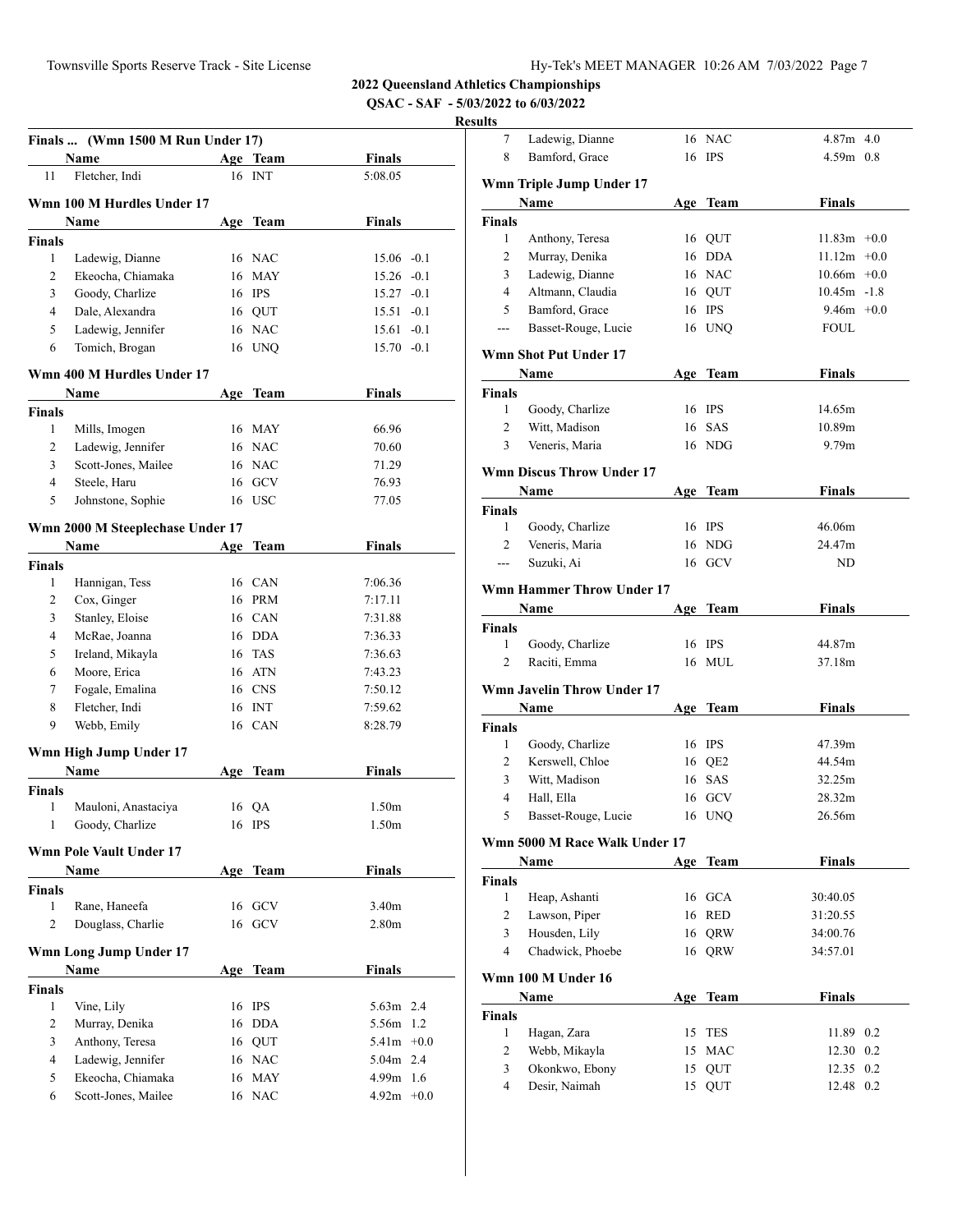**QSAC - SAF - 5/03/2022 to 6/03/2022**

|                |                              |     |             |               | K   |
|----------------|------------------------------|-----|-------------|---------------|-----|
| <b>Finals</b>  | (Wmn 100 M Under 16)<br>Name |     | Age Team    | <b>Finals</b> |     |
| 5              | Hughes, Lillian              | 15  | <b>TNS</b>  | 12.60 0.2     |     |
| 6              | Gibson, Abbey                | 15  | GCA         | 12.65 0.2     |     |
| 7              | Cooper, Layla                |     | 15 NSW      | 12.74 0.2     |     |
| 8              | Brown, Kayleigh              |     | 15 RED      | 13.00 0.2     |     |
| 9              | Wright, Olivia               |     | 15 QE2      | 13.03         | 0.2 |
| 10             | Heit, Emerson                |     | 15 IGN      | 13.08         | 0.1 |
| 11             | Smith, Carlee                |     | 15 GCV      | 13.09         | 0.1 |
| 12             | Joy, Maddison                |     | 15 IGN      | 13.17         | 1.4 |
| 13             | Allen, Matilda               |     | 15 IGN      | 13.25         | 0.1 |
| 14             | Cox, Liana                   |     | 15 IGN      | 13.46         | 0.1 |
| 15             | Seremet, Sovannary           |     | 15 SAS      | 13.51         | 0.1 |
| 16             | Cox, Siena                   |     | 15 IGN      | 13.58         | 1.4 |
| 17             | Godfrey-Asseraf, Luxe        | 15  | <b>MAY</b>  | 13.87         | 1.4 |
| 18             | Tran, Lily                   | 15  | <b>ATN</b>  | 14.01         | 1.4 |
|                | Wmn 200 M Under 16           |     |             |               |     |
|                | Name                         | Age | <b>Team</b> | Finals        |     |
| <b>Finals</b>  |                              |     |             |               |     |
| 1              | Hagan, Zara                  | 15  | <b>TES</b>  | 24.44 -1.2    |     |
| 2              | Okonkwo, Ebony               |     | 15 QUT      | $25.23 -1.2$  |     |
| 3              | Webb, Mikayla                |     | 15 MAC      | $25.38 - 1.2$ |     |
| 4              | Desir, Naimah                | 15  | QUT         | $25.59 - 1.2$ |     |
| 5              | Gibson, Abbey                |     | 15 GCA      | $25.85 -1.2$  |     |
| 6              | Hughes, Lillian              | 15  | <b>TNS</b>  | 25.87 -1.2    |     |
| 7              | Cooper, Layla                |     | 15 NSW      | $26.14 - 1.2$ |     |
| 8              | Horne, Elizabeth             | 15  | PPA         | $26.36 - 1.2$ |     |
| 9              | Williams, Telena             | 15  | IGN         | $26.85 - 1.2$ |     |
| 10             | Brown, Kayleigh              | 15  | RED         | $27.13 - 1.5$ |     |
| 11             | Heit, Emerson                | 15  | IGN         | $27.15 - 1.2$ |     |
| 12             | Cox, Liana                   | 15  | IGN         | $27.19 - 1.5$ |     |
| 13             | Smith, Carlee                |     | 15 GCV      | 27.49 -1.1    |     |
| 14             | Allen, Matilda               | 15  | IGN         | $27.55 - 1.5$ |     |
| 15             | Joy, Maddison                | 15  | IGN         | $27.67 -1.1$  |     |
| 16             | Wright, Olivia               |     | 15 QE2      | 27.74 -1.5    |     |
| 17             | Casey, Bethany               |     | 15 DDA      | 27.79 -1.5    |     |
| 18             | Cox, Leah                    | 15  | <b>QUT</b>  | $28.18 - 1.1$ |     |
| 19             | Jones, Ashleigh              | 15  | <b>RED</b>  | $28.50 -1.5$  |     |
|                | Wmn 400 M Under 16           |     |             |               |     |
|                | Name                         |     | Age Team    | <b>Finals</b> |     |
| <b>Finals</b>  |                              |     |             |               |     |
| 1              | Marston, Maddelyn            | 15  | IGN         | 57.82         |     |
| $\overline{c}$ | Horne, Elizabeth             | 15  | <b>PPA</b>  | 59.25         |     |
| 3              | Williams, Telena             | 15  | <b>IGN</b>  | 59.66         |     |
| 4              | Hughes, Lillian              | 15  | <b>TNS</b>  | 61.25         |     |
| 5              | Mitchell, Emma               |     | 15 CAN      | 62.67         |     |
| 6              | Cox, Leah                    | 15  | QUT         | 62.97         |     |
| 7              | Van Daalen, Cianna           | 15  | CAB         | 63.22         |     |
| 8              | Knight, Lucy                 | 15  | RED         | 64.70         |     |
| 9              | Tran, Lily                   | 15  | <b>ATN</b>  | 68.68         |     |

| Wmn 800 M Run Under 16 |                            |            |             |               |  |  |  |
|------------------------|----------------------------|------------|-------------|---------------|--|--|--|
|                        | Name                       |            | Age Team    | <b>Finals</b> |  |  |  |
| <b>Finals</b>          |                            |            |             |               |  |  |  |
| 1                      | Hills, Danielle            |            | 15 IGN      | 2:10.99       |  |  |  |
| 2                      | Roberts, Milla             | 15         | <b>UNO</b>  | 2:14.52       |  |  |  |
| 3                      | Lee, Matilda               | 15         | <b>UNQ</b>  | 2:15.17       |  |  |  |
| 4                      | Devine, Piper              | 15         | <b>CNS</b>  | 2:17.93       |  |  |  |
| 5                      | Anderson, Kyah             | 15         | <b>GCR</b>  | 2:18.68       |  |  |  |
| 6                      | Marston, Maddelyn          | 15         | IGN         | 2:20.54       |  |  |  |
| 7                      | Burg, Milly                |            | 15 UNO      | 2:22.59       |  |  |  |
| 8                      | Hawke, Mollie              | 15         | GCV         | 2:22.86       |  |  |  |
| 9                      | Eriksen-Howard, Layla      | 15         | SAS         | 2:24.47       |  |  |  |
| 10                     | Maher, Bridie              |            | 15 PRM      | 2:28.03       |  |  |  |
| 11                     | Novinetz, Rylee            | 15         | <b>IPS</b>  | 2:31.07       |  |  |  |
| 12                     | Lekieffre, Celine          |            | 15 INT      | 2:31.74       |  |  |  |
| 13                     | Noon, Chloe                | 15         | <b>NDG</b>  | 2:32.51       |  |  |  |
| 14                     | Knight, Lucy               | 15         | <b>RED</b>  | 2:48.31       |  |  |  |
|                        | Wmn 1500 M Run Under 16    |            |             |               |  |  |  |
|                        | Name                       |            | Age Team    | <b>Finals</b> |  |  |  |
| <b>Finals</b>          |                            |            |             |               |  |  |  |
| 1                      | Hills, Danielle            |            | 15 IGN      | 4:33.46       |  |  |  |
| 2                      | Devine, Piper              | 15         | <b>CNS</b>  | 4:35.32       |  |  |  |
| 3                      | Anderson, Kyah             | 15         | <b>GCR</b>  | 4:38.09       |  |  |  |
| 4                      | Watson, Gwen               | 15         | <b>ATN</b>  | 4:42.53       |  |  |  |
| 5                      | Burg, Milly                |            | 15 UNQ      | 4:51.48       |  |  |  |
| 6                      | Maher, Bridie              |            | 15 PRM      | 5:01.62       |  |  |  |
| 7                      | Hawke, Mollie              | 15         | GCV         | 5:03.94       |  |  |  |
| $\,$ 8 $\,$            | Mitchell, Emma             |            | 15 CAN      | 5:05.77       |  |  |  |
| 9                      | Russell, Selwyn            | 15         | <b>BOR</b>  | 5:06.72       |  |  |  |
| 10                     | Noon, Chloe                | 15         | <b>NDG</b>  | 5:07.08       |  |  |  |
| 11                     | Flack, Chloe               | 15         | <b>TWH</b>  | 5:10.89       |  |  |  |
| 12                     | Knox, Ella                 | 15         | <b>ATN</b>  | 5:16.89       |  |  |  |
| 13                     | Hunt, Sophie               | 15         | <b>ATN</b>  | 5:19.99       |  |  |  |
| 14                     | Novinetz, Rylee            | 15         | IPS         | 5:24.71       |  |  |  |
| 15                     | Teahen, Rebecca            | 15         | TWH         | 5:26.06       |  |  |  |
| 16                     | Forbes-Schutz, Freya       | 15         | <b>UNO</b>  | 5:27.66       |  |  |  |
|                        | Wmn 90 M Hurdles Under 16  |            |             |               |  |  |  |
|                        | <b>Name</b>                | <u>Age</u> | <u>Team</u> | <b>Finals</b> |  |  |  |
| Finals                 |                            |            |             |               |  |  |  |
| $\mathbf{1}$           | Seremet, Sovannary         | 15         | SAS         | $14.01 - 0.3$ |  |  |  |
| 2                      | Aumann, Sienna             | 15         | IGN         | $14.02 -0.3$  |  |  |  |
| 3                      | Godfrey-Asseraf, Luxe      | 15         | <b>MAY</b>  | 14.42 -0.3    |  |  |  |
| 4                      | Stephens, Ava              | 15         | IGN         | $14.46 - 0.3$ |  |  |  |
| 5                      | Severinsen, Abbie          |            | 15 IPS      | $14.94 - 0.3$ |  |  |  |
| 6                      | Buncuga, Jasmin            | 15         | <b>EGAC</b> | $15.10 -0.3$  |  |  |  |
| 7                      | Jensen, Annika             | 15         | <b>UNQ</b>  | 15.86 -0.3    |  |  |  |
|                        | Wmn 200 M Hurdles Under 16 |            |             |               |  |  |  |
|                        | Name                       |            | Age Team    | <b>Finals</b> |  |  |  |
| <b>Finals</b>          |                            |            |             |               |  |  |  |
| $\mathbf{1}$           | Aumann, Sienna             |            | 15 IGN      | $31.75 - 1.3$ |  |  |  |
| $\overline{2}$         | Allen, Matilda             |            | 15 IGN      | $32.32 - 1.3$ |  |  |  |
| 3                      | Jensen, Annika             |            | 15 UNQ      | $33.16 - 1.3$ |  |  |  |
|                        |                            |            |             |               |  |  |  |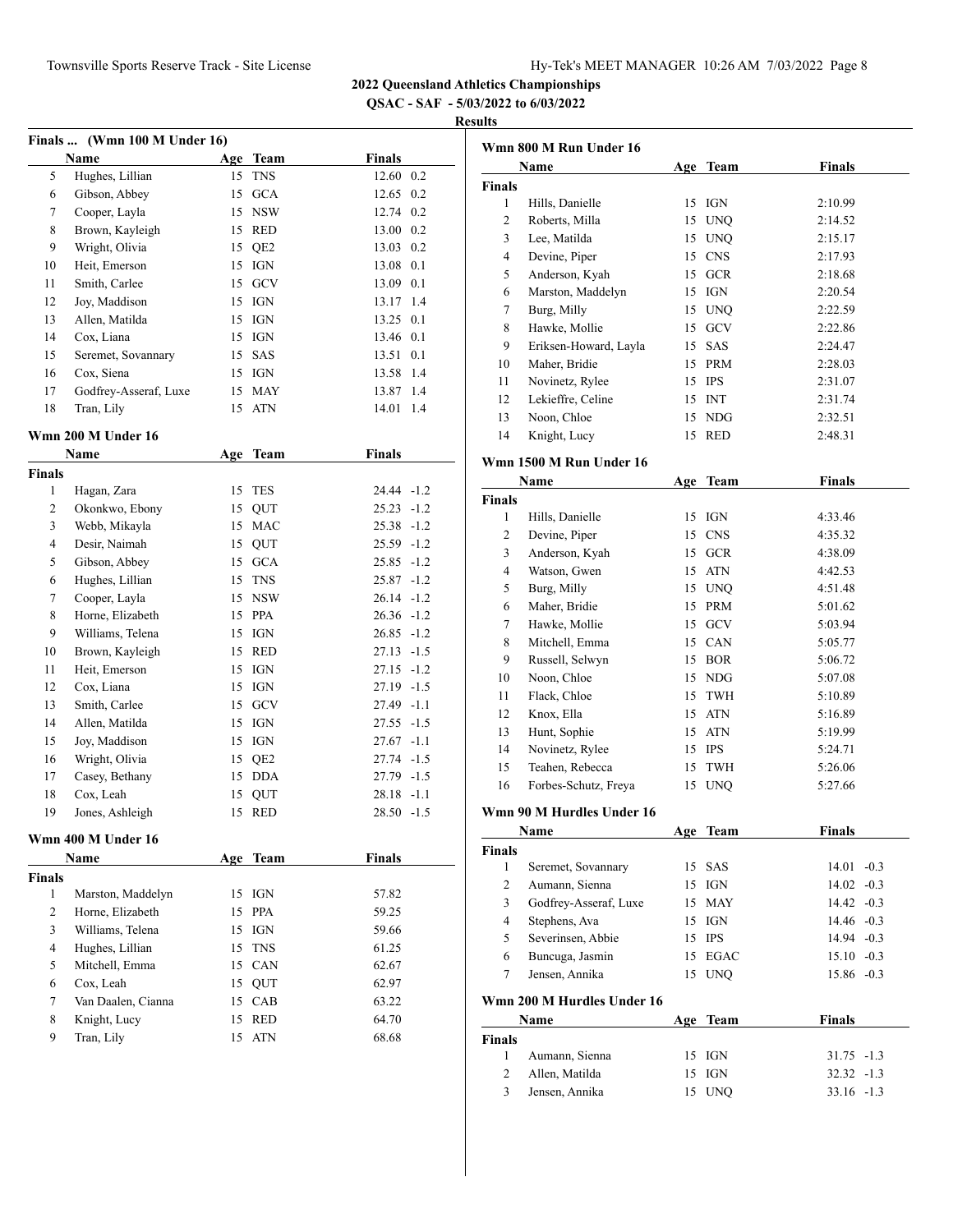**QSAC - SAF - 5/03/2022 to 6/03/2022**

|                | Finals  (Wmn 200 M Hurdles Under 16) |     |                     | <b>Finals</b>            |
|----------------|--------------------------------------|-----|---------------------|--------------------------|
| 4              | Name<br>Buncuga, Jasmin              |     | Age Team<br>15 EGAC | $33.38 - 1.3$            |
| 5              | Severinsen, Abbie                    |     | 15 IPS              | $33.63 - 1.3$            |
|                |                                      |     |                     |                          |
|                | Wmn 2000 M Steeplechase Under 16     |     |                     |                          |
|                | Name                                 |     | Age Team            | <b>Finals</b>            |
| <b>Finals</b>  |                                      |     |                     |                          |
| 1              | Lee, Matilda                         |     | 15 UNQ              | 7:29.58                  |
| $\overline{c}$ | Russell, Selwyn                      |     | 15 BOR              | 7:35.73                  |
| 3              | Marston, Maddelyn                    |     | 15 IGN              | 7:43.03                  |
| 4              | Gladwin, Chelsea                     |     | 15 DDA              | 7:47.47                  |
| 5              | Wilson, Jemma                        |     | 15 TES              | 7:56.24                  |
| 6              | Hunt, Sophie                         |     | 15 ATN              | 7:59.91                  |
| 7              | Schefe, Mackenzi                     |     | 15 DDA              | 8:07.05                  |
| 8              | Knox, Ella                           |     | 15 ATN              | 8:16.47                  |
| 9              | Forbes-Schutz, Freya                 |     | 15 UNQ              | 8:19.73                  |
|                | Wmn High Jump Under 16               |     |                     |                          |
|                | Name                                 | Age | Team                | <b>Finals</b>            |
| <b>Finals</b>  |                                      |     |                     | 1.60 <sub>m</sub>        |
| 1              | Cox, Siena                           |     | 15 IGN              |                          |
| 2              | Leicht, Ruby                         |     | 15 DDA              | 1.60 <sub>m</sub>        |
| 3              | Stephens, Ava                        |     | 15 IGN              | 1.55m                    |
| 4              | Jones, Danielle                      |     | 15 MAY              | 1.50 <sub>m</sub>        |
| 5              | Seremet, Sovannary                   |     | 15 SAS              | 1.50 <sub>m</sub>        |
| 5              | Baumber, Chelsea                     |     | 15 RED              | 1.50 <sub>m</sub>        |
| 7              | Tacey, Laura                         |     | 15 MAY              | 1.50 <sub>m</sub>        |
|                | <b>Wmn Pole Vault Under 16</b>       |     |                     |                          |
|                | Name                                 | Age | Team                | <b>Finals</b>            |
| <b>Finals</b>  |                                      |     |                     |                          |
| 1              | Eriksen-Howard, Layla                |     | 15 SAS              | 2.30 <sub>m</sub>        |
| $\overline{c}$ | Hester, Heidi                        |     | 15 QE2              | 2.20 <sub>m</sub>        |
| 3              | Scott, Sophie                        |     | 15 TWH              | 2.10 <sub>m</sub>        |
| 4              | Devine, Piper                        |     | 15 CNS              | 2.00 <sub>m</sub>        |
|                | Wmn Long Jump Under 16               |     |                     |                          |
|                | Name                                 |     | Age Team            | <b>Finals</b>            |
| <b>Finals</b>  |                                      |     |                     |                          |
| 1              | Cox, Liana                           | 15  | IGN                 | 5.20m 0.5                |
| 2              | Seremet, Sovannary                   | 15  | SAS                 | 5.09m<br>$+0.0$          |
| 3              | Leicht, Ruby                         | 15  | <b>DDA</b>          | $5.05m$ 0.1              |
| 4              | Smith, Carlee                        |     | 15 GCV              | 5.02 <sub>m</sub><br>1.5 |
| 5              | Severinsen, Abbie                    |     | 15 IPS              | 4.72m<br>0.2             |
| 6              | Bisnovaty, Rebecca                   |     | 15 EGAC             | $4.71m +0.0$             |
| 7              | Jones, Ashleigh                      |     | 15 RED              | $4.70m$ 0.7              |
| 8              | Ritchie, Dakota                      |     | 15 EGAC             | $4.67m + 0.0$            |
| 9              | Buncuga, Jasmin                      |     | 15 EGAC             | $4.61m$ 0.6              |
| 10             | Hicks, Lily                          |     | 15 QA               | $4.55m +0.0$             |
| 11             | Stephens, Ava                        |     | 15 IGN              | $3.79m +0.0$             |
|                | Wmn Triple Jump Under 16             |     |                     |                          |
|                | Name                                 |     | Age Team            | Finals                   |
| <b>Finals</b>  |                                      |     |                     |                          |
| 1              | Leicht, Ruby                         | 15  | <b>DDA</b>          | $11.11m +0.0$            |
| $\overline{2}$ | Seremet, Sovannary                   | 15  | SAS                 | 11.08m 1.3               |

| 3              | Hicks, Lily                      |    | 15 QA           | 10.67m             | 1.8 |
|----------------|----------------------------------|----|-----------------|--------------------|-----|
| 4              | Witteveen, Madelyn               | 15 | NDG             | $10.55m$ 0.3       |     |
| 5              | Bisnovaty, Rebecca               |    | 15 EGAC         | $10.50m$ 0.6       |     |
| 6              | Buncuga, Jasmin                  |    | 15 EGAC         | 10.44m 1.7         |     |
| 7              | Jones, Ashleigh                  |    | 15 RED          | $10.20m + 0.0$     |     |
| 8              | Ritchie, Dakota                  | 15 | <b>EGAC</b>     | 10.14m 1.7         |     |
|                | Wmn Shot Put Under 16            |    |                 |                    |     |
|                | Name                             |    | Age Team        | <b>Finals</b>      |     |
| <b>Finals</b>  |                                  |    |                 |                    |     |
| 1              | Takau, Allira                    |    | 15 IPS          | 14.99m             |     |
| 2              | Herewini, Hailey                 | 15 | $\rm JIM$       | 13.10m             |     |
| 3              | King, Tupoutua                   |    | 15 QE2          | 11.52m             |     |
| 4              | Wihone-Mackey, Richayllan        |    | 15 QE2          | 11.24m             |     |
| 5              | Condon, Hayley                   |    | 15 IPS          | 11.15m             |     |
| 6              | Lefrancke, Amy                   |    | 15 UNQ          | 10.88m             |     |
| 7              | Jones, Danielle                  |    | 15 MAY          | 10.23m             |     |
| 8              | Carter, Ivy                      |    | $15$ JIM        | 10.06m             |     |
| 9              | Dickson, Grace                   |    | 15 ASR          | 9.82 <sub>m</sub>  |     |
| 10             | Murphy, Analiese                 |    | 15 IGN          | 8.77m              |     |
| 11             | Brisbane, Zoe                    | 15 | JIM             | 8.71m              |     |
|                | <b>Wmn Discus Throw Under 16</b> |    |                 |                    |     |
|                | Name                             |    | Age Team        | <b>Finals</b>      |     |
| <b>Finals</b>  |                                  |    |                 |                    |     |
| 1              | Herewini, Hailey                 | 15 | ЛM              | 38.88m             |     |
| $\overline{c}$ | Wihone-Mackey, Richayllan        |    | 15 QE2          | 38.47m             |     |
| 3              | Jones, Danielle                  |    | 15 MAY          | 35.96m             |     |
| 4              | Dickson, Grace                   |    | 15 ASR          | 33.55m             |     |
| 5              | Condon, Hayley                   |    | 15 IPS          | 32.81m             |     |
| 6              | Carter, Ivy                      |    | 15 JIM          | 30.32m             |     |
| 7              | Tagg, Sophia                     |    | 15 USC          | 26.90 <sub>m</sub> |     |
| 8              | Lefrancke, Amy                   |    | 15 UNQ          | 26.43m             |     |
| 9              | Tagg, Chanelle                   |    | 15 USC          | 25.93m             |     |
| 10             | Silcock, Mia                     |    | 15 QE2          | 25.29m             |     |
| 11             | Brisbane, Zoe                    |    | 15 JIM          | 24.06m             |     |
| 12             | Delaney, Ava                     | 15 | GCV             | 23.63m             |     |
|                | Wmn Hammer Throw Under 16        |    |                 |                    |     |
|                | Name                             |    | Age Team        | <b>Finals</b>      |     |
| Finals         |                                  |    |                 |                    |     |
| 1              | Tagg, Sophia                     | 15 | USC             | 42.47m             |     |
| 2              | Condon, Hayley                   | 15 | <b>IPS</b>      | 38.07m             |     |
| 3              | Tagg, Chanelle                   |    | 15 USC          | 37.26m             |     |
| 4              | Brisbane, Zoe                    | 15 | $\text{JIM}{}$  | 29.09m             |     |
| 5              | Delaney, Ava                     | 15 | <b>GCV</b>      | 27.64m             |     |
|                | Wmn Javelin Throw Under 16       |    |                 |                    |     |
|                | Name                             |    | Age Team        | <b>Finals</b>      |     |
| Finals         |                                  |    |                 |                    |     |
| $\mathbf{1}$   | Wihone-Mackey, Richayllan        | 15 | QE <sub>2</sub> | 44.12m             |     |
| 2              | Herewini, Hailey                 | 15 | ЛM              | 37.94m             |     |
| 3              | King, Tupoutua                   | 15 | QE <sub>2</sub> | 34.77m             |     |
| 4              | Silcock, Mia                     |    | 15 QE2          | 33.06m             |     |
| 5              | Jones, Danielle                  | 15 | <b>MAY</b>      | 32.00m             |     |
| 6              | Casey, Bethany                   | 15 | <b>DDA</b>      | 30.31m             |     |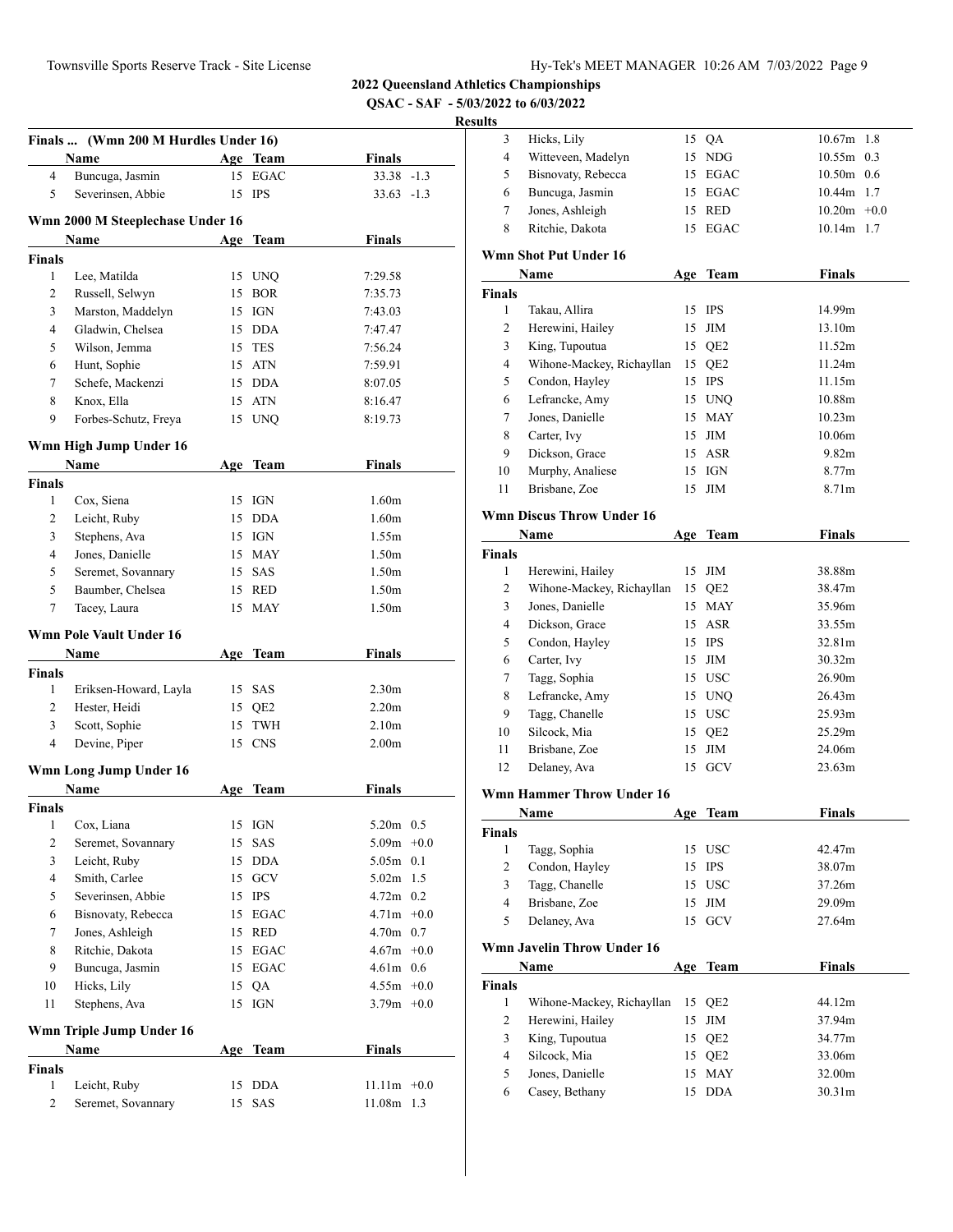**QSAC - SAF - 5/03/2022 to 6/03/2022**

| Finals  (Wmn Javelin Throw Under 16) |                               |     |                 |                   |         |  |  |
|--------------------------------------|-------------------------------|-----|-----------------|-------------------|---------|--|--|
|                                      | Name                          |     | Age Team        | <b>Finals</b>     |         |  |  |
| 7                                    | Lefrancke, Amy                |     | 15 UNQ          | 28.88m            |         |  |  |
| 8                                    | Severinsen, Abbie             |     | 15 IPS          | 26.55m            |         |  |  |
| 9                                    | Scott, Sophie                 | 15  | <b>TWH</b>      | 25.00m            |         |  |  |
| 10                                   | Baumber, Chelsea              |     | 15 RED          | 19.49m            |         |  |  |
|                                      |                               |     |                 |                   |         |  |  |
|                                      | Wmn 3000 M Race Walk Under 16 |     |                 |                   |         |  |  |
|                                      | Name                          |     | Age Team        | <b>Finals</b>     |         |  |  |
| <b>Finals</b>                        |                               |     |                 |                   |         |  |  |
| 1                                    | Williams, Lyla                |     | 15 Qrun         | 15:31.86          |         |  |  |
| $\overline{c}$                       | Teahen, Rebecca               |     | 15 TWH          | 16:31.98          |         |  |  |
| 3                                    | Newberry, Brooke              |     | 15 NSW          | 17:12.89          |         |  |  |
| $\overline{4}$                       | Morris, Taylah                |     | 15 QRW          | 21:38.46          |         |  |  |
| ---                                  | Goulding, Lily                |     | 15 QRW          | DQ                |         |  |  |
|                                      |                               |     |                 |                   |         |  |  |
|                                      | Wmn 100 M Under 15            |     |                 |                   |         |  |  |
|                                      | Name                          |     | Age Team        | <b>Finals</b>     |         |  |  |
| <b>Finals</b>                        |                               |     |                 |                   |         |  |  |
| 1                                    | Dyson, Lucy                   |     | 14 DDA          | 12.24 0.1         |         |  |  |
| 2                                    | Philp, Thewbelle              |     | 14 IGN          | 12.29 0.1         |         |  |  |
| 3                                    | Mearns, Amaya                 |     | 14 MAY          | 12.60 0.1         |         |  |  |
| 4                                    | Barron, Ava                   |     | 14 GCV          | 12.72 0.1         |         |  |  |
| 5                                    | Vaa'sa, Tamina-Lee            |     | 14 MAY          | 12.79 0.1         |         |  |  |
| 6                                    | Hopwood, Georgia              |     | 14 MAY          | $13.15 \quad 0.1$ |         |  |  |
| 7                                    | Evans, Darcy                  |     | 14 USC          | 13.19 0.7         |         |  |  |
| 8                                    | Avers, Anika                  |     | 14 QE2          | 13.20 0.1         |         |  |  |
| 9                                    | Martell, Olivia               |     | 14 FAC          | 13.21 0.1         |         |  |  |
| 10                                   | Turner, Olivia                |     | 14 GCV          | 13.23 0.1         |         |  |  |
| 11                                   | Harris, Celeste               |     | 14 QUT          | 13.32 0.7         |         |  |  |
| 12                                   | Thompson-Coleman, Grace       |     | 14 IGN          | 13.49 0.7         |         |  |  |
| 13                                   | Nain, Aaliyah                 |     | 14 QUT          | 13.56 0.7         |         |  |  |
| 14                                   | Ferguson, Charlotte           |     | 14 CAB          | 13.71             | 0.7     |  |  |
| 15                                   | Finlay, Jasmine               |     | 14 NAC          | 13.77 0.7         |         |  |  |
| 16                                   | Tran, Chloe                   |     | 14 ATN          | 14.08 0.7         |         |  |  |
| 17                                   | Alcorn, Grace                 |     | 14 FTA          | 14.80 0.7         |         |  |  |
|                                      |                               |     |                 |                   |         |  |  |
|                                      | <b>Wmn 200 M Under 15</b>     |     |                 | <b>Finals</b>     |         |  |  |
|                                      | Name                          | Age | <b>Team</b>     |                   |         |  |  |
| <b>Finals</b>                        |                               |     |                 |                   |         |  |  |
| $\mathbf{1}$                         | Philp, Thewbelle              |     | 14 IGN          | 25.15             | 0.7     |  |  |
| $\overline{c}$                       | Mearns, Amaya                 | 14  | <b>MAY</b>      | 25.54             | 0.7     |  |  |
| 3                                    | Dyson, Lucy                   |     | 14 DDA          | 25.62             | $0.7\,$ |  |  |
| 4                                    | Barron, Ava                   |     | 14 GCV          | 25.97             | 0.7     |  |  |
| 5                                    | Vaa'sa, Tamina-Lee            |     | 14 MAY          | 26.55             | 0.7     |  |  |
| 6                                    | Blain, Charlotte              | 14  | MAY             | 27.26             | $0.7\,$ |  |  |
| 7                                    | Martell, Olivia               | 14  | <b>FAC</b>      | 27.29             | 0.1     |  |  |
| 8                                    | Harris, Celeste               | 14  | QUT             | 27.51             | $0.1\,$ |  |  |
| 9                                    | Willshire, Isabella           | 14  | $\rm IPS$       | 27.60             | 0.1     |  |  |
| 10                                   | Nain, Aaliyah                 | 14  | QUT             | 27.77             | 0.1     |  |  |
| 11                                   | Condon, Adalena               | 14  | QE <sub>2</sub> | 27.81             | 0.1     |  |  |
| 12                                   | Carkeet, Summer               |     | 14 IGN          | 27.90 0.1         |         |  |  |
| 13                                   | Phillips, Summer              |     | 14 UNQ          | 28.53             | 0.1     |  |  |
| 14                                   | Finlay, Jasmine               |     | 14 NAC          | 28.73             | 0.7     |  |  |
| 15                                   | Lavis, Aria                   |     | 14 CNS          | 29.29             | 0.1     |  |  |
| 16                                   | Allen, Meg                    |     | 14 MAY          | 29.54             | 0.7     |  |  |

|                         | Wmn 400 M Under 15                  |          |                        |                                    |
|-------------------------|-------------------------------------|----------|------------------------|------------------------------------|
|                         | <b>Name</b>                         |          | Age Team               | <b>Finals</b>                      |
| <b>Finals</b>           |                                     |          |                        |                                    |
| 1                       | Barron, Ava                         |          | 14 GCV                 | 58.52                              |
| $\overline{c}$          | Dyson, Lucy                         |          | 14 DDA                 | 58.79                              |
| 3                       | Johnstone, Chloe                    |          | 14 USC                 | 60.15                              |
| $\overline{4}$          | parsons, Tiana                      |          | 14 IPS                 | 61.65                              |
| 5                       | Parsons, Charlotte                  |          | 14 IPS                 | 61.97                              |
| 6                       | Blain, Charlotte                    |          | 14 MAY                 | 63.61                              |
| 7                       | Schutz, Sophie                      |          | 14 IPS                 | 63.65                              |
| 8                       | Griffin, Chloe                      |          | 14 ASR                 | 64.34                              |
| 9                       | Carkeet, Summer                     |          | 14 IGN                 | 64.55                              |
| 10                      | Fitzpatrick, Ava                    |          | 14 DDA                 | 65.31                              |
| 11                      | Lavis, Aria                         |          | 14 CNS                 | 65.62                              |
| 12                      | Thayabaran, Lashitha                |          | 14 QE2                 | 66.05                              |
| 13                      | Craig, Heidi                        |          | 14 USC                 | 68.87                              |
| 14                      | Ferguson, Charlotte                 |          | 14 CAB                 | 68.99                              |
| 15                      | Tran, Chloe                         |          | 14 ATN                 | 70.14                              |
|                         | Wmn 800 M Run Under 15              |          |                        |                                    |
|                         | Name                                |          | Age Team               | <b>Finals</b>                      |
| <b>Finals</b>           |                                     |          |                        |                                    |
| 1                       | Bush, Sienna                        |          | 14 QA                  | 2:16.70                            |
| 2                       | McGee, Katelyn                      |          | 14 PRM                 | 2:17.74                            |
| 3                       | McGee, Siannah                      |          | 14 PRM                 | 2:20.50                            |
| 4                       | Mitchell, Maya                      |          | 14 USC                 | 2:21.61                            |
| 5                       | Johnstone, Chloe                    |          | 14 USC                 | 2:21.62                            |
| 6                       | Parsons, Charlotte                  |          | 14 IPS                 | 2:24.01                            |
| 7                       | parsons, Tiana                      |          | 14 IPS                 | 2:24.49                            |
| 8                       | Schutz, Sophie                      |          | 14 IPS                 | 2:25.06                            |
| 9                       | Patten, Jessica                     |          | 14 MAY                 | 2:26.54                            |
| 10                      | McElwaine, Zoe                      |          | 14 ATN                 | 2:27.30                            |
| 11                      | Phillips, Summer                    |          | 14 UNQ                 | 2:28.56                            |
| 12                      | Knezevic, Aleksandra                |          | 14 FTA                 | 2:33.94                            |
| 13                      | Presland, Skye                      |          | 14 QRW                 | 2:53.36                            |
|                         |                                     |          |                        |                                    |
|                         | Wmn 1500 M Run Under 15             |          |                        |                                    |
|                         | Name                                | Age      | Team                   | <b>Finals</b>                      |
| <b>Finals</b>           |                                     |          |                        |                                    |
| 1                       | Bush, Sienna                        | 14       | $\mathsf{QA}$          | 4:43.77                            |
| $\mathfrak{2}$          | McGee, Katelyn                      | 14       | PRM                    | 4:48.64                            |
| 3                       | McElwaine, Zoe                      | 14       | <b>ATN</b>             | 4:49.37                            |
| 4                       | McGee, Siannah                      |          | 14 PRM                 | 4:49.37                            |
| 5                       | Moore, Zara                         | 14       | <b>ATN</b>             | 4:50.82                            |
| 6                       | Parsons, Charlotte                  | 14       | <b>IPS</b>             | 4:50.86                            |
| 7                       | Schutz, Sophie                      | 14       | IPS                    | 5:00.18                            |
| 8                       | parsons, Tiana                      | 14       | <b>IPS</b>             | 5:02.09                            |
| 9                       | Matthew, Holly-Maree                | 14       | <b>IPS</b>             | 5:02.46                            |
| 10                      | Abela, Alexia                       |          | 14 GCR                 | 5:28.43                            |
|                         | Wmn 90 M Hurdles Under 15           |          |                        |                                    |
|                         | Name                                | Age      | <b>Team</b>            | <b>Finals</b>                      |
|                         |                                     |          |                        |                                    |
|                         |                                     |          |                        |                                    |
|                         |                                     |          |                        |                                    |
| <b>Finals</b><br>1<br>2 | Hopwood, Georgia<br>Condon, Adalena | 14<br>14 | MAY<br>QE <sub>2</sub> | 14.03<br>$-0.4$<br>14.35<br>$-0.4$ |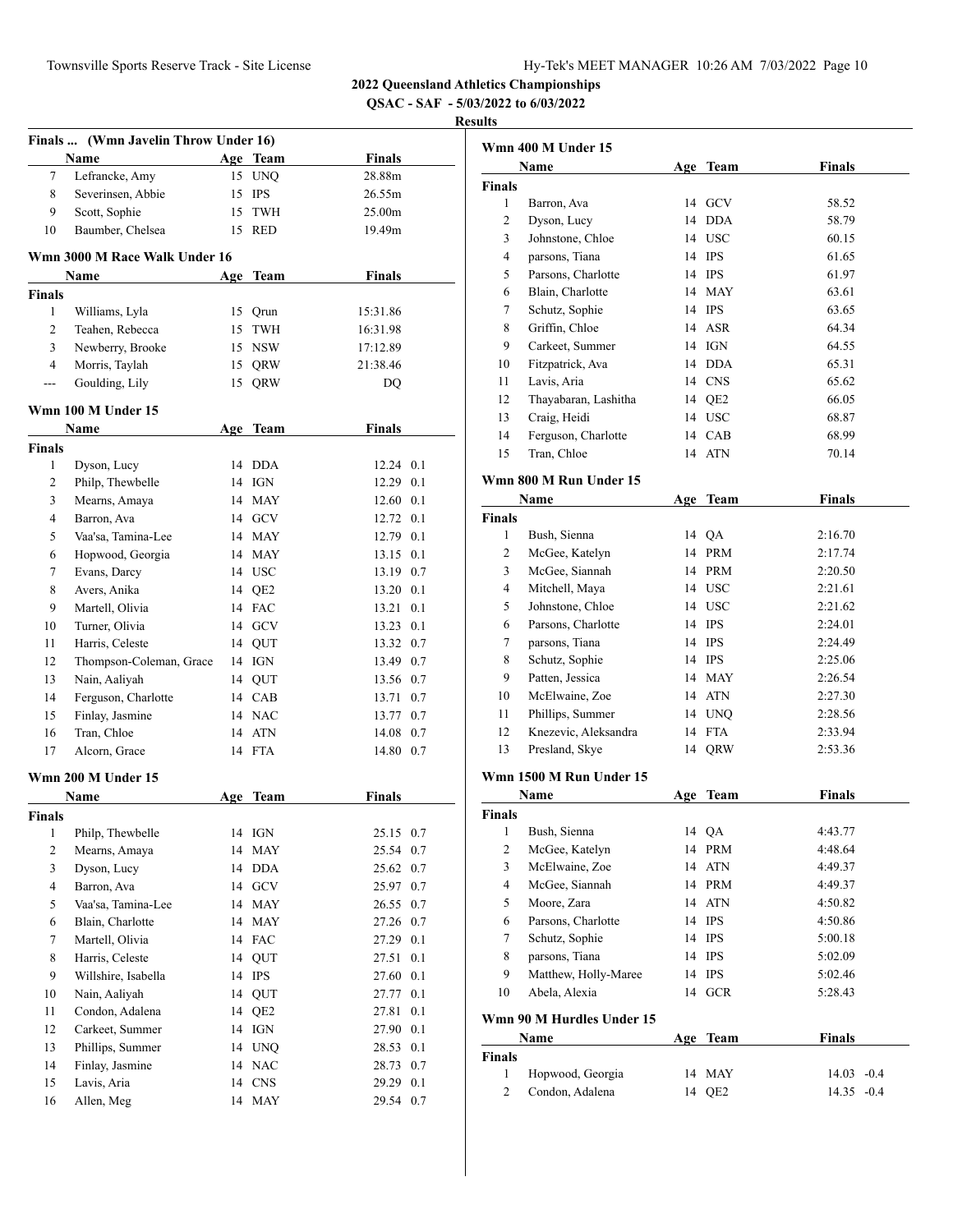**QSAC - SAF - 5/03/2022 to 6/03/2022**

| Finals  (Wmn 90 M Hurdles Under 15) |                                  |    |          |                   |  |  |  |
|-------------------------------------|----------------------------------|----|----------|-------------------|--|--|--|
|                                     | Name                             |    | Age Team | <b>Finals</b>     |  |  |  |
| 3                                   | Evans, Darcy                     |    | 14 USC   | 14.37 -0.4        |  |  |  |
| $\overline{4}$                      | Platen, Indiana                  |    | 14 IPS   | 14.54 -0.4        |  |  |  |
| 5                                   | Caminiti, Isabel                 |    | 14 ASR   | $14.55 - 0.4$     |  |  |  |
| 6                                   | Somerville, Emilie               |    | 14 ASR   | 14.76 -0.4        |  |  |  |
| $\tau$                              | Booth-Gray, Cadence              |    | 14 IGN   | $16.59 - 0.4$     |  |  |  |
| 8                                   | Fitzpatrick, Ava                 |    | 14 DDA   | $17.20 -0.4$      |  |  |  |
|                                     | Wmn 200 M Hurdles Under 15       |    |          |                   |  |  |  |
|                                     | Name                             |    | Age Team | <b>Finals</b>     |  |  |  |
| <b>Finals</b>                       |                                  |    |          |                   |  |  |  |
| 1                                   | McDonald, Alyssa                 |    | 13 GCV   | $31.08 - 2.1$     |  |  |  |
| 2                                   | Blain, Charlotte                 |    | 14 MAY   | 31.51<br>$-2.1$   |  |  |  |
| 3                                   | Condon, Adalena                  |    | 14 QE2   | $31.99 - 2.1$     |  |  |  |
| $\overline{4}$                      | Platen, Indiana                  |    | 14 IPS   | $32.01 -2.1$      |  |  |  |
| 5                                   | Evans, Darcy                     |    | 14 USC   | $32.15 -2.1$      |  |  |  |
| 6                                   | Hopwood, Georgia                 |    | 14 MAY   | $32.45 -2.1$      |  |  |  |
| 7                                   | Hartley, Madison                 |    | 14 USC   | $33.87 -2.1$      |  |  |  |
| 8                                   | Kypr, Calise                     |    | 13 CAN   | $34.07 -2.1$      |  |  |  |
| 9                                   | Finlay, Jasmine                  |    | 14 NAC   | $37.75 - 2.1$     |  |  |  |
|                                     | Wmn 2000 M Steeplechase Under 15 |    |          |                   |  |  |  |
|                                     | Name                             |    | Age Team | <b>Finals</b>     |  |  |  |
| <b>Finals</b>                       |                                  |    |          |                   |  |  |  |
| 1                                   | Moore, Zara                      |    | 14 ATN   | 7:22.53           |  |  |  |
| 2                                   | McCowen, Maeve                   |    | 14 ATN   | 7:47.96           |  |  |  |
| 3                                   | Adams, Grace                     |    | 13 TWH   | 7:49.28           |  |  |  |
| $\overline{4}$                      | Barr, Sienna                     |    | 13 UNQ   | 8:01.78           |  |  |  |
| 5                                   | Williams, Olivia                 |    | 14 GFR   | 8:07.03           |  |  |  |
| 6                                   | Dogan, Skye                      |    | 13 GCV   | 8:18.05           |  |  |  |
| 7                                   | Heath, Zara                      |    | 14 UNQ   | 8:18.79           |  |  |  |
| 8                                   | Wallace, Charlotte               | 12 | TWH      | 8:23.89           |  |  |  |
| 9                                   | Webb, Sophie                     |    | 14 CAN   | 8:29.43           |  |  |  |
|                                     | Wmn High Jump Under 15           |    |          |                   |  |  |  |
|                                     | Name                             |    | Age Team | Finals            |  |  |  |
| <b>Finals</b>                       |                                  |    |          |                   |  |  |  |
| 1                                   | Allison, Maddyn                  |    | 14 NDG   | 1.67m             |  |  |  |
| 2                                   | Platen, Indiana                  |    | 14 IPS   | 1.60 <sub>m</sub> |  |  |  |
| 3                                   | Hickey, Amelie                   |    | 14 MAY   | 1.50m             |  |  |  |
| $\overline{4}$                      | Blain, Charlotte                 | 14 | MAY      | 1.50m             |  |  |  |
| 5                                   | Harris, Celeste                  |    | 14 QUT   | 1.40m             |  |  |  |
|                                     | <b>Wmn Pole Vault Under 15</b>   |    |          |                   |  |  |  |
|                                     | Name                             |    | Age Team | <b>Finals</b>     |  |  |  |
| <b>Finals</b>                       |                                  |    |          |                   |  |  |  |
| 1                                   | Laurie, Tabitha                  |    | 14 GCV   | 2.70 <sub>m</sub> |  |  |  |
|                                     | Wmn Long Jump Under 15           |    |          |                   |  |  |  |
|                                     | Name                             |    | Age Team | <b>Finals</b>     |  |  |  |
| Finals                              |                                  |    |          |                   |  |  |  |
| 1                                   | Barron, Ava                      |    | 14 GCV   | 5.22 $m$ 0.6      |  |  |  |
| 2                                   | Vaa'sa, Tamina-Lee               |    | 14 MAY   | $4.87m - 0.5$     |  |  |  |
| 2                                   | Mearns, Amaya                    |    | 14 MAY   | $4.87m$ 0.7       |  |  |  |
| $\overline{4}$                      | Turner, Olivia                   |    | 14 GCV   | $4.85m$ 0.6       |  |  |  |
| $\overline{4}$                      | Phillips, Summer                 |    | 14 UNQ   | 4.85m 1.8         |  |  |  |

| ults           |                                   |    |                 |                   |  |
|----------------|-----------------------------------|----|-----------------|-------------------|--|
| 6              | Booth-Gray, Cadence               |    | 14 IGN          | $4.83m - 0.3$     |  |
| 7              | Thayabaran, Lashitha              | 14 | QE <sub>2</sub> | $4.81m - 0.7$     |  |
| 8              | Platen, Indiana                   | 14 | <b>IPS</b>      | $4.78m - 0.7$     |  |
| 9              | Willshire, Isabella               |    | 14 IPS          | $4.76m - 0.8$     |  |
| 10             | Hartley, Madison                  |    | 14 USC          | 4.71m 1.2         |  |
| 11             | Martell, Olivia                   |    | 14 FAC          | $4.38m$ 0.2       |  |
| 12             | Evans, Darcy                      | 14 | <b>USC</b>      | $4.24m$ 0.6       |  |
| 13             | Harris, Celeste                   |    | 14 QUT          | $4.20m$ 2.5       |  |
| 14             | Lavis, Aria                       |    | 14 CNS          | $4.03m + 0.0$     |  |
|                | Wmn Triple Jump Under 15          |    |                 |                   |  |
|                | Name                              |    | Age Team        | <b>Finals</b>     |  |
| <b>Finals</b>  |                                   |    |                 |                   |  |
| 1              | Barron, Ava                       |    | 14 GCV          | $10.97m + 0.0$    |  |
| $\mathfrak{2}$ | Dyson, Lucy                       |    | 14 DDA          | $10.92m + 0.0$    |  |
| 3              | Mearns, Amaya                     |    | 14 MAY          | $10.68m + 0.0$    |  |
| 4              | Booth-Gray, Cadence               | 14 | IGN             | $10.29m$ 1.1      |  |
| 4              | Martell, Olivia                   |    | 14 FAC          | $10.29m + 0.0$    |  |
| 6              | Thayabaran, Lashitha              |    | 14 QE2          | $10.26m + 0.0$    |  |
| 7              | Hartley, Madison                  | 14 | <b>USC</b>      | $10.15m + 0.0$    |  |
| 8              | Griffin, Chloe                    | 14 | ASR             | $9.77m + 0.0$     |  |
| 9              | Allen, Meg                        | 14 | <b>MAY</b>      | $9.04m$ 1.3       |  |
| 10             | Harris, Celeste                   | 14 | QUT             | $9.03m + 0.0$     |  |
|                |                                   |    |                 |                   |  |
|                | <b>Wmn Shot Put Under 15</b>      |    |                 |                   |  |
|                | Name                              |    | Age Team        | <b>Finals</b>     |  |
| <b>Finals</b>  |                                   |    |                 |                   |  |
| 1              | Josipovic, Saskia                 |    | 14 QE2          | 13.71m            |  |
| 2              | Windolf, Olivia                   |    | 14 IPS          | 12.31m            |  |
| 3              | Crowley, Mackenzie                |    | 14 IPS          | 11.59m            |  |
| 4              | HenryPurcell, RileyJay            |    | 14 QE2          | 11.22m            |  |
| 5              | McCabe, Georgina                  |    | 14 USC          | 9.02 <sub>m</sub> |  |
|                | <b>Wmn Discus Throw Under 15</b>  |    |                 |                   |  |
|                | Name                              |    | Age Team        | <b>Finals</b>     |  |
| <b>Finals</b>  |                                   |    |                 |                   |  |
| 1              | HenryPurcell, RileyJay            |    | 14 QE2          | 43.56m            |  |
| 2              | Josipovic, Saskia                 | 14 | QE <sub>2</sub> | 38.21m            |  |
| 3              | Windolf, Olivia                   | 14 | <b>IPS</b>      | 36.68m            |  |
| $\overline{4}$ | McCabe, Georgina                  |    | 14 USC          | 31.44m            |  |
| 5              | Crowley, Mackenzie                |    | 14 IPS          | 28.80m            |  |
|                |                                   |    |                 |                   |  |
|                | Wmn Hammer Throw Under 15         |    |                 |                   |  |
|                | Name                              |    | Age Team        | <b>Finals</b>     |  |
| <b>Finals</b>  |                                   |    |                 |                   |  |
| $\mathbf{1}$   | Sears, Sophie                     | 14 | IGN             | 43.18m            |  |
| 2              | Crowley, Mackenzie                | 14 | <b>IPS</b>      | 36.57m            |  |
| 3              | hempsted, shanya                  |    | 14 IGN          | 33.65m            |  |
|                | <b>Wmn Javelin Throw Under 15</b> |    |                 |                   |  |
|                | Name                              |    | Age Team        | <b>Finals</b>     |  |
| Finals         |                                   |    |                 |                   |  |
| 1              | Windolf, Olivia                   | 14 | IPS             | 34.46m            |  |
| 2              | Josipovic, Saskia                 | 14 | QE <sub>2</sub> | 32.99m            |  |
| 3              | Crowley, Mackenzie                | 14 | <b>IPS</b>      | 29.78m            |  |
| 4              | Allen, Meg                        |    | 14 MAY          | 22.20m            |  |
| 5              | Phillips, Summer                  |    | 14 UNQ          | 21.61m            |  |
|                |                                   |    |                 |                   |  |
|                |                                   |    |                 |                   |  |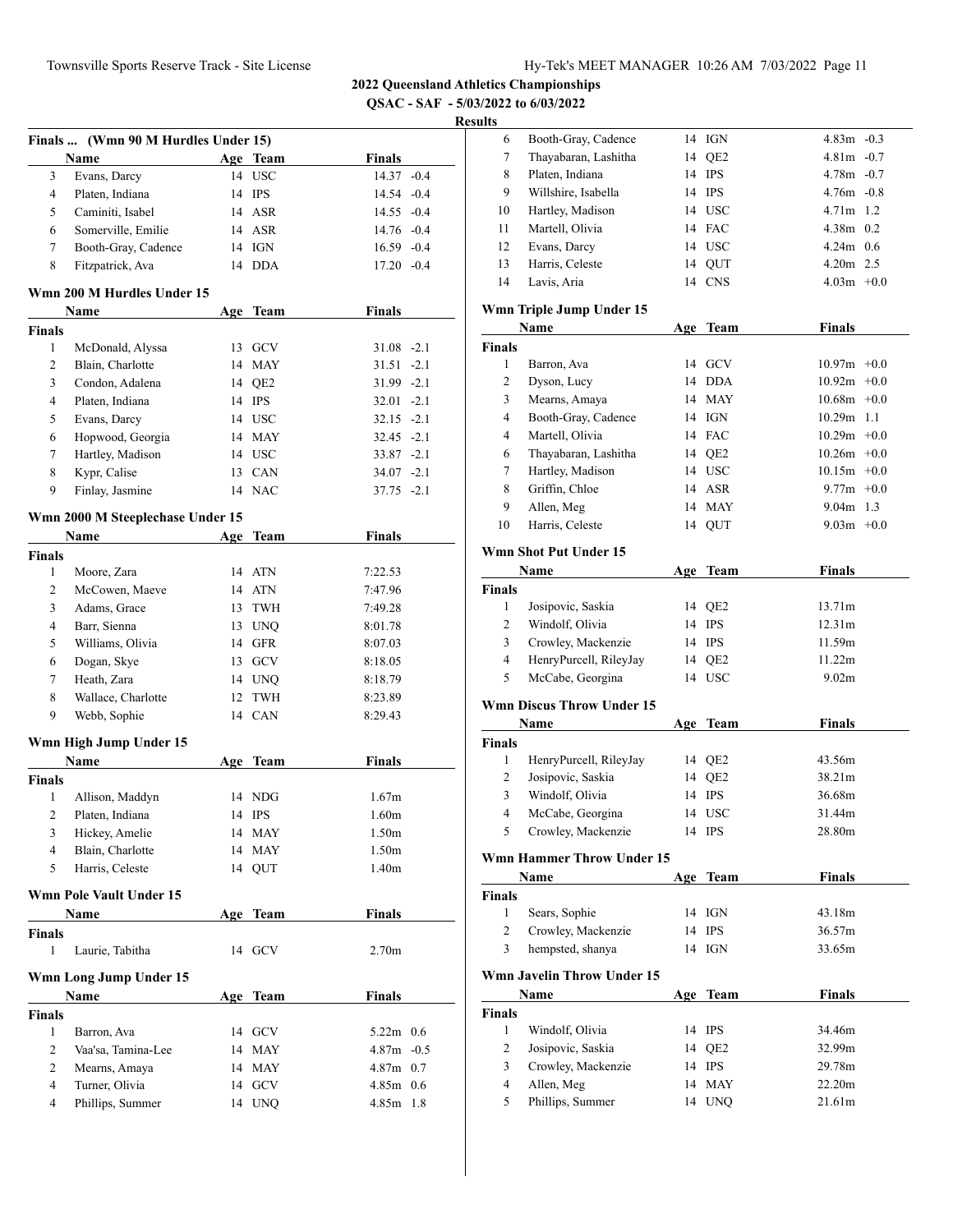**2022 Queensland Athletics Championships**

**QSAC - SAF - 5/03/2022 to 6/03/2022**

#### **Results**

|               | Finals  (Wmn Javelin Throw Under 15) |     |                         |               |        |
|---------------|--------------------------------------|-----|-------------------------|---------------|--------|
|               | Name                                 |     | Age Team                | <b>Finals</b> |        |
| 6             | Tomic, Claudia                       | 14  | QE <sub>2</sub>         | 17.33m        |        |
| $---$         | McCabe, Georgina                     | 14  | <b>USC</b>              | ND.           |        |
| ---           | Tipiwai, Nicola                      | 14  | QE <sub>2</sub>         | ND            |        |
|               | Wmn 3000 M Race Walk Under 15        |     |                         |               |        |
|               | Name                                 |     | Age Team                | <b>Finals</b> |        |
| Finals        |                                      |     |                         |               |        |
| 1             | Sharpe, Milly                        |     | 14 GLD                  | 16:55.02      |        |
| 2             | Bray, Katie                          | 14  | ASR                     | 17:40.96      |        |
| 3             | Davey, Caterina                      | 14  | QRW                     | 18:30.94      |        |
| ---           | Presland, Skye                       | 14  | QRW                     | DQ            |        |
|               | Wmn 100 M Under 14                   |     |                         |               |        |
|               | <b>Name</b>                          |     | Age Team                | <b>Finals</b> |        |
| Finals        |                                      |     |                         |               |        |
| $\mathbf{1}$  | Allen, Charleigh                     | 13  | <b>IGN</b>              | $12.65 -0.9$  |        |
| 2             | Wohlsen, Acacia                      | 13  | IPS                     | $13.10 -0.9$  |        |
| 3             | Farinazzo, Addison                   |     | 13 IPS                  | $13.22 -0.3$  |        |
| 4             | Wilkinson, Anna                      |     | 13 MAR                  | 13.27 -0.9    |        |
| 5             | Ring, Porscha                        |     | 13 IGN                  | $13.27 -0.9$  |        |
| 6             | Davies, Harley                       |     | 13 NAC                  | $13.28 - 0.3$ |        |
| 7             | McDonald, Alyssa                     |     | 13 GCV                  | 13.29 -0.9    |        |
| 8             | Watts, Xanthee                       | 13  | <b>DDA</b>              | $13.29 -0.3$  |        |
| 9             | Vincent, Charlee                     | 13  | <b>VIC</b>              | $13.35 -0.9$  |        |
| 10            | Bolden, Jenali                       |     | 13 USC                  | $13.43 - 0.9$ |        |
| 11            | Keke, Tiana                          |     | 12 QE2                  | $13.60 - 0.3$ |        |
| 12            | Scholz, Lorielle                     |     | 13 GCV                  | 13.66 -0.3    |        |
| 13            | Batty, Jelena                        |     | 13 QUT                  | $13.67 - 0.3$ |        |
| 14            | France, Macey                        | 13  | IGN                     | 13.68         | $-0.9$ |
| 15            | Gwin, Madeleine                      | 13  | ЛM                      | 13.77 0.6     |        |
| 16            | Fryga, Emma                          |     | 13 RED                  | 13.77 -0.3    |        |
| 17            | Fraser, Emma                         |     | 13 QE2                  | 13.99         | 0.6    |
| 18            | Ritchie, Tamika                      | 13  | IPS                     | 14.05         | 0.6    |
| 19            | Rolison, Elyse                       |     | 12 UNQ                  | 14.08 -0.3    |        |
| $20\,$        | Bourke, Aaliyah                      | 11  | QA                      | 14.22         | 0.6    |
| 21            | Wainwright, Hayley                   | 13  | DDA                     | $14.25 -0.9$  |        |
| 22            | Billett, Joelene                     |     | 13 GCV                  | 14.36         | 0.6    |
| 23            | Glassick, Eryn                       | 13  | <b>UNQ</b>              | 14.84 0.6     |        |
| 24            | Pearsall, Sienna                     | 11  | <b>UNQ</b>              | 15.24 0.6     |        |
| 25            | Morrell, Moana                       | 11  | <b>UNQ</b>              | 15.55         | 0.6    |
|               | Wmn 200 M Under 14                   |     |                         |               |        |
|               | Name                                 | Age | <b>Team</b>             | <b>Finals</b> |        |
| <b>Finals</b> |                                      |     |                         |               |        |
| 1             | Allen, Charleigh                     | 13  | IGN                     | $25.79 - 0.3$ |        |
| $\mathbf{2}$  | Wilkinson, Anna                      | 13  | <b>MAR</b>              | 26.46 -0.3    |        |
| 3             | Ring, Porscha                        | 13  | IGN                     | 26.47         | $-0.3$ |
| 4             | Wohlsen, Acacia                      | 13  | <b>IPS</b>              | 26.99 -0.3    |        |
| 5             | Vincent, Charlee                     | 13  | <b>VIC</b>              | 27.08 -0.2    |        |
| 6             | Bolden, Jenali                       | 13  | <b>USC</b>              | 27.09 -0.2    |        |
| $\tau$        | Hazell, Taylah                       | 13  | QE <sub>2</sub>         | 27.11         | $-0.3$ |
| $\,$ 8 $\,$   | Farinazzo, Addison                   | 13  | <b>IPS</b>              | 27.21         | $-0.2$ |
| 9             | Scholz, Lorielle                     | 13  | GCV                     | 27.33         | $-0.3$ |
|               | Fryga, Emma                          |     | $\mathop{\mathsf{RED}}$ |               |        |

| 11 | France, Macey      | 13 | IGN        | 27.63         | $-0.3$ |
|----|--------------------|----|------------|---------------|--------|
| 12 | Keke, Tiana        |    | 12 QE2     | $28.28 - 0.2$ |        |
| 13 | Wainwright, Hayley | 13 | DDA        | $28.53 - 0.3$ |        |
| 14 | Gwin, Madeleine    |    | $13$ JIM   | $28.68 - 0.2$ |        |
| 15 | Batty, Jelena      |    | 13 OUT     | $28.93 - 0.2$ |        |
| 16 | Ritchie, Tamika    | 13 | <b>IPS</b> | $29.17 - 0.2$ |        |
| 17 | Leembruggen, Leah  |    | 12 IPS     | 29.34 0.4     |        |
| 18 | Fraser, Emma       |    | 13 QE2     | 29.75 0.4     |        |
| 19 | Glassick, Eryn     | 13 | <b>UNO</b> | 30.11 0.4     |        |
| 20 | Snow, Piper        | 13 | MAY        | 31.54 0.4     |        |
| 21 | Pearsall, Sienna   | 11 | <b>UNO</b> | 31.85 0.4     |        |
| 22 | Morrell, Moana     | 11 | <b>UNO</b> | 33.45 0.4     |        |
|    |                    |    |            |               |        |

# **Wmn 400 M Under 14**

|               | Name               | Age | Team            | <b>Finals</b> |
|---------------|--------------------|-----|-----------------|---------------|
| <b>Finals</b> |                    |     |                 |               |
| 1             | Wilkinson, Anna    | 13  | MAR             | 59.19         |
| 2             | Hazell, Taylah     | 13  | QE <sub>2</sub> | 60.26         |
| 3             | Cooper, Grace      | 13  | <b>GCV</b>      | 60.83         |
| 4             | Farinazzo, Addison | 13  | <b>IPS</b>      | 62.24         |
| 5             | Hamilton, Melanie  | 13  | IGN             | 63.05         |
| 6             | Fryga, Emma        | 13  | RED             | 63.08         |
| 7             | Ritchie, Tamika    | 13  | <b>IPS</b>      | 64.77         |
| 8             | Martinez, Jasmyne  | 12  | ATN             | 69.78         |
| 9             | Snow, Piper        | 13  | MAY             | 70.27         |
| 10            | Glassick, Eryn     | 13  | <b>UNO</b>      | 71.65         |
| 11            | Leembruggen, Leah  | 12  | <b>IPS</b>      | 72.65         |
| 12            | Knight, Leah       | 13  | <b>RED</b>      | 74.43         |

#### **Wmn 800 M Run Under 14**

|               | Name                     | Age | Team       | <b>Finals</b> |
|---------------|--------------------------|-----|------------|---------------|
| <b>Finals</b> |                          |     |            |               |
| 1             | Jenkinson, Saffron       | 13  | <b>ATN</b> | 2:22.56       |
| 2             | Chizzoniti, Mia          | 13  | CMB        | 2:23.38       |
| 3             | Rayward, Elke            | 12  | <b>BOR</b> | 2:23.90       |
| 4             | Pennisi, Layla           | 13  | <b>UNQ</b> | 2:25.78       |
| 5             | Heathcote, Charlize      | 13  | <b>NDG</b> | 2:26.15       |
| 6             | Stanford-Modini, Keilana | 13  | <b>GCV</b> | 2:27.29       |
| 7             | Hamilton, Melanie        | 13  | <b>IGN</b> | 2:27.94       |
| 8             | Knox, Ava                | 13  | <b>ATN</b> | 2:28.08       |
| 9             | Boyd, Emily              | 13  | TWH        | 2:31.79       |
| 10            | Langley, Matilda         | 12  | CMB        | 2:33.97       |
| 11            | Bray, Laura              | 12  | <b>ASR</b> | 2:37.83       |
| 12            | Johnson, Sienna          | 13  | <b>FTA</b> | 2:39.11       |
| 13            | Snow, Piper              | 13  | MAY        | 2:40.34       |
| 14            | Jonsdottir, Lilja        | 12  | QA         | 2:41.03       |
| 15            | Martinez, Jasmyne        | 12  | <b>ATN</b> | 2:41.71       |
| 16            | Clarke, Ella             | 13  | <b>IGN</b> | 2:42.01       |
| 17            | Flynn, Harlee            | 11  | <b>NDG</b> | 3:04.84       |
| 18            | Knight, Leah             | 13  | <b>RED</b> | 3:14.73       |
| ---           | Franke, Rylee            | 13  | <b>DDA</b> | DQ            |
|               | Wmn 1500 M Run Under 14  |     |            |               |
|               | Name                     | Age | Team       | <b>Finals</b> |

| Finals |                      |        |         |
|--------|----------------------|--------|---------|
|        | 1 Jenkinson, Saffron | 13 ATN | 4:55.06 |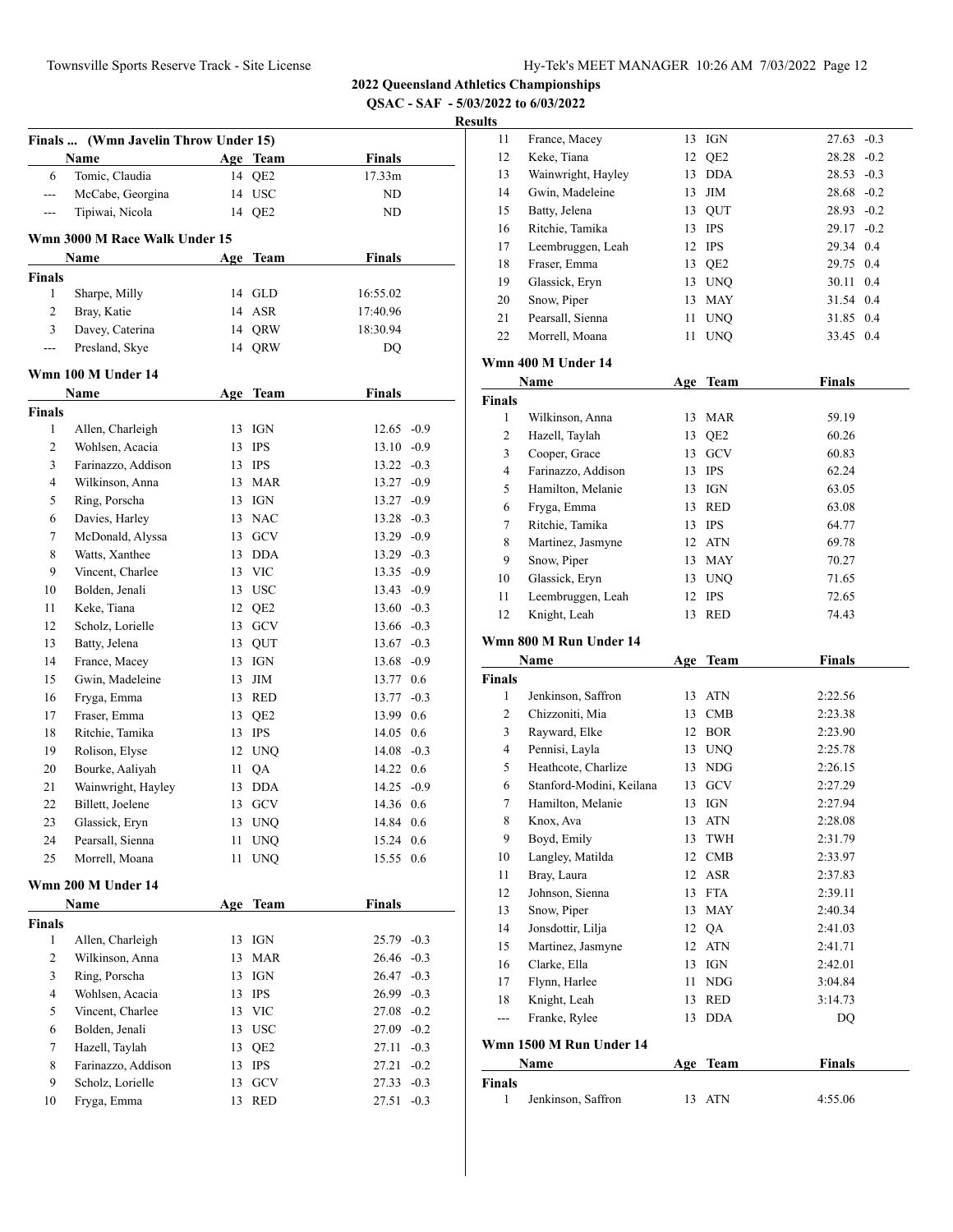**QSAC - SAF - 5/03/2022 to 6/03/2022**

| Finals  (Wmn 1500 M Run Under 14) |                           |    |            |                   |  |
|-----------------------------------|---------------------------|----|------------|-------------------|--|
|                                   | Name                      |    | Age Team   | <b>Finals</b>     |  |
| 2                                 | Rayward, Elke             |    | 12 BOR     | 4:56.35           |  |
| 3                                 | Knox, Ava                 | 13 | ATN        | 4:57.56           |  |
| 4                                 | Barr, Sienna              |    | 13 UNO     | 4:58.54           |  |
| 5                                 | Stanford-Modini, Keilana  |    | 13 GCV     | 5:01.84           |  |
| 6                                 | Anderson, Piper           |    | 12 GCR     | 5:02.19           |  |
| 7                                 | Mollel, Naiyini           |    | 13 IGN     | 5:02.24           |  |
| 8                                 | Heathcote, Charlize       |    | 13 NDG     | 5:02.92           |  |
| 9                                 | Chizzoniti, Mia           |    | 13 CMB     | 5:04.11           |  |
| 10                                | Van Loggerenberg, Zelmari |    | 12 ASR     | 5:09.74           |  |
| 11                                | Fryga, Emma               |    | 13 RED     | 5:10.20           |  |
| 12                                | Boyd, Emily               |    | 13 TWH     | 5:11.46           |  |
| 13                                | Bush, Savannah            |    | 13 QA      | 5:12.79           |  |
| 14                                | Adams, Grace              |    | 13 TWH     | 5:14.07           |  |
| 15                                | Wallace, Charlotte        |    | 12 TWH     | 5:16.82           |  |
| 16                                | Dogan, Alexandra          |    | 11 NSW     | 5:16.90           |  |
| 17                                | Mortensen, Isabelle       |    | 13 ATN     | 5:17.40           |  |
| 18                                | Bray, Laura               |    | 12 ASR     | 5:18.55           |  |
| 19                                | Burg, Georgie             |    | 13 QA      | 5:18.84           |  |
| 20                                | Langley, Matilda          |    | 12 CMB     | 5:19.11           |  |
| 21                                | Dogan, Skye               |    | 13 GCV     | 5:23.09           |  |
| 22                                | Jonsdottir, Lilja         |    | 12 QA      | 5:23.48           |  |
| 23                                | Heath, Mya                | 11 | <b>TES</b> | 5:24.16           |  |
| 24                                | Clarke, Ella              |    | 13 IGN     | 5:24.35           |  |
| 25                                | Neumeister, Amelia        |    | 13 CAN     | 5:27.51           |  |
| 26                                | Pennisi, Layla            |    | 13 UNQ     | 5:30.68           |  |
| 27                                | Johnson, Sienna           |    | 13 FTA     | 5:33.89           |  |
| 28                                | Knight, Leah              |    | 13 RED     | 6:20.46           |  |
| 29                                | Flynn, Harlee             | 11 | <b>NDG</b> | 6:28.94           |  |
|                                   |                           |    |            |                   |  |
|                                   | Wmn 80 M Hurdles Under 14 |    |            |                   |  |
|                                   | Name                      |    | Age Team   | <b>Finals</b>     |  |
| <b>Finals</b>                     |                           |    |            |                   |  |
| 1                                 | McDonald, Alyssa          |    | 13 GCV     | $12.91 - 1.4$     |  |
| 2                                 | Colless, Hayley           |    | 13 NMA     | $13.43 - 1.4$     |  |
| 3                                 | Kypr, Calise              |    | 13 CAN     | $13.61 - 1.4$     |  |
| 4                                 | Munro, Chloe              |    | 13 QE2     | 13.79 -1.4        |  |
| 5                                 | Blackman, Ashley          |    | 13 MAY     | $14.12 - 1.4$     |  |
| 6                                 | Ritchie, Tamika           | 13 | IPS        | 14.74 -1.4        |  |
| 7                                 | Leembruggen, Leah         | 12 | <b>IPS</b> | 15.52 -1.4        |  |
| 8                                 | Snow, Piper               | 13 | <b>MAY</b> | 16.61<br>$-1.4$   |  |
| 9                                 | Dye, Lucia                | 12 | <b>NAC</b> | 16.63<br>$-1.4$   |  |
|                                   | Wmn High Jump Under 14    |    |            |                   |  |
|                                   | Name                      |    | Age Team   | <b>Finals</b>     |  |
| Finals                            |                           |    |            |                   |  |
| 1                                 | Blackman, Ashley          | 13 | MAY        | 1.58m             |  |
| 2                                 | Humphrey, Tayla           | 13 | <b>USC</b> | 1.55m             |  |
| 3                                 | Clark, Amelie             | 13 | QA         | 1.50 <sub>m</sub> |  |
| 3                                 | Franke, Rylee             | 13 | <b>DDA</b> | 1.50 <sub>m</sub> |  |
| 5                                 | Bolden, Jenali            |    | 13 USC     | 1.40 <sub>m</sub> |  |
| 5                                 | Ring, Porscha             | 13 | IGN        | 1.40 <sub>m</sub> |  |
| 7                                 | Bourke, Aaliyah           | 11 | QA         | 1.35m             |  |
| 8                                 | Knight, Leah              | 13 | <b>RED</b> | 1.30 <sub>m</sub> |  |
|                                   |                           |    |            |                   |  |

|                | Wmn Long Jump Under 14           |    |                   |                   |
|----------------|----------------------------------|----|-------------------|-------------------|
|                | Name                             |    | Age Team          | <b>Finals</b>     |
| <b>Finals</b>  |                                  |    |                   |                   |
| $\mathbf{1}$   | Munro, Chloe                     | 13 | QE <sub>2</sub>   | 5.08m 0.5         |
| 2              | France, Macey                    |    | 13 IGN            | $4.99m +0.0$      |
| 3              | Farinazzo, Addison               |    | 13 IPS            | $4.76m + 0.0$     |
| 4              | Kypr, Calise                     |    | 13 CAN            | $4.70m$ 1.6       |
| 5              | Wainwright, Hayley               |    | 13 DDA            | $4.25m - 0.3$     |
| 6              | Leembruggen, Leah                |    | 12 IPS            | $4.24m +0.0$      |
| 7              | Pearsall, Sienna                 |    | 11 UNQ            | $3.64m + 0.0$     |
| 8              | Black, Darcy                     |    | 10 EGAC           | $3.62m$ 1.4       |
| 9              | Plumpton, Jarrah                 |    | 10 EGAC           | $3.37m +0.0$      |
| ---            | Morrell, Moana                   | 11 | <b>UNQ</b>        | FOUL              |
|                | Wmn Triple Jump Under 14         |    |                   |                   |
|                | Name                             |    | Age Team          | <b>Finals</b>     |
| <b>Finals</b>  |                                  |    |                   |                   |
| 1              | Munro, Chloe                     |    | 13 QE2            | $10.52m + 0.0$    |
| 2              | Watts, Xanthee                   |    | 13 DDA            | $10.13m$ 1.8      |
| 3              | Kypr, Calise                     |    | 13 CAN            | $9.87m$ 2.0       |
| $\overline{4}$ | Blackman, Ashley                 |    | 13 MAY            | 9.83m 1.3         |
| 5              | Bray, Laura                      | 12 | <b>ASR</b>        | 8.84m 1.8         |
|                | <b>Wmn Shot Put Under 14</b>     |    |                   |                   |
|                | Name                             |    | Age Team          | <b>Finals</b>     |
| <b>Finals</b>  |                                  |    |                   |                   |
| $\mathbf{1}$   | Goble-Lote, Nylah                |    | 13 IGN            | 12.80m            |
| 2              | Watts, Xanthee                   |    | 13 DDA            | 9.87 <sub>m</sub> |
| 3              | Evans, Sofia                     |    | 13 QE2            | 9.56m             |
| 4              | Kruck, Sienna                    |    | 13 QUT            | 9.55m             |
| 5              | Bolden, Jenali                   |    | 13 USC            | 9.47m             |
| 6              | South, Jalyn                     |    | 13 GCV            | 8.50 <sub>m</sub> |
| 7              | Capps, Chelsea                   |    | 13 IGN            | 8.47m             |
|                | <b>Wmn Discus Throw Under 14</b> |    |                   |                   |
|                | Name                             |    | Age Team          | <b>Finals</b>     |
| Finals         |                                  |    |                   |                   |
| 1              | Goble-Lote, Nylah                |    | 13 IGN            | 32.50m            |
| 2              | Bolden, Jenali                   |    | 13 USC            | 31.86m            |
| 3              | Kruck, Sienna                    |    | 13 QUT            | 30.09m            |
| 4              | Watts, Xanthee                   |    | 13 DDA            | 29.77m            |
| 5              | Capps, Chelsea                   | 13 | IGN               | 27.70m            |
| 6              | Cooper, Grace                    | 13 | GCV               | 24.26m            |
| 7              | Kypr, Calise                     | 13 | CAN               | 20.82m            |
| 8              | Gwin, Madeleine                  | 13 | ЛM                | 18.73m            |
|                | <b>Wmn Hammer Throw Under 14</b> |    |                   |                   |
|                | Name                             |    | Age Team          | <b>Finals</b>     |
| Finals         |                                  |    |                   |                   |
| 1              | Goble-Lote, Nylah                | 13 | IGN               | 40.43m            |
| 2              | South, Jalyn                     | 13 | $_{\mathrm{GCV}}$ | 32.62m            |
| 3              | Evans, Sofia                     | 13 | QE <sub>2</sub>   | 31.02m            |
| $\overline{4}$ | Cooper, Grace                    |    | 13 GCV            | 25.59m            |
| 5              | Billett, Joelene                 | 13 | GCV               | 19.81m            |
|                |                                  |    |                   |                   |
|                |                                  |    |                   |                   |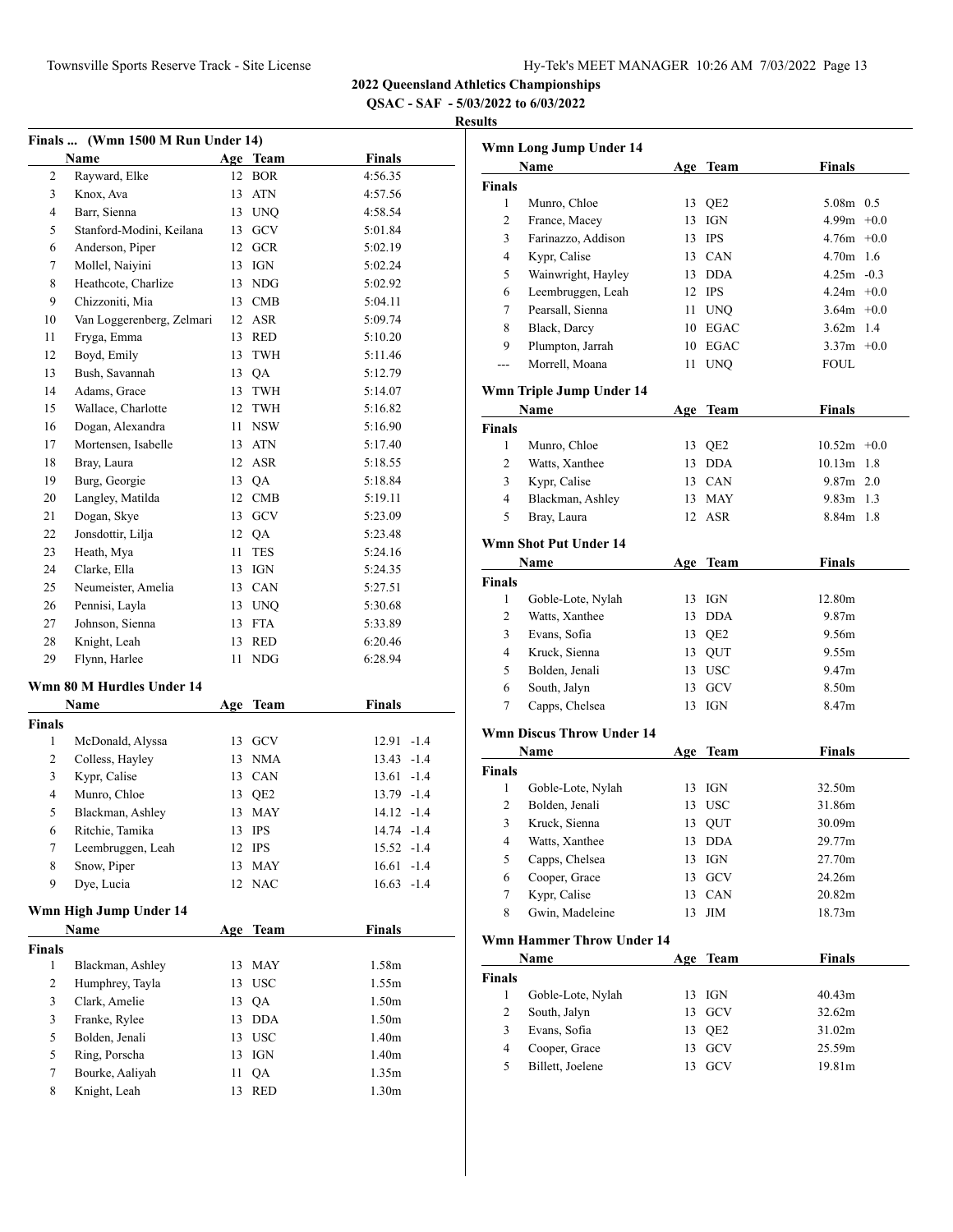**QSAC - SAF - 5/03/2022 to 6/03/2022**

|                | <b>Wmn Javelin Throw Under 14</b>  |     |            |               |  |
|----------------|------------------------------------|-----|------------|---------------|--|
|                | Name                               |     | Age Team   | Finals        |  |
| <b>Finals</b>  |                                    |     |            |               |  |
| 1              | South, Jalyn                       |     | 13 GCV     | 34.36m        |  |
| 2              | Capps, Chelsea                     |     | 13 IGN     | 32.74m        |  |
| 3              | Moller, Makayla                    |     | 12 MBR     | 29.14m        |  |
| 4              | Watts, Xanthee                     |     | 13 DDA     | 27.49m        |  |
| 5              | Kruck, Sienna                      |     | 13 QUT     | 27.43m        |  |
| 6              | Windolf, Hayley                    |     | 12 IPS     | 24.34m        |  |
| 7              | Gwin, Madeleine                    |     | $13$ JIM   | 24.02m        |  |
| 8              | Phillips, Tahnee                   |     | 12 MAY     | 19.30m        |  |
| 9              | Snow, Piper                        |     | 13 MAY     | 19.22m        |  |
|                | Wmn 3000 M Race Walk Under 14      |     |            |               |  |
|                | Name                               |     | Age Team   | Finals        |  |
| <b>Finals</b>  |                                    |     |            |               |  |
| 1              | Pickvance-Yee, Destinee            |     | 13 CAN     | 17:08.15      |  |
| $\overline{2}$ | Clarke, Makenna                    |     | 13 RED     | 17:19.53      |  |
| 3              | Cosgrave, Ella                     |     | 12 BOR     | 17:25.93      |  |
| 4              | Barron, Maya                       |     | 13 QRW     | 17:40.85      |  |
|                |                                    |     |            |               |  |
|                | Wmn 100 M Under 20 Ambulant        |     |            |               |  |
|                | Name                               |     | Age Team   | Finals        |  |
| <b>Finals</b>  |                                    |     |            |               |  |
| 1              | White - T/F01, Sasha               |     | 17 TNS     | $15.49 -0.8$  |  |
| 2              | Larney - T/F37, Breanna            |     | 19 OE2     | $18.76 - 0.8$ |  |
|                | Wmn 200 M Under 20 Ambulant        |     |            |               |  |
|                | Name                               | Age | Team       | <b>Finals</b> |  |
| <b>Finals</b>  |                                    |     |            |               |  |
| 1              | White - T/F01, Sasha               |     | 17 TNS     | 32.24 1.0     |  |
|                | Wmn 400 M Under 20 Ambulant        |     |            |               |  |
|                | Name                               |     | Age Team   | Finals        |  |
| <b>Finals</b>  |                                    |     |            |               |  |
| 1              | White - T/F01, Sasha               |     | 17 TNS     | 1:26.64       |  |
|                | Wmn 800 M Run Under 20 Ambulant    |     |            |               |  |
|                | Name                               |     | Age Team   | <b>Finals</b> |  |
| <b>Finals</b>  |                                    |     |            |               |  |
| 1              | Slavin - T/F35, Zara               | 17  | <b>USC</b> | 3:43.68       |  |
|                | Wmn Long Jump Under 20 Ambulant    |     |            |               |  |
|                | <b>Name</b>                        |     | Age Team   | <b>Finals</b> |  |
| <b>Finals</b>  |                                    |     |            |               |  |
| 1              | White - T/F01, Sasha               |     | 17 TNS     | 3.70m 2.7     |  |
| 2              | Larney - T/F37, Breanna            |     | 19 QE2     | $2.13m$ 1.6   |  |
|                |                                    |     |            |               |  |
|                | Wmn Discus Throw Under 20 Ambulant |     |            |               |  |
|                | Name                               |     | Age Team   | <b>Finals</b> |  |
| <b>Finals</b>  |                                    |     |            |               |  |
| 1              | Larney - T/F37, Breanna            |     | 19 QE2     | 12.52m        |  |

| Wmn 100 M Under 20 Wheelchair |                                                    |        |                  |                                |     |
|-------------------------------|----------------------------------------------------|--------|------------------|--------------------------------|-----|
|                               | Name                                               | Age    | Team             | Finals                         |     |
| <b>Finals</b>                 |                                                    |        |                  |                                |     |
| 1                             | Tookey - Rr2/F33, Chloe                            | 17 UNO |                  | 33.87 0.6                      |     |
|                               | Wmn Shot Put Under 20 Wheelchair                   |        |                  |                                |     |
|                               | Name                                               |        | Age Team         | Finals                         |     |
| Finals<br>1                   | Tookey - Rr2/F33, Chloe                            | 17 UNO |                  | 4.22m                          |     |
|                               | <b>Wmn Discus Throw Under 20 Wheelchair</b>        |        |                  |                                |     |
|                               | Name                                               |        | Age Team         | Finals                         |     |
| Finals                        |                                                    |        |                  |                                |     |
| 1                             | Tookey - Rr2/F33, Chloe                            |        | 17 UNQ           | 1.91 <sub>m</sub>              |     |
|                               | Wmn 100 M Open Ambulant                            |        |                  |                                |     |
|                               | Name                                               |        | Age Team         | Finals                         |     |
| Finals                        |                                                    |        |                  |                                |     |
| 1<br>$\overline{2}$           | Colley - T/F36, Tamsin                             |        | 20 NSW           | $16.15 - 0.8$<br>$16.47 - 0.8$ |     |
| 3                             | Joseph - T/F37, Kailyn<br>Slatter - T/F20, Belinda |        | 20 NSW<br>24 DDA | $15.64 - 0.8$                  |     |
|                               |                                                    |        |                  |                                |     |
|                               | Wmn 200 M Open Ambulant                            |        |                  |                                |     |
|                               | Name                                               |        | Age Team         | Finals                         |     |
| <b>Finals</b><br>1            | Colley - T/F36, Tamsin                             |        | 20 NSW           | 33.07                          | 1.0 |
| 2                             | Cooper - T/F20, Ebonie                             |        | 23 GCV           | 32.15                          | 1.0 |
| 3                             | Slatter - T/F20, Belinda                           |        | 24 DDA           | 33.12 1.0                      |     |
|                               |                                                    |        |                  |                                |     |
|                               | Wmn 400 M Open Ambulant<br><b>Name</b>             |        | Age Team         | Finals                         |     |
| <b>Finals</b>                 |                                                    |        |                  |                                |     |
| 1                             | Cooper - T/F20, Ebonie                             |        | 23 GCV           | 75.02                          |     |
| $\overline{2}$                | Slatter - T/F20, Belinda                           |        | 24 DDA           | 78.53                          |     |
|                               | Wmn Long Jump Open Ambulant                        |        |                  |                                |     |
|                               | Name                                               |        | Age Team         | Finals                         |     |
| <b>Finals</b>                 |                                                    |        |                  |                                |     |
| 1                             | Joseph - T/F37, Kailyn                             |        | 20 NSW           | $3.87m +0.0$                   |     |
| 2                             | Cooper - T/F20, Ebonie                             |        | 23 GCV           | $3.66m$ 1.1                    |     |
| 3                             | Slatter - T/F20, Belinda                           |        | 24 DDA           | $3.60m$ 0.2                    |     |
|                               | Wmn Shot Put Open Ambulant                         |        |                  |                                |     |
|                               | Name                                               |        | Age Team         | <b>Finals</b>                  |     |
| Finals                        |                                                    |        |                  |                                |     |
| 1                             | Cooper - T/F20, Ebonie                             | 23     | GCV              | 7.14m                          |     |
| 2                             | Slatter - T/F20, Belinda                           | 24     | <b>DDA</b>       | 6.01 <sub>m</sub>              |     |
| 3                             | Wessling - F44, Sara                               | 37     | MAR              | 5.04m                          |     |
|                               | <b>Wmn Discus Throw Open Ambulant</b>              |        |                  |                                |     |
|                               | Name                                               | Age    | Team             | Finals                         |     |
| Finals<br>1                   | Wessling - F44, Sara                               | 37     | <b>MAR</b>       | 17.87m                         |     |
|                               |                                                    |        |                  |                                |     |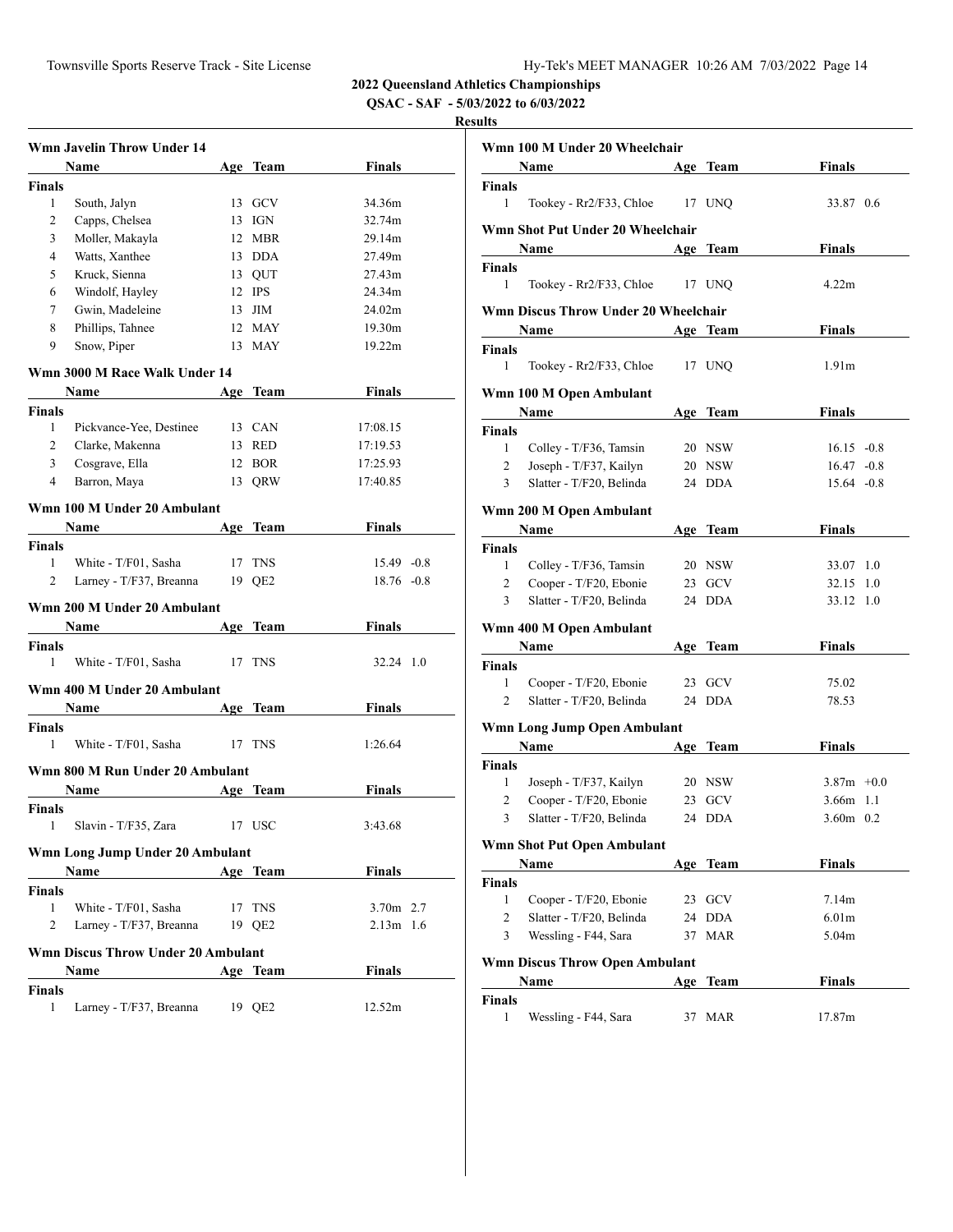**QSAC - SAF - 5/03/2022 to 6/03/2022**

|                | Wmn Javelin Throw Open Ambulant  |    |            |                   |  |
|----------------|----------------------------------|----|------------|-------------------|--|
|                | <b>Name</b>                      |    | Age Team   | <b>Finals</b>     |  |
| Finals         |                                  |    |            |                   |  |
| 1              | Wessling - F44, Sara             |    | 37 MAR     | 9.19 <sub>m</sub> |  |
|                | Wmn 100 M Open Wheelchair        |    |            |                   |  |
|                | Name                             |    | Age Team   | Finals            |  |
| Finals         |                                  |    |            |                   |  |
| 1              | Price - T54, Natasha             |    | 42 INT     | 23.47 0.6         |  |
| $\mathbf{1}$   | Tobin - Rr1/T33/F32, Amy         |    | 28 GCV     | 31.28 0.6         |  |
| $\overline{2}$ | Auld - Rr1, Isabella             |    | 20 GCV     | 36.26 0.6         |  |
| 3              | Tupper - Rr3, Tarsha             |    | 25 GCV     | 29.21 0.6         |  |
|                | Wmn 200 M Open Wheelchair        |    |            |                   |  |
|                | Name                             |    | Age Team   | Finals            |  |
| <b>Finals</b>  |                                  |    |            |                   |  |
| 1              | Price - T54, Natasha             |    | 42 INT     | $42.36 +0.0$      |  |
|                | Wmn 400 M Open Wheelchair        |    |            |                   |  |
|                | Name                             |    | Age Team   | Finals            |  |
| Finals         |                                  |    |            |                   |  |
| 1              | Price - T54, Natasha             |    | 42 INT     | 1:20.47           |  |
|                | Wmn 100 M Under 13 Ambulant      |    |            |                   |  |
|                | Name                             |    | Age Team   | Finals            |  |
| <b>Finals</b>  |                                  |    |            |                   |  |
| 1              | Kertesz - T/F40, Mia             |    | $12$ IPS   | $32.78 - 0.8$     |  |
| $\overline{2}$ | McCoombes - T/F43, Hallee 11 BUN |    |            | $30.80 - 0.8$     |  |
|                |                                  |    |            |                   |  |
|                | Wmn 200 M Under 13 Ambulant      |    |            |                   |  |
|                | <b>Name</b>                      |    | Age Team   | Finals            |  |
| Finals         |                                  |    |            |                   |  |
| $\mathbf{1}$   | Kertesz - T/F40, Mia             |    | $12$ IPS   | 71.39 1.0         |  |
| $\overline{2}$ | McCoombes - T/F43, Hallee 11 BUN |    |            | 71.13 1.0         |  |
|                | Wmn 400 M Under 13 Ambulant      |    |            |                   |  |
|                | <b>Name</b>                      |    | Age Team   | Finals            |  |
| Finals         |                                  |    |            |                   |  |
| 1              | Kertesz - T/F40, Mia             |    | 12 IPS     | 2:42.28           |  |
| 2              | McCoombes - T/F43, Hallee 11 BUN |    |            | 3:03.26           |  |
|                |                                  |    |            |                   |  |
|                | Wmn 800 M Run Under 13 Ambulant  |    |            |                   |  |
|                | Name                             |    | Age Team   | <b>Finals</b>     |  |
| <b>Finals</b>  |                                  |    |            |                   |  |
| 1              | McCoombes - T/F43, Hallee 11 BUN |    |            | 7:34.40           |  |
|                | Wmn 1500 M Run Under 13 Ambulant |    |            |                   |  |
|                | Name                             |    | Age Team   | Finals            |  |
| Finals         |                                  |    |            |                   |  |
| $\mathbf{1}$   | McCoombes - T/F43, Hallee        |    | 11 BUN     | 15:42.50          |  |
|                |                                  |    |            |                   |  |
|                | Wmn Long Jump Under 13 Ambulant  |    |            |                   |  |
|                | Name                             |    | Age Team   | <b>Finals</b>     |  |
| Finals         |                                  |    |            |                   |  |
| 1              | McCoombes - T/F43, Hallee        | 11 | <b>BUN</b> | $0.83m$ NWI       |  |

| $\overline{\phantom{a}}$ |                                                                                                                                                                                                                               |        |            |                   |
|--------------------------|-------------------------------------------------------------------------------------------------------------------------------------------------------------------------------------------------------------------------------|--------|------------|-------------------|
|                          | Wmn Shot Put Under 13 Ambulant                                                                                                                                                                                                |        |            |                   |
|                          | <b>Example 2</b> Solution Age Team                                                                                                                                                                                            |        |            | Finals            |
| Finals                   |                                                                                                                                                                                                                               |        |            |                   |
| 1                        | Kertesz - T/F40, Mia 12 IPS                                                                                                                                                                                                   |        |            | 2.38 <sub>m</sub> |
|                          | Wmn Discus Throw Under 13 Ambulant                                                                                                                                                                                            |        |            |                   |
|                          | Name Manual Communication of the Manual Communication of the Manual Communication of the Manual Communication of the Manual Communication of the Manual Communication of the Manual Communication of the Manual Communication |        | Age Team   | <b>Finals</b>     |
| Finals<br>1              | Kertesz - T/F40, Mia 12 IPS                                                                                                                                                                                                   |        |            |                   |
|                          | Wmn 100 M Under 15 Ambulant                                                                                                                                                                                                   |        |            | 5.17m             |
|                          |                                                                                                                                                                                                                               |        |            | Finals            |
| Finals                   | Name Age Team                                                                                                                                                                                                                 |        |            |                   |
| 1                        | Chapman - T/F38, Taylah 13 FAC                                                                                                                                                                                                |        |            | $16.25 -0.8$      |
|                          | Wmn Long Jump Under 15 Ambulant                                                                                                                                                                                               |        |            |                   |
|                          | <b>Example 2018</b> Mame Age Team                                                                                                                                                                                             |        |            | Finals            |
| Finals                   |                                                                                                                                                                                                                               |        |            |                   |
| 1                        | Chapman - T/F38, Taylah 13 FAC                                                                                                                                                                                                |        |            | $2.88m$ 0.8       |
|                          | Wmn Shot Put Under 15 Ambulant                                                                                                                                                                                                |        |            |                   |
|                          | Name Age Team                                                                                                                                                                                                                 |        |            | <b>Finals</b>     |
| Finals                   |                                                                                                                                                                                                                               |        |            |                   |
| 1                        | Chapman - T/F38, Taylah 13 FAC                                                                                                                                                                                                |        |            | 5.54m             |
|                          | Wmn Discus Throw Under 15 Ambulant                                                                                                                                                                                            |        |            |                   |
|                          | Name Age Team                                                                                                                                                                                                                 |        |            | <b>Finals</b>     |
| Finals                   |                                                                                                                                                                                                                               |        |            |                   |
| 1                        | Chapman - T/F38, Taylah 13 FAC                                                                                                                                                                                                |        |            | 14.29m            |
|                          |                                                                                                                                                                                                                               |        |            |                   |
|                          | Wmn Javelin Throw Under 15 Ambulant                                                                                                                                                                                           |        |            |                   |
|                          | <b>Solution Service Service Age Team</b>                                                                                                                                                                                      |        |            | <b>Finals</b>     |
| Finals<br>$\mathbf{1}$   | Chapman - T/F38, Taylah 13 FAC                                                                                                                                                                                                |        |            | 12.29m            |
|                          | Men 100 M Open                                                                                                                                                                                                                |        |            |                   |
|                          | <b>Name</b>                                                                                                                                                                                                                   |        | Age Team   | <b>Prelims</b>    |
|                          | Preliminaries                                                                                                                                                                                                                 |        |            |                   |
|                          | 1 Azzopardi, Joshua                                                                                                                                                                                                           | 23 NSW |            | 10.42Q0.4         |
|                          | 2 Hartmann, Alexander 29 QUT                                                                                                                                                                                                  |        |            | $10.45Q - 0.8$    |
|                          | 3 Ius, Christopher                                                                                                                                                                                                            |        | 22 NSW     | 10.47Q1.2         |
| 4                        | Stubbs, Aaron                                                                                                                                                                                                                 | 32     | GCA        | 10.64Q0.8         |
| 5                        | Romanin, Michael                                                                                                                                                                                                              | 26     | <b>VIC</b> | 10.67Q0.2         |
| 6                        | Nicolussi, Kyle                                                                                                                                                                                                               |        | 23 VIC     | 10.77Q-1.2        |
| 7                        | Leavy, Macgregor                                                                                                                                                                                                              | 20     | <b>MAY</b> | 10.78Q-0.4        |
| 8                        | Holdsworth, Zach                                                                                                                                                                                                              | 25     | <b>NSW</b> | 10.47q 0.4        |
| 9                        | Greig, Simon                                                                                                                                                                                                                  |        | 29 UNQ     | $10.53q - 0.8$    |
| 10                       | Lay, Julian                                                                                                                                                                                                                   | 22     | QUT        | 10.68q0.8         |
| 11                       | Flottmann, Jonty                                                                                                                                                                                                              | 25     | <b>UNQ</b> | 10.72q 1.2        |
| 12                       | Clabburn, Lewis                                                                                                                                                                                                               | 22     | <b>NSW</b> | 10.72q 1.2        |
| 13                       | Cooper, Ryan                                                                                                                                                                                                                  | 23     | <b>TAS</b> | 10.76q0.8         |
| 14                       | Dubler, Cedric                                                                                                                                                                                                                | 27     | QA         | 10.79q 0.2        |
| 15                       | McArthur, Sam                                                                                                                                                                                                                 | 21     | QUT        | 10.85q 0.2        |
| 16                       | Konomanyi, Michael                                                                                                                                                                                                            | 26     | <b>NSW</b> | 10.88q 0.4        |
| 17                       | Clare, Andrew                                                                                                                                                                                                                 | 20     | <b>UNQ</b> | $10.90q - 0.4$    |
| 18                       | Johns, Will                                                                                                                                                                                                                   | 28     | <b>VIC</b> | 10.92q 0.4        |
|                          |                                                                                                                                                                                                                               |        |            |                   |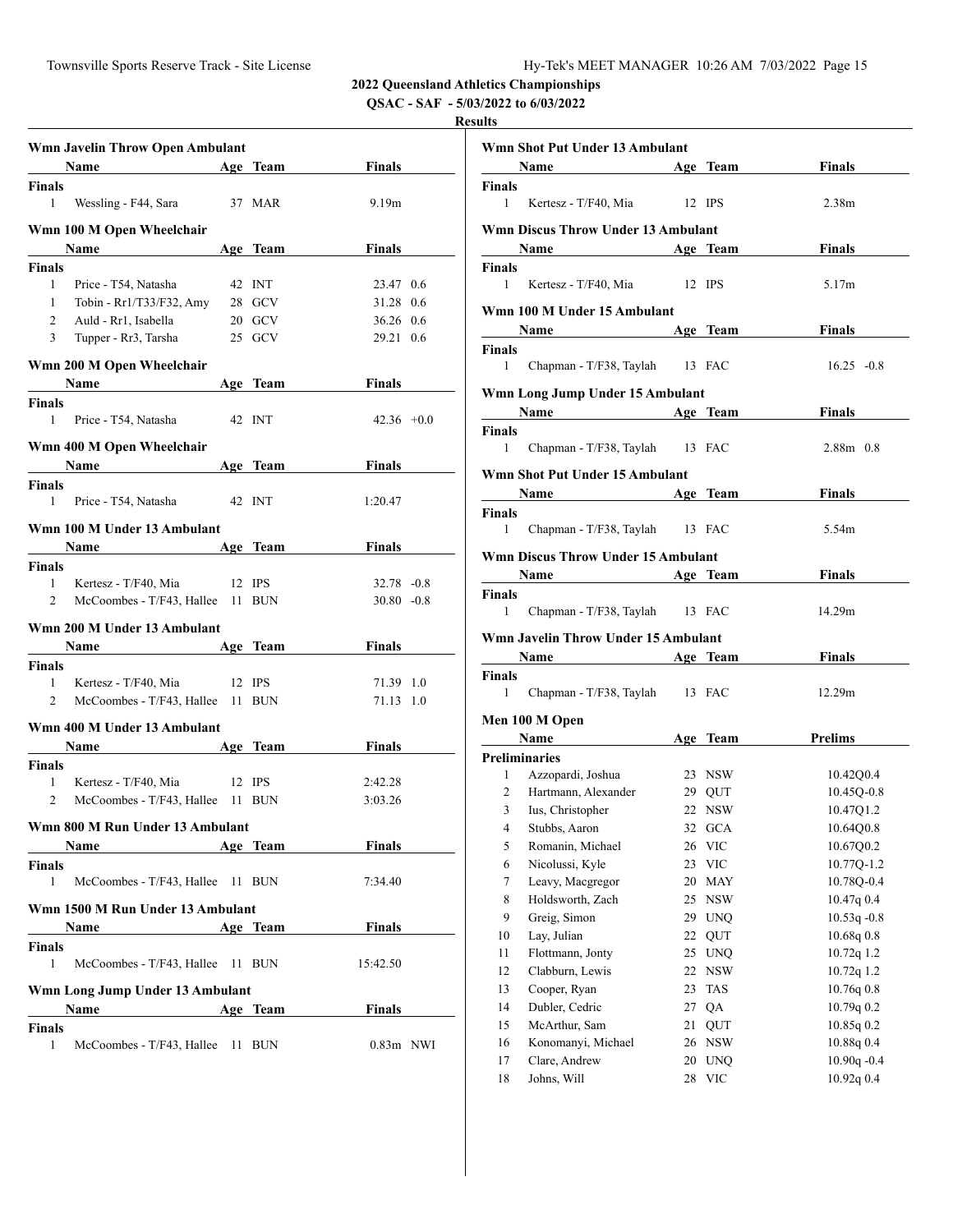**QSAC - SAF - 5/03/2022 to 6/03/2022**

| Preliminaries  (Men 100 M Open) |                     |     |             |                |         |  |
|---------------------------------|---------------------|-----|-------------|----------------|---------|--|
|                                 | Name                | Age | Team        | <b>Prelims</b> |         |  |
| 19                              | O'Neill, Mitchell   |     | 24 NSW      | 10.96 0.2      |         |  |
| 20                              | Callow, Harrison    |     | 20 DDA      | $10.96 - 0.4$  |         |  |
| 21                              | Measter, Michael    |     | 28 QA       | $11.00 -1.2$   |         |  |
| 22                              | Browne, Spencer     |     | 26 VIC      | 11.02          | 1.2     |  |
| 23                              | Golubovic, Daniel   |     | 29 QUT      | 11.03          | 0.8     |  |
| 24                              | Zaineddine, Zac     |     | 22 NSW      | 11.04          | 0.8     |  |
| 25                              | Glavocih, Tyler     | 21  | QUT         | 11.08          | $-0.4$  |  |
| 26                              | Higgins, Riley      |     | 20 QUT      | 11.08          | 1.2     |  |
| 27                              | Cavanagh, Justin    | 27  | QUT         | 11.14          | $-1.2$  |  |
| 28                              | Gander, Liam        |     | 34 IGN      | 11.15 0.4      |         |  |
| 29                              | Faulkner, Jonty     |     | 20 NSW      | $11.25 -0.8$   |         |  |
| 30                              | Falzarano, Dante    |     | 27 QA       | 11.26 0.8      |         |  |
| 31                              | Maher, Oliver       | 21  | QUT         | 11.28 0.8      |         |  |
| 32                              | Sharwood, Isaac     | 21  | <b>NSW</b>  | $11.29 - 1.2$  |         |  |
| 33                              | Hinton, Malek       |     | 27 NSW      | $11.34 -0.8$   |         |  |
| 34                              | Bowden, Conor       |     | 20 UNQ      | 11.36 0.4      |         |  |
| 35                              | Smith, Shaun        | 27  | <b>MAR</b>  | $11.39 -0.4$   |         |  |
| 36                              | Hayward, Benjamin   |     | 30 MAR      | 11.39 0.2      |         |  |
| 37                              | Clark, Martin       |     | 30 QUT      | $11.50 -0.4$   |         |  |
| 38                              | Mwea, Lataisi       | 22  | IGN         | 11.53          | 0.2     |  |
| 39                              | Stolz, Daniel       | 20  | ${\rm GCV}$ | 11.62          | 1.2     |  |
| 40                              | Castles, Jayden     |     | 20 DDA      | 11.67 0.2      |         |  |
| 41                              | Toon, Fraser        |     | 20 QE2      | 11.68 0.4      |         |  |
| 42                              | Paulraj, Siddharth  |     | 29 IGN      | $11.71 - 1.2$  |         |  |
| 43                              | Paynter, Christian  |     | 25 VIC      | $11.78 - 0.4$  |         |  |
| 44                              | Jason, Nathan       |     | 20 USC      | $11.96 - 1.2$  |         |  |
| 45                              | Short, Luke         |     | 44 QMA      | 12.41          | $-0.8$  |  |
| $ -$                            | Mayengo, Brian      |     | 32 VIC      | DQ             | $-0.8$  |  |
| $ -$                            | Abu Ganaba, Anas    |     | 26 IGN      | DQ             | $0.8\,$ |  |
|                                 |                     |     |             |                |         |  |
|                                 | Men 100 M Open      |     |             |                |         |  |
|                                 | Name                | Age | <b>Team</b> | <b>Finals</b>  |         |  |
| Finals                          |                     |     |             |                |         |  |
| 1                               | Azzopardi, Joshua   |     | 23 NSW      | 10.30 1.0      |         |  |
| 2                               | Ius, Christopher    |     | 22 NSW      | 10.35          | 1.0     |  |
| 3                               | Hartmann, Alexander |     | 29 QUT      | 10.36          | 1.0     |  |
| 4                               | Greig, Simon        |     | 29 UNQ      | 10.46 1.0      |         |  |
| 5 <sup>5</sup>                  | Romanin, Michael    |     | 26 VIC      | $10.48$ 1.0    |         |  |
| 6                               | Flottmann, Jonty    |     | 25 UNQ      | 10.66          | 1.1     |  |
| $\tau$                          | Nicolussi, Kyle     | 23  | <b>VIC</b>  | 10.68          | 1.0     |  |
| 8                               | Clabburn, Lewis     | 22  | <b>NSW</b>  | 10.70          | 1.1     |  |
| 9                               | Lay, Julian         | 22  | QUT         | 10.70          | 1.0     |  |
| 10                              | Leavy, Macgregor    | 20  | <b>MAY</b>  | 10.72          | 1.0     |  |
| 11                              | Stubbs, Aaron       | 32  | <b>GCA</b>  | 10.82          | 1.0     |  |
| 12                              | Cooper, Ryan        | 23  | TAS         | 10.82          | 1.1     |  |
| 13                              | Konomanyi, Michael  |     | 26 NSW      | 10.83          | 1.1     |  |
| 14                              | Clare, Andrew       | 20  | <b>UNQ</b>  | 10.92          | 1.1     |  |
| 15                              | Johns, Will         | 28  | VIC         | 10.92          | 1.1     |  |
| 16                              | McArthur, Sam       | 21  | QUT         | 11.05          | 1.1     |  |
| ---                             | Holdsworth, Zach    | 25  | <b>NSW</b>  | DNF            | 1.0     |  |

|                                | Men 200 M Open         |     |             |                 |
|--------------------------------|------------------------|-----|-------------|-----------------|
|                                | Name                   | Age | Team        | <b>Prelims</b>  |
|                                | <b>Preliminaries</b>   |     |             |                 |
| 1                              | Law, Calab             | 19  | MAY         | 21.05Q0.6       |
| $\overline{c}$                 | Hartmann, Alexander    |     | 29 QUT      | 21.13Q0.2       |
| 3                              | Abu Ganaba, Anas       |     | 26 IGN      | 21.18Q-0.1      |
| 4                              | Ius, Christopher       |     | 22 NSW      | 21.23Q-1.5      |
| 5                              | Nicolussi, Kyle        |     | 23 VIC      | 21.29Q0.8       |
| 6                              | Azzopardi, Joshua      |     | 23 NSW      | 21.52Q0.5       |
| 7                              | Holder, Reece          | 20  | <b>TES</b>  | 21.66Q0.4       |
| 8                              | Romanin, Michael       |     | 26 VIC      | $21.20q - 0.1$  |
| 9                              | Whitehead, Hugo        |     | 23 NSW      | $21.43q -0.1$   |
| 10                             | Johns, Will            |     | 28 VIC      | 21.58q 0.2      |
| 11                             | Hayman, Jaxon          |     | 24 GCA      | $21.59 - 0.1$   |
| 12                             | Degarnham, Preston     |     | 22 QUT      | 0.5<br>21.72    |
| 13                             | Lay, Julian            |     | 22 QUT      | 21.82 0.6       |
| 14                             | Leavy, Macgregor       |     | 20 MAY      | 21.83<br>0.2    |
| 15                             | Rorison, Callum        | 21  | QUT         | 21.85<br>0.8    |
| 16                             | Nasir Taib, Russel     |     | 24 MAR      | 22.00<br>0.4    |
| 16                             | O'Neill, Mitchell      |     | 24 NSW      | 22.00<br>0.5    |
| 18                             | McArthur, Sam          | 21  | QUT         | 22.03<br>0.5    |
| 19                             | Hunt, Brad             | 22  | IGN         | 22.09 0.5       |
| 20                             | Callow, Harrison       |     | 20 DDA      | $-1.5$<br>22.10 |
| 21                             | Cooper, Ryan           | 23  | <b>TAS</b>  | 0.2<br>22.15    |
| 22                             | Glavocih, Tyler        | 21  | QUT         | 22.16 0.4       |
| 23                             | Burns, Hamiltyn        |     | 20 MAY      | 22.23 0.6       |
| 24                             | Partridge, Joshua      |     | 29 UNQ      | 22.27 0.5       |
| 25                             | Gordon, Kieran         | 29  | IGN         | $22.35 -1.5$    |
| 26                             | Flottmann, Jonty       |     | 25 UNQ      | 0.4<br>22.38    |
| 27                             | Golubovic, Daniel      | 29  | QUT         | 22.39 0.4       |
| 28                             | Mcpaul, James          | 23  | <b>NSW</b>  | 22.44<br>$-0.1$ |
| 29                             | Elsey, Nicholas        | 21  | QUT         | 22.49 0.5       |
| 30                             | Maher, Oliver          | 21  | QUT         | 0.6<br>22.53    |
| 31                             | Zaineddine, Zac        | 22  | <b>NSW</b>  | 22.63<br>0.6    |
| 32                             | Browne, Spencer        |     | 26 VIC      | $22.63 - 0.1$   |
| 33                             | Sharwood, Isaac        | 21  | <b>NSW</b>  | $22.67 - 1.5$   |
| 34                             | Mostina, Mitchell      | 23  | <b>TES</b>  | 22.68<br>$-1.5$ |
| 35                             | Smith, Shaun           | 27  | <b>MAR</b>  | 22.86<br>0.8    |
| 36                             | Hinton, Malek          | 27  | <b>NSW</b>  | 22.89<br>0.6    |
| 37                             | Paulraj, Siddharth     | 29  | IGN         | 23.07<br>$-0.1$ |
| 38                             | Castles, Jayden        | 20  | <b>DDA</b>  | $-0.1$<br>23.17 |
| 39                             | Bowden, Conor          |     | 20 UNQ      | 23.29 0.8       |
| 40                             | Hayward, Benjamin      |     | 30 MAR      | 23.56 0.5       |
| 41                             | Mwea, Lataisi          |     | 22 IGN      | 23.61<br>$-1.5$ |
| 42                             | Stolz, Daniel          |     | 20 GCV      | 23.84 -0.1      |
| 43                             | Jason, Nathan          | 20  | <b>USC</b>  | $23.87 - 1.5$   |
| 44                             | Scott, Nathaniel       | 22  | CAB         | 25.49 0.6       |
|                                |                        |     |             |                 |
|                                | Men 200 M Open<br>Name | Age |             | <b>Finals</b>   |
| <b>Finals</b>                  |                        |     | <b>Team</b> |                 |
|                                |                        |     |             |                 |
| $\mathbf{1}$<br>$\overline{c}$ | Law, Calab             |     | 19 MAY      | 20.67 0.3       |
| 3                              | Hartmann, Alexander    |     | 29 QUT      | 0.3<br>20.73    |
| $\overline{4}$                 | Ius, Christopher       | 22  | <b>NSW</b>  | 20.79 0.3       |
|                                | Azzopardi, Joshua      | 23  | <b>NSW</b>  | 20.82<br>0.3    |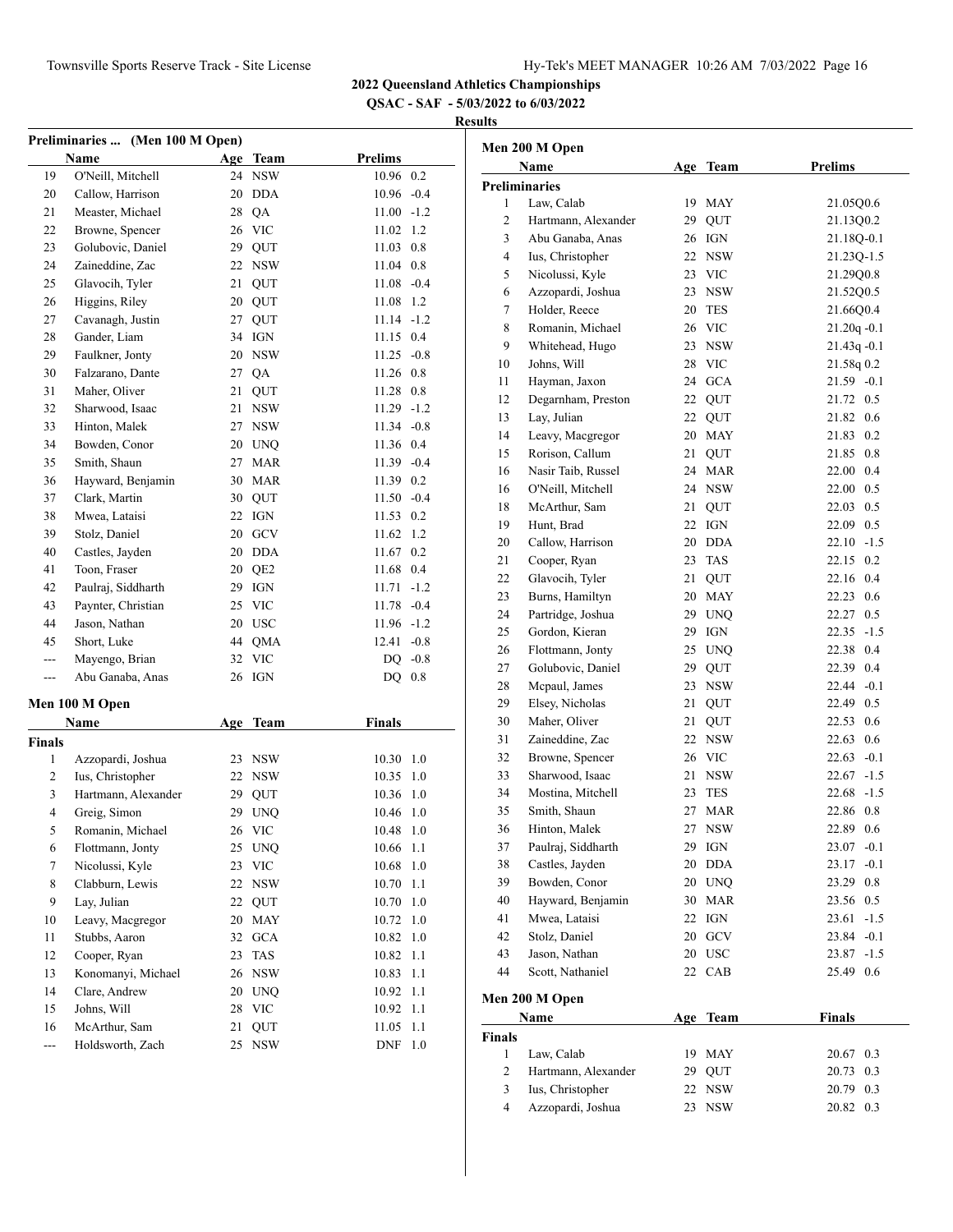**QSAC - SAF - 5/03/2022 to 6/03/2022**

|                | Finals  (Men 200 M Open) |     |                    |                        |     |
|----------------|--------------------------|-----|--------------------|------------------------|-----|
| 5              | Name<br>Romanin, Michael |     | Age Team<br>26 VIC | <b>Finals</b><br>20.92 | 0.3 |
| 6              | Whitehead, Hugo          |     | 23 NSW             | 21.41                  | 0.3 |
| $---$          | Holder, Reece            |     | 20 TES             | $DNF$ 0.3              |     |
| $---$          | O'Neill, Mitchell        |     | 24 NSW             |                        |     |
|                |                          |     |                    |                        |     |
|                | Men 200 M B Final Open   |     |                    |                        |     |
|                | Name                     | Age | <b>Team</b>        | <b>Finals</b>          |     |
| <b>Finals</b>  |                          |     |                    |                        |     |
| 1              | O'Neill, Mitchell        |     | 24 NSW             | 21.72 0.3              |     |
|                | Men 400 M Open           |     |                    |                        |     |
|                | Name                     | Age | Team               | <b>Finals</b>          |     |
| <b>Finals</b>  |                          |     |                    |                        |     |
| 1              | Beck, Alex               |     | 30 IGN             | 46.78                  |     |
| 2              | Holder, Reece            |     | 20 TES             | 47.16                  |     |
| 3              | Hayman, Jaxon            |     | 24 GCA             | 47.48                  |     |
| 4              | Dubler, Cedric           |     | 27 QA              | 47.59                  |     |
| 5              | Blest, Daniel            |     | 20 UNO             | 47.80                  |     |
| 6              | Rorison, Callum          |     | 21 QUT             | 47.87                  |     |
| 7              | Micallef, Jared          |     | 24 UNQ             | 47.97                  |     |
| 8              | Cooper, James            |     | 25 TES             | 48.19                  |     |
| 9              | Creak, Alexander         |     | 19 TAS             | 48.35                  |     |
| 10             | Mcpaul, James            |     | 23 NSW             | 49.09                  |     |
| 11             | Amarasinghe, Chanupa     |     | 20 QUT             | 49.19                  |     |
| 12             | Higgins, Riley           |     | 20 QUT             | 50.09                  |     |
| 13             | Mostina, Mitchell        |     | 23 TES             | 50.19                  |     |
| 14             | McKillop, Justin         |     | 22 TES             | 50.71                  |     |
| 15             | Miraglia, Marcus         |     | 24 IGN             | 50.93                  |     |
| 16             | Clark, Martin            |     | 30 QUT             | 51.21                  |     |
| 17             | Burns, Hamiltyn          |     | 20 MAY             | 51.29                  |     |
| 18             | Castles, Jayden          |     | 20 DDA             | 52.20                  |     |
| 19             | Paynter, Christian       |     | 25 VIC             | 52.52                  |     |
|                | Men 800 M Run Open       |     |                    |                        |     |
|                | Name                     | Age | <b>Team</b>        | <b>Finals</b>          |     |
| <b>Finals</b>  |                          |     |                    |                        |     |
| 1              | Davies, Callum           | 23  | <b>UNQ</b>         | 1:52.40                |     |
| $\overline{c}$ | Arnold, James            | 23  | IGN                | 1:55.05                |     |
| 3              | Bidgood, Jade            |     | 24 PPA             | 1:57.41                |     |
| $\overline{4}$ | Waters, Jasper           | 20  | QUT                | 1:57.90                |     |
| 5              | Vozvoteca, Zane          | 22  | QA                 | 1:59.27                |     |
| 6              | Granger, Hamish          | 24  | MAY                | 1:59.46                |     |
| $\tau$         | Harlow, Alexander        |     | 27 USC             | 1:59.61                |     |
| 8              | Bounty - T/F38, Daniel   | 21  | <b>MAR</b>         | 2:00.44                |     |
| 9              | Thompson, Kiernan        |     | 22 INT             | 2:00.52                |     |
| 10             | Mellish, Daniel          | 44  | TWH                | 2:03.80                |     |
| 11             | Stimpson, James          | 21  | QA                 | 2:04.73                |     |
| 12             | Jackson, Michael         | 48  | TWH                | 2:09.21                |     |
|                |                          |     |                    |                        |     |
|                | Men 1500 M Run Open      |     |                    |                        |     |
| Finals         | <b>Name</b>              |     | Age Team           | <b>Finals</b>          |     |
| 1              | Davies, Callum           | 23  | <b>UNQ</b>         | 3:43.47                |     |
| 2              | Craig, Peyton            | 17  | <b>USC</b>         | 3:44.07                |     |
|                |                          |     |                    |                        |     |

| 3              | Kelly, Griffin               |    | 19 UNQ     | 3:49.75       |  |
|----------------|------------------------------|----|------------|---------------|--|
| 4              | Dewar, Nick                  |    | 30 DCC     | 3:50.63       |  |
| 5              | Sprott, Charlie              |    | 19 UNQ     | 3:50.94       |  |
| 6              | McLennan, Jordan             |    | 27 GCR     | 3:51.72       |  |
| 7              | Borthwick, Riley             | 21 | <b>DCC</b> | 3:52.58       |  |
| 8              | Paterson-Wright, Jaxon       |    | 20 QUT     | 3:52.87       |  |
| 9              | Black, Chevy                 |    | 28 REN     | 3:53.02       |  |
| 10             | Fisk, Tim                    |    | 20 BER     | 3:54.59       |  |
| 11             | Gannon, Gus                  |    | 19 INT     | 3:54.69       |  |
| 12             | Salcedo, Jack                | 21 | <b>TES</b> | 3:56.99       |  |
| 13             | Tacey, Ben                   | 21 | USC        | 4:00.01       |  |
| 14             | Pascoe, Lachlan              |    | 27 GCV     | 4:03.81       |  |
| 15             | Bidgood, Jade                |    | 24 PPA     | 4:06.52       |  |
| 16             | Waters, Jasper               |    | 20 QUT     | 4:07.65       |  |
| 17             | Bounty - T/F38, Daniel       |    | 21 MAR     | 4:07.71       |  |
| 18             | Thompson, Kiernan            |    | 22 INT     | 4:16.69       |  |
| 19             | Stewart, Stephen             |    | 44 USC     | 4:20.60       |  |
| 20             | Martin, Zac                  |    | 21 UNQ     | 4:23.07       |  |
| 21             | Boehme, Walter               | 21 | <b>UNQ</b> | 4:26.10       |  |
| 22             | Jackson, Michael             | 48 | TWH        | 4:27.54       |  |
|                |                              |    |            |               |  |
|                | Men 110 M Hurdles Open       |    |            |               |  |
|                | Name                         |    | Age Team   | <b>Finals</b> |  |
| <b>Finals</b>  |                              |    |            |               |  |
| 1              | Hurwood, Sam                 | 21 | QUT        | 13.96<br>1.1  |  |
| 2              | Hough, Nick                  |    | 29 NSW     | 1.1<br>14.00  |  |
| 3              | Golubovic, Daniel            |    | 29 QUT     | 1.1<br>14.13  |  |
| 4              | McCorry, Jacob               |    | 25 QUT     | 1.1<br>14.22  |  |
| 5              | Dubler, Cedric               |    | 27 QA      | 1.1<br>14.49  |  |
| 6              | Neale, Ryan                  |    | 24 QUT     | 1.1<br>14.84  |  |
| 7              | Higgins, Riley               |    | 20 QUT     | 15.99<br>1.1  |  |
| 8              | Toon, Fraser                 |    | 20 QE2     | 0.2<br>16.11  |  |
| 9              | Paynter, Christian           |    | 25 VIC     | 0.2<br>16.13  |  |
| 10             | Clark, Martin                |    | 30 QUT     | 16.19 0.2     |  |
|                | Men 400 M Hurdles Open       |    |            |               |  |
|                | Name                         |    | Age Team   | <b>Finals</b> |  |
| <b>Finals</b>  |                              |    |            |               |  |
| 1              | Dobay, Blake                 | 23 | VIC        | 54.63         |  |
| $\overline{c}$ | Amarasinghe, Chanupa         | 20 | <b>OUT</b> | 55.54         |  |
| 3              | O'Donnell, Max               | 23 | UNQ        | 57.78         |  |
| 4              | Spann, Simon                 | 29 | CAB        | 61.97         |  |
| 5              | Small, Don                   | 45 | TWH        | 62.92         |  |
|                |                              |    |            |               |  |
|                | Men 3000 M Steeplechase Open |    |            |               |  |
|                | Name                         |    | Age Team   | <b>Finals</b> |  |
| <b>Finals</b>  |                              |    |            |               |  |
| 1              | Hobbs, Aidan                 |    | 36 INT     | 9:09.54       |  |
| 2              | Cramb, Harvey                | 18 | <b>BOR</b> | 9:56.58       |  |
| 3              | Atkinson, Will               | 23 | <b>NSW</b> | 10:03.55      |  |
| 4              | Tattam, Ory                  | 27 | QA         | 10:09.39      |  |
| 5              | Lyttle, Jayden               | 21 | QUT        | 10:19.45      |  |
|                |                              |    |            |               |  |
|                |                              |    |            |               |  |
|                |                              |    |            |               |  |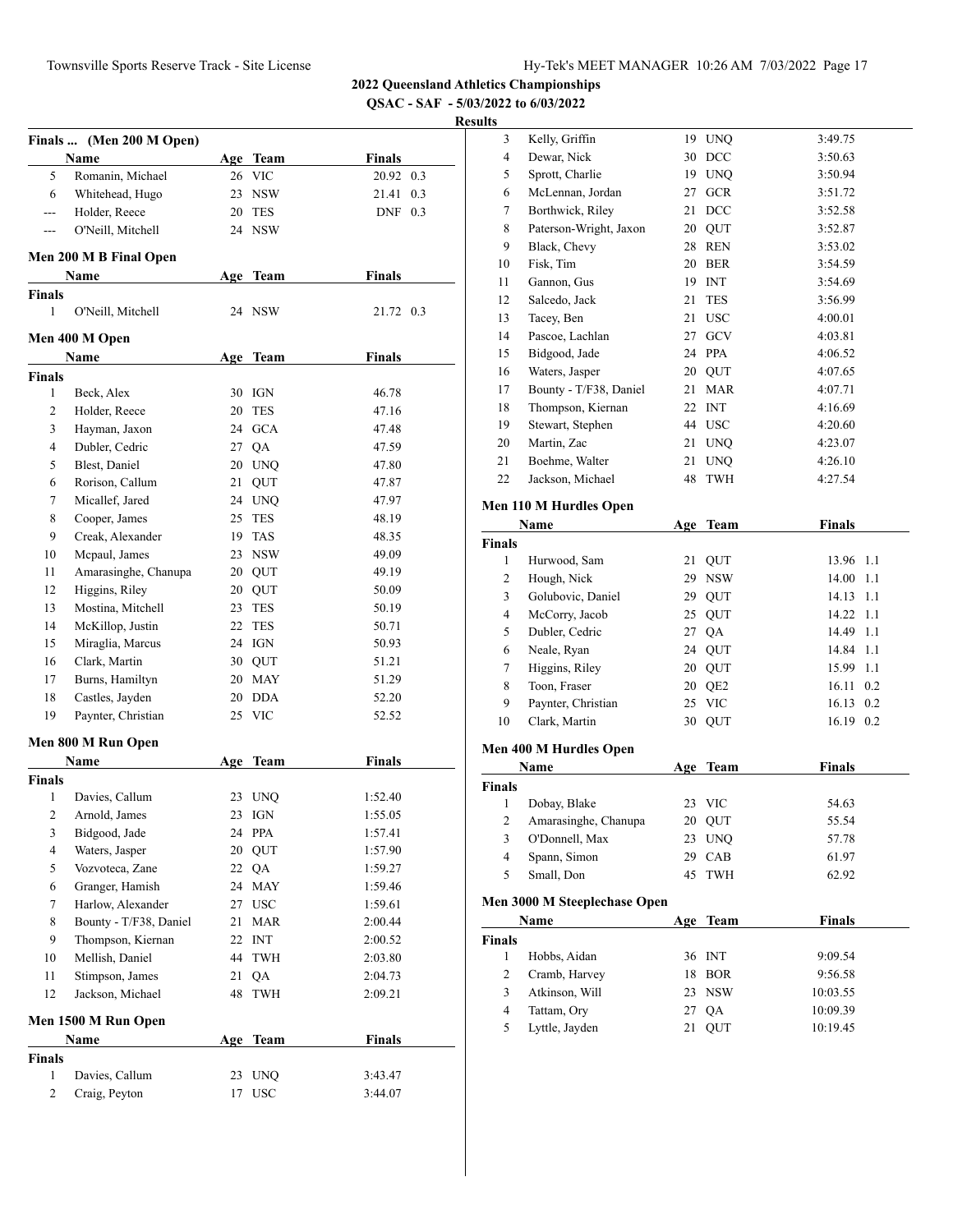**QSAC - SAF - 5/03/2022 to 6/03/2022**

# **Resul**

|                | Men High Jump Open          |     |                   |                   |  |
|----------------|-----------------------------|-----|-------------------|-------------------|--|
|                | Name                        |     | Age Team          | Finals            |  |
| Finals         |                             |     |                   |                   |  |
| 1              | Miers, Oscar                | 21  | <b>MAR</b>        | 2.05m             |  |
| 1              | Thomsen-Ajayi, Simioluwa    | 22  | IGN               | 2.05m             |  |
| 3              | Paynter, Christian          | 25  | <b>VIC</b>        | 1.95m             |  |
| 4              | Athian, Ronal               |     | 20 NDG            | 1.80 <sub>m</sub> |  |
| $---$          | Garton, Daniel              |     | 20 LDA            | NH                |  |
|                | <b>Men Pole Vault Open</b>  |     |                   |                   |  |
|                | Name                        | Age | Team              | Finals            |  |
| <b>Finals</b>  |                             |     |                   |                   |  |
| 1              | Dubler, Cedric              |     | 27 QA             | 5.00 <sub>m</sub> |  |
| 2              | Vincent, Triston            |     | 25 QUT            | 4.90 <sub>m</sub> |  |
| 3              | Golubovic, Daniel           |     | 29 QUT            | 4.70 <sub>m</sub> |  |
| 4              | Higgins, Riley              |     | 20 QUT            | 4.50 <sub>m</sub> |  |
| 5              | Tiver, Mason                |     | 20 MAR            | 4.40 <sub>m</sub> |  |
| 6              | Arbuthnot, Howard           | 55  | QMA               | 3.80 <sub>m</sub> |  |
| 7              |                             |     |                   | 3.70 <sub>m</sub> |  |
|                | Faulkner, Lance             |     | 37 QE2            | 3.40 <sub>m</sub> |  |
| 8              | Casey, Paul                 |     | 46 QMA            |                   |  |
| 9              | Elliott, Craig              | 65  | <b>MAR</b>        | 2.50 <sub>m</sub> |  |
| $---$          | Georgilopoulos, Liam        |     | 19 GCV            | NH                |  |
|                | <b>Men Long Jump Open</b>   |     |                   |                   |  |
|                | Name                        | Age | Team              | <b>Finals</b>     |  |
| Finals         |                             |     |                   |                   |  |
| 1              | Miers, Oscar                | 21  | MAR               | 7.84m 1.3         |  |
| 1              | Branco, Zane                |     | 22 NAC            | 7.84m 3.3         |  |
| 3              | Rucker, Jalen               |     | 25 QUT            | 7.68m 1.5         |  |
| 3              | Adcock, Liam                |     | 26 UNQ            | $7.68m$ 1.1       |  |
| 5              | James, Shemaiah             |     | 25 UNQ            | $7.49m +0.0$      |  |
| 6              | Kropp, Patrick              |     | 22 NDG            | 7.26m 1.9         |  |
| 7              | Shi, Chuan                  | 17  | SAS               | $6.83m$ 1.8       |  |
| 8              | Paynter, Christian          |     | 25 VIC            | $6.76m$ 0.6       |  |
| ---            | Konle, Julian               |     | 25 MAY            | FOUL              |  |
|                | <b>Men Triple Jump Open</b> |     |                   |                   |  |
|                | Name                        | Age | Team              | Finals            |  |
| <b>Finals</b>  |                             |     |                   |                   |  |
| 1              | James, Shemaiah             | 25  | <b>UNQ</b>        | 15.86m NWI        |  |
| $\overline{c}$ | Konle, Julian               | 25  | <b>MAY</b>        | $15.77m +0.0$     |  |
| 3              | Anang, Tetteh               | 29  | MAY               | 14.73m -0.9       |  |
| 4              | Pappas, Cameron             |     |                   | $14.52m - 0.2$    |  |
|                | Mabor, Gum                  | 26  | QA                |                   |  |
| 5              |                             | 21  | QUT               | 13.78m -0.9       |  |
| 6              | Clark, Brandon              | 29  | TAS               | $13.64m - 0.1$    |  |
| 7              | Davis, Jeremy               | 22  | MAY               | $12.57m - 0.8$    |  |
|                | <b>Men Shot Put Open</b>    |     |                   |                   |  |
|                | Name                        |     | Age Team          | <b>Finals</b>     |  |
| Finals         |                             |     |                   |                   |  |
| 1              | Green, Daniel               | 26  | <b>GYM</b>        | 15.33m            |  |
| $\overline{c}$ | Golubovic, Daniel           | 29  | QUT               | 15.32m            |  |
| 3              | Paynter, Christian          |     | 25 VIC            | 14.87m            |  |
| $\overline{4}$ | Kemp, Bradley               | 26  | $_{\mathrm{GCV}}$ | 12.17m            |  |
| 5              | Tearle, Corey               | 17  | <b>UNQ</b>        | 11.35m            |  |
| 6              | Middleton, Hamish           | 19  | QUT               | 11.34m            |  |

| $\tau$                                   | Hoffman, Brendan                   | 21  | QA              | 11.31m                 |
|------------------------------------------|------------------------------------|-----|-----------------|------------------------|
| 8                                        | Counsell, Daniel                   | 28  | GCV             | 10.46m                 |
| 9                                        | Keen, Adrian                       | 51  | <b>ASR</b>      | 10.28m                 |
| 10                                       | Subaweerage, Niroshan Thara 40 EML |     |                 | 9.90 <sub>m</sub>      |
| ---                                      | Mellor, Jackson                    | 19  | <b>TAS</b>      | <b>FOUL</b>            |
|                                          | <b>Men Discus Throw Open</b>       |     |                 |                        |
|                                          | Name                               | Age | <b>Team</b>     | <b>Finals</b>          |
| <b>Finals</b>                            |                                    |     |                 |                        |
| 1                                        | Cooper, Mitchell                   | 27  | DEC             | 56.32m                 |
| 2                                        | Golubovic, Daniel                  | 29  | QUT             | 49.27m                 |
| 3                                        | Clark, Martin                      |     | 30 QUT          | 45.39m                 |
| 4                                        | Housden, Elliott                   | 21  | QE <sub>2</sub> | 44.17m                 |
| 5                                        | Dubler, Cedric                     |     | 27 QA           | 43.68m                 |
| 6                                        | Mellor, Jackson                    | 19  | <b>TAS</b>      | 42.62m                 |
| 7                                        | Middleton, Hamish                  |     | 19 QUT          | 41.78m                 |
| 8                                        | Hoffman, Brendan                   | 21  | QA              | 40.31 <sub>m</sub>     |
| 9                                        | Paynter, Christian                 |     | 25 VIC          | 39.74m                 |
| 10                                       | Kemp, Bradley                      |     | 26 GCV          | 39.41m                 |
| 11                                       | Keen, Adrian                       |     | 51 ASR          | 32.40m                 |
|                                          | <b>Men Hammer Throw Open</b>       |     |                 |                        |
|                                          | Name                               |     | Age Team        | <b>Finals</b>          |
| <b>Finals</b>                            |                                    |     |                 |                        |
| $\mathbf{1}$                             | Roberts, Benjamin                  | 19  | GCV             | 54.42m                 |
| $\overline{2}$                           | Housden, Elliott                   | 21  | QE <sub>2</sub> | 53.31m                 |
| 3                                        | Keen, Adrian                       | 51  | <b>ASR</b>      | 33.98m                 |
|                                          |                                    |     |                 |                        |
| 4                                        | Celano, Aiden                      |     | 20 QUT          | 29.69m                 |
| $\sim$                                   | Weatherly, Ned                     |     | 24 VIC          | ND                     |
|                                          | <b>Men Javelin Throw Open</b>      |     |                 |                        |
|                                          | Name                               |     | Age Team        | <b>Finals</b>          |
|                                          |                                    |     |                 |                        |
| 1                                        | McDonald, Howard                   |     | 21 UNQ          | 75.29m                 |
| $\overline{2}$                           | O'Brien, Liam                      |     | 26 UNQ          | 73.49m                 |
| 3                                        | White, William                     |     | 28 UNQ          | 72.10m                 |
| 4                                        | Peacock, Hamish                    |     | 32 TAS          | 70.19m                 |
| 5                                        | Paynter, Christian                 |     | 25 VIC          | 55.95m                 |
| 6                                        | Davis, Jeremy                      |     | 22 MAY          | 36.88m                 |
| 7                                        | Keen, Adrian                       |     | 51 ASR          | 32.23m                 |
|                                          | Men 10000 M Race Walk Open         |     |                 |                        |
|                                          | Name                               |     | Age Team        | <b>Finals</b>          |
|                                          |                                    |     |                 |                        |
| 1                                        | Fraser, Tim                        | 22  | ACT             | 45:36.98               |
| 2                                        | Richardson, Dylan                  | 22  | <b>NSW</b>      | 45:38.76               |
| 3                                        | Baker, Mitchell                    | 21  | ACT             | 46:18.09               |
| 4                                        | McGinniskin, Jack                  |     | 20 NSW          | 50:53.73               |
| 5                                        | Jimenez Solis, Ignacio             |     | 57 QMA          | 51:11.72               |
| 6                                        | McCure, Sam                        |     | 16 QRW          | 51:11.72               |
| <b>Finals</b><br><b>Finals</b><br>7<br>8 | Housden, Bailey<br>Norton, Kai     | 17  | 15 QRW<br>QA    | 53:58.96<br>1:01:25.19 |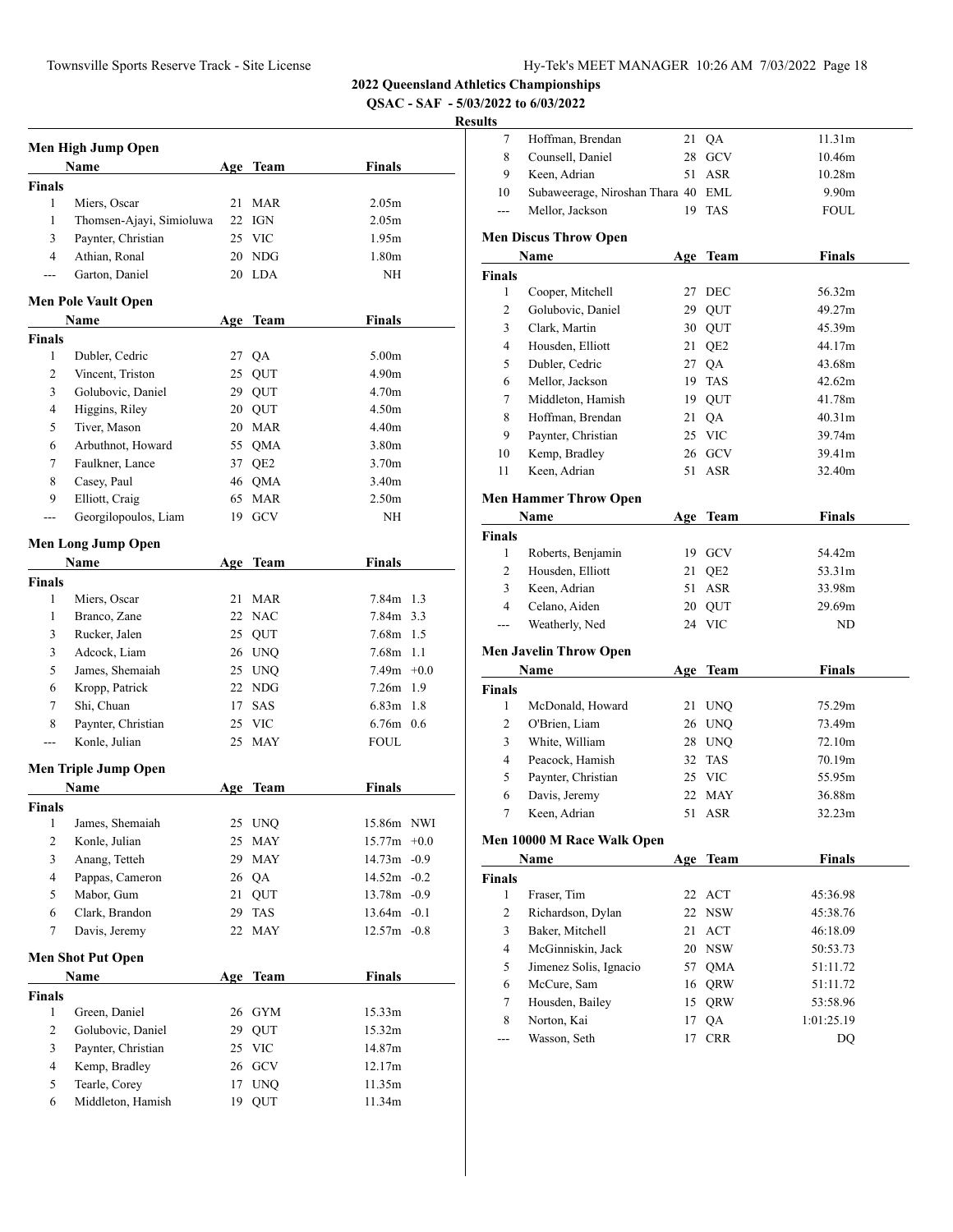**QSAC - SAF - 5/03/2022 to 6/03/2022**

|                | Men 100 M Under 20     |    |                 |                 |  |
|----------------|------------------------|----|-----------------|-----------------|--|
|                | Name                   |    | Age Team        | <b>Finals</b>   |  |
| <b>Finals</b>  |                        |    |                 |                 |  |
| 1              | Gordon, Jai            |    | 19 DDA          | $10.42 -0.7$    |  |
| $\overline{2}$ | Law, Calab             |    | 19 MAY          | 10.48<br>$-0.7$ |  |
| 3              | Kennedy, Lachlan       |    | 19 UNQ          | 10.61<br>$-0.7$ |  |
| 4              | Easton, Rory           | 18 | QUT             | 10.87<br>$-0.7$ |  |
| 5              | Clark, Kaleb           | 18 | QUT             | $10.87 - 0.7$   |  |
| 6              | Calvelo, Nathaniel     |    | 19 NSW          | $10.92 -0.7$    |  |
| 7              | McAlpine, Alasdair     |    | 19 UNQ          | $11.17 - 0.7$   |  |
| 8              | Perkins, Denzil        | 18 | <b>QUT</b>      | $11.19 - 0.7$   |  |
| 9              | Falconer-Boag, Lachlan |    | 18 VIC          | $11.27 -0.7$    |  |
| 10             | Bates, Ethan           | 18 | IGN             | $11.30 -0.7$    |  |
| 11             | MacPherson, Jai        |    | 19 IGN          | $11.36 - 0.7$   |  |
| 12             | Dempsey, Leroy         |    | 18 DDA          | $11.38 - 0.2$   |  |
| 13             | Paljakka, Thomas       | 19 | QE <sub>2</sub> | $11.39 - 0.7$   |  |
| 14             | Leonard, Rhys          | 19 | QUT             | $11.46 - 0.2$   |  |
| 15             | Logan, Levi            |    | 18 DDA          | $11.46 - 0.2$   |  |
| 16             | Mason, Max             | 18 | QUT             | $11.60 - 0.2$   |  |
| 17             | Guse, Ben              | 19 | QE <sub>2</sub> | $11.65 - 0.7$   |  |
| 18             | Pfeffer, Andrew        |    | 19 ASR          | $11.70 -0.2$    |  |
| 19             | Haddow, Nathan         |    | 19 DDA          | $11.80 - 0.2$   |  |
| 20             | Williams, Riley        |    | 19 DDA          | $-0.2$<br>11.87 |  |
| 21             | Sharma, Aryan          |    | 19 QUT          | $12.32 -0.2$    |  |
| 22             | Ridgley, Zacharee      | 18 | ${\tt MBR}$     | $12.85 -0.7$    |  |
|                | Men 200 M Under 20     |    |                 |                 |  |
|                | Name                   |    | Age Team        | <b>Finals</b>   |  |
| <b>Finals</b>  |                        |    |                 |                 |  |
| $\mathbf{1}$   | Gordon, Jai            |    | 19 DDA          | $21.32 +0.0$    |  |
| 2              | Kennedy, Lachlan       | 19 | <b>UNQ</b>      | $+0.0$<br>21.45 |  |
| 3              | Easton, Rory           | 18 | QUT             | 21.53<br>$+0.0$ |  |
| 4              | Clark, Kaleb           | 18 | QUT             | $21.67 +0.0$    |  |
| 5              | McAlpine, Alasdair     |    | 19 UNQ          | $21.72 -1.1$    |  |
| 6              | Miller, Cooper         |    | 18 IGN          | $21.93 +0.0$    |  |
| 7              | Calvelo, Nathaniel     |    | 19 NSW          | $21.97 -1.1$    |  |
| 8              | Fabiani, Josh          | 18 | QUT             | $22.16 - 1.1$   |  |
| 9              | Falconer-Boag, Lachlan | 18 | VIC             | $22.37 -1.1$    |  |
| 10             | Perkins, Denzil        |    | 18 QUT          | $22.50 -1.1$    |  |
| 11             | Bates, Ethan           | 18 | IGN             | 22.56 -1.1      |  |
| 12             | Leonard, Rhys          | 19 | QUT             | $-1.1$<br>22.71 |  |
| 13             | MacPherson, Jai        | 19 | IGN             | 22.74<br>$+0.0$ |  |
| 14             | Creak, Alexander       | 19 | <b>TAS</b>      | $23.00 +0.0$    |  |
| 15             | Mason, Max             | 18 | QUT             | 23.65<br>0.5    |  |
| 16             | Pfeffer, Andrew        | 19 | ASR             | 23.73<br>0.5    |  |
|                | Men 400 M Under 20     |    |                 |                 |  |
|                | Name                   |    | Age Team        | <b>Finals</b>   |  |
| <b>Finals</b>  |                        |    |                 |                 |  |
| 1              | Fabiani, Josh          | 18 | QUT             | 48.35           |  |
| 2              | Deighton, Angus        |    | 19 UNQ          | 48.76           |  |
| 3              | Miller, Cooper         | 18 | IGN             | 49.07           |  |
| 4              |                        |    | 19 DDA          | 49.50           |  |
|                | Logan, Elijah          |    |                 |                 |  |
| 5              | Paljakka, Thomas       |    | 19 QE2          | 49.98           |  |
| 6              | Falconer-Boag, Lachlan |    | 18 VIC          | 50.94           |  |

| 7                  | Kruck, Dylan               | 19 | QUT        | 52.72         |
|--------------------|----------------------------|----|------------|---------------|
| 8                  | Roach, Joshua              | 18 | <b>DDA</b> | 52.91         |
| 9                  | Links, Ethan               | 19 | GCV        | 52.97         |
| 10                 | Pfeffer, Andrew            |    | 19 ASR     | 55.28         |
|                    |                            |    |            |               |
|                    | Men 800 M Run Under 20     |    |            |               |
|                    | Name                       |    | Age Team   | Finals        |
| Finals             |                            |    |            |               |
| 1                  | mabor, Thonjot             |    | 19 QUT     | 1:53.87       |
| 2                  | Cornelius, Lachlan         |    | 18 SAS     | 1:53.98       |
| 3                  | Forbes, Ethan              |    | 19 UNQ     | 1:54.93       |
| 4                  | Cornelius, Oscar           |    | 18 SAS     | 1:57.77       |
| 5                  | Forbes-Schutz, Mattias     |    | 18 UNQ     | 1:58.92       |
| 6                  | Rossini, Taine             | 19 | SAS        | 1:59.69       |
| 7                  | Fogale, Nicholas           |    | 18 CNS     | 2:00.29       |
| 8                  | Hansen, Matthew            |    | 18 BER     | 2:00.66       |
| 9                  | McCure, Lachlan            | 18 | QRW        | 2:00.78       |
| 10                 | Shaw, Connor               |    | 18 IPS     | 2:01.62       |
| $---$              | Wilkinson, James           | 18 | QUT        | DQ            |
|                    | Men 1500 M Run Under 20    |    |            |               |
|                    | Name                       |    | Age Team   | <b>Finals</b> |
| Finals             |                            |    |            |               |
| 1                  | Cornelius, Lachlan         |    | 18 SAS     | 3:54.68       |
| 2                  | Cramb, Harvey              |    | 18 BOR     | 3:55.82       |
| 3                  | mabor, Thonjot             |    | 19 QUT     | 3:56.00       |
| 4                  | Pumpa, Flynn               |    | 18 UNQ     | 3:57.31       |
| 5                  | Cranitch, Jackson          |    | 19 UNQ     | 3:57.52       |
| 6                  | Gray, Ethan                |    | 18 GCR     | 3:58.52       |
| 7                  | Prole, Thomas              |    | 18 INT     | 3:58.96       |
| 8                  | Boltz, Ollie               |    | 18 PRM     | 4:01.03       |
| 9                  | Hooper, Innis              |    | 18 SAS     | 4:02.28       |
| 10                 | Forbes-Schutz, Mattias     |    | 18 UNQ     | 4:02.96       |
| 11                 | Cornelius, Oscar           | 18 | SAS        | 4:10.18       |
| 12                 | Haynes, Kai                |    | 18 SAS     | 4:13.72       |
| 13                 | McCure, Lachlan            |    | 18 QRW     | 4:13.73       |
| 14                 | Wilkinson, James           |    | 18 QUT     | 4:18.89       |
| 15                 | Fogale, Nicholas           |    | 18 CNS     | 4:23.11       |
| 16                 | Shaw, Connor               |    | 18 IPS     | 4:24.89       |
| 17                 | Melloy, Joel               |    |            | 4:28.87       |
|                    | Seelig, Jarrah             |    | 19 QUT     |               |
| 18                 |                            |    | 18 UNQ     | 4:44.09       |
|                    | Men 110 M Hurdles Under 20 |    |            |               |
|                    | Name                       |    | Age Team   | <b>Finals</b> |
| Finals             |                            |    |            |               |
| 1                  | Paljakka, Thomas           |    | 19 QE2     | $14.69 + 0.0$ |
| 2                  | Guse, Ben                  |    | 19 QE2     | $15.06 +0.0$  |
| 3                  | Duggan, Connor             |    | 18 ASR     | $15.74 +0.0$  |
| 4                  | Drew, Daniel               |    | 18 ASR     | $16.22 +0.0$  |
| 5                  | Shelton, Harry             |    | 18 DDA     | $16.31 + 0.0$ |
| 6                  | Williams, Riley            |    | 19 DDA     | $16.57 + 0.0$ |
|                    |                            |    |            |               |
|                    | Men 400 M Hurdles Under 20 |    |            |               |
|                    | Name                       |    | Age Team   | <b>Finals</b> |
| <b>Finals</b><br>1 |                            | 19 |            |               |
|                    | Bennett, Kyle              |    | <b>TES</b> | 54.25         |
|                    |                            |    |            |               |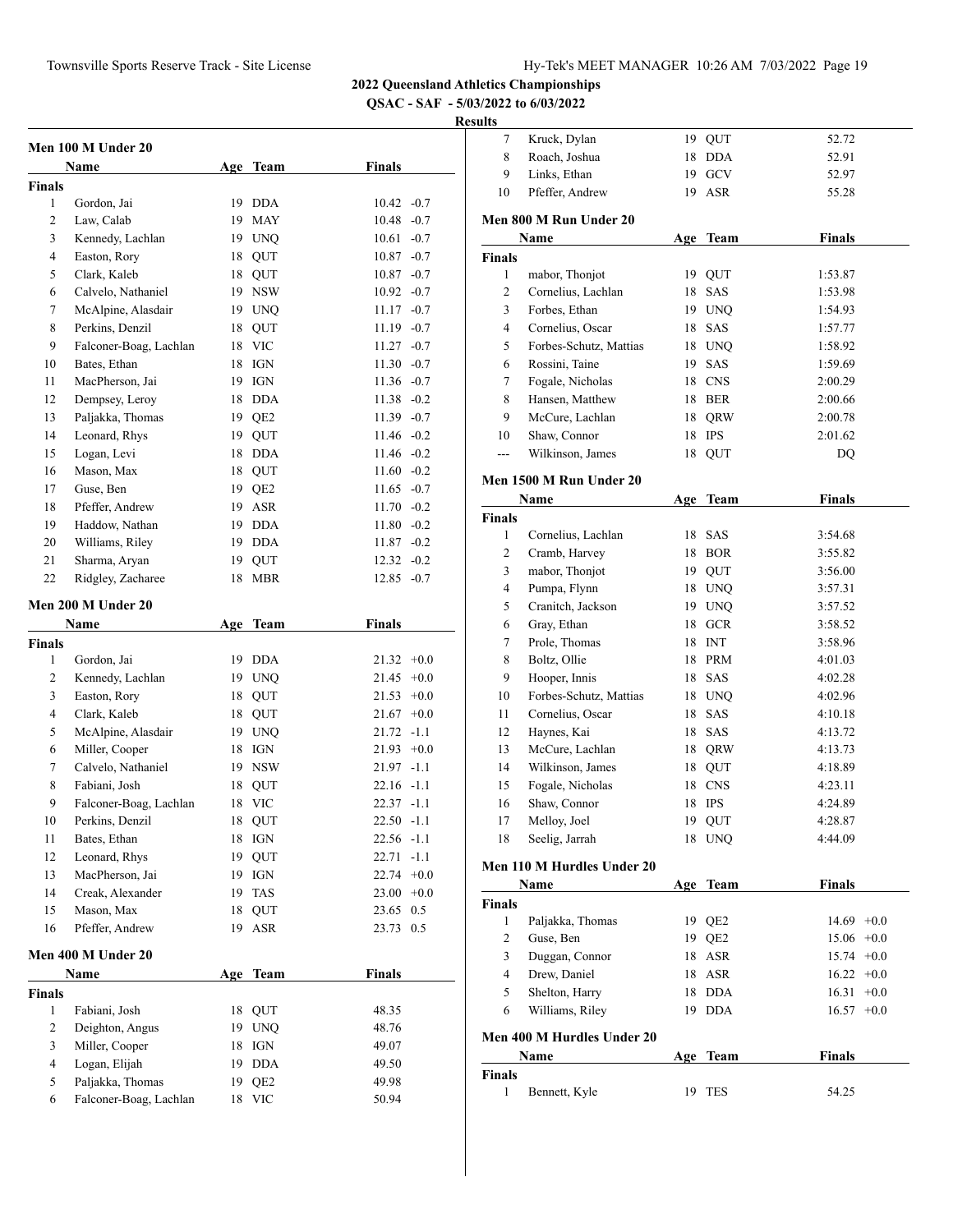**QSAC - SAF - 5/03/2022 to 6/03/2022**

|                    | Finals  (Men 400 M Hurdles Under 20)  |     |                 |                   |        |
|--------------------|---------------------------------------|-----|-----------------|-------------------|--------|
|                    | <b>Name</b>                           |     | Age Team        | <b>Finals</b>     |        |
| 2                  | Mann - T/F20, Riley                   |     | 18 NDG          | 57.80             |        |
| 3                  | Roach, Joshua                         |     | 18 DDA          | 57.83             |        |
| 4                  | Shelton, Harry                        |     | 18 DDA          | 61.29             |        |
|                    | Men 3000 M Steeplechase Under 20      |     |                 |                   |        |
|                    | Name                                  |     | Age Team        | Finals            |        |
| Finals             |                                       |     |                 |                   |        |
| $\mathbf{1}$       | Pumpa, Flynn                          |     | 18 UNQ          | 9:44.45           |        |
| 2                  | McCure, Lachlan                       |     | 18 QRW          | 10:34.23          |        |
|                    |                                       |     |                 |                   |        |
|                    | Men High Jump Under 20<br><b>Name</b> |     | Age Team        | Finals            |        |
| Finals             |                                       |     |                 |                   |        |
| 1                  | Petcos, Ethan                         |     | 19 NDG          | 2.05m             |        |
| 1                  | Paterson, Zane                        |     | 19 IPS          | 2.05 <sub>m</sub> |        |
| 3                  | Larsen, Connor                        |     | 18 DDA          | 1.95m             |        |
| $\overline{4}$     | Cowdroy, Aden                         |     | 18 LDA          | 1.90 <sub>m</sub> |        |
|                    |                                       |     |                 |                   |        |
|                    | <b>Men Pole Vault Under 20</b>        |     |                 | <b>Finals</b>     |        |
|                    | Name                                  |     | Age Team        |                   |        |
| <b>Finals</b><br>1 | Georgilopoulos, Liam                  |     | 19 GCV          | 4.75m             |        |
| $\overline{2}$     | MacDonald, Cameron                    |     | 18 GCV          | 3.60 <sub>m</sub> |        |
| 3                  |                                       |     |                 | 3.20 <sub>m</sub> |        |
|                    | Kruck, Dylan                          |     | 19 QUT          |                   |        |
|                    | Men Long Jump Under 20                |     |                 |                   |        |
|                    | <b>Name</b>                           |     | Age Team        | <b>Finals</b>     |        |
| Finals             |                                       |     |                 |                   |        |
| 1                  | Petcos, Ethan                         |     | 19 NDG          | $7.02m +0.0$      |        |
| 2                  | Carroll, Charlie                      |     | 19 QUT          | $6.67m - 0.4$     |        |
| 3                  | Choi, Chris                           |     | 18 UNQ          | $6.65m -1.1$      |        |
| $\overline{4}$     | Jackson-King, Felix                   |     | 19 QUT          | $6.61m + 0.0$     |        |
| 5                  | Courtney, Landon                      |     | 19 QA           | $6.54m -1.2$      |        |
| 6                  | Stieper, Blake                        |     | 18 QE2          | $6.16m + 0.0$     |        |
| 7                  | Shelton, Harry                        |     | 18 DDA          | $6.06m + 0.0$     |        |
|                    | Men Triple Jump Under 20              |     |                 |                   |        |
|                    | Name                                  |     | Age Team        | Finals            |        |
| Finals             |                                       |     |                 |                   |        |
| 1                  | Jackson-King, Felix                   |     | 19 QUT          | 13.68m            | $-0.2$ |
| 2                  | Stieper, Blake                        | 18  | QE <sub>2</sub> | 13.58m            | $-0.7$ |
| 3                  | Courtney, Landon                      | 19  | QA              | 13.00m - 0.9      |        |
|                    | <b>Men Shot Put Under 20</b>          |     |                 |                   |        |
|                    | Name                                  | Age | Team            | Finals            |        |
| <b>Finals</b>      |                                       |     |                 |                   |        |
| 1                  | Mellor, Jackson                       |     | 19 TAS          | 14.21m            |        |
| 2                  | Thygesen, Dominic                     |     | 18 QUT          | 14.01m            |        |
| 3                  | Duggan, Connor                        | 18  | ASR             | 13.21m            |        |
| 4                  | Middleton, Hamish                     |     | 19 QUT          | 11.65m            |        |
| 5                  | Millar, Benjamin                      | 19  | <b>DDA</b>      | 10.89m            |        |
| 6                  | Miller, Morgan                        | 18  | SAS             | 10.81m            |        |
|                    |                                       |     |                 |                   |        |

|                | <b>Men Discus Throw Under 20</b>  |     |                 |                 |
|----------------|-----------------------------------|-----|-----------------|-----------------|
|                | Name                              |     | Age Team        | <b>Finals</b>   |
| <b>Finals</b>  |                                   |     |                 |                 |
| $\mathbf{1}$   | Taylor, Matthew                   |     | 16 FAC          | 47.95m          |
| 2              | Middleton, Hamish                 |     | 19 QUT          | 46.18m          |
| 3              | Thomas, Ashley                    |     | 18 TNS          | 45.36m          |
| 4              | Gilmore, William                  |     | 19 DDA          | 38.57m          |
| 5              | Duggan, Connor                    |     | 18 ASR          | 34.47m          |
| 6              | Mellor, Jackson                   |     | 19 TAS          | 16.89m          |
| ---            | Millar, Benjamin                  | 19  | <b>DDA</b>      | <b>FOUL</b>     |
|                | <b>Men Hammer Throw Under 20</b>  |     |                 |                 |
|                | Name                              | Age | Team            | <b>Finals</b>   |
| <b>Finals</b>  |                                   |     |                 |                 |
| 1              | Roberts, Benjamin                 |     | 19 GCV          | 62.39m          |
| 2              | Van Rensburg, Jaime               |     | 18 IPS          | 50.04m          |
| 3              | Gilmore, William                  |     | 19 DDA          | 49.93m          |
| 4              | Higgins, Will                     |     | 18 QUT          | 48.09m          |
|                |                                   |     |                 |                 |
|                | <b>Men Javelin Throw Under 20</b> |     |                 |                 |
|                | Name                              |     | Age Team        | <b>Finals</b>   |
| <b>Finals</b>  |                                   |     |                 |                 |
| 1              | Stachowicz, Luke                  | 18  | SAS             | 62.85m          |
| 2              | Lo, Dylan                         | 18  | QUT             | 54.47m          |
| 3              | Thorn, Lucas                      | 18  | GCV             | 52.10m          |
| 4              | Duggan, Connor                    | 18  | ASR             | 47.91m          |
| 5              | Gilmore, William                  | 19  | <b>DDA</b>      | 31.00m          |
|                | Men 100 M Under 18                |     |                 |                 |
|                | Name                              |     | Age Team        | <b>Finals</b>   |
| <b>Finals</b>  |                                   |     |                 |                 |
| 1              | Butlin, Toshi                     |     | 17 QUT          | $10.79 - 0.4$   |
| 2              | Morris, Tyson                     |     | 17 QE2          | $11.06 - 0.4$   |
| 3              | Romano, Alex                      |     | 17 NDG          | $11.15 - 0.4$   |
| 4              | Monaghan, Jacob                   | 17  | IGN             | $11.16 - 0.4$   |
| 5              | Boland, Paul                      |     | 17 USC          | $11.18 - 0.4$   |
| 6              | Templin, Joel                     |     | 17 QUT          | $11.22 -0.4$    |
| 7              | Prouatt, Kai                      | 17  | <b>HVB</b>      | 11.31 0.7       |
| 8              | Tse, Jayden                       | 17  | QE <sub>2</sub> | $11.36 - 0.4$   |
| 9              | Robin, Jarves                     | 17  | <b>NMA</b>      | 11.47 -0.4      |
| 10             | MacFarlane, Henry                 | 17  | DDA             | 11.47 0.7       |
|                | Eliu, Pharrell                    |     |                 |                 |
| 11             |                                   | 17  | QUT             | 11.54 0.7       |
| 12             | Cain, Jasper                      | 17  | $_{\rm NSW}$    | 11.55 0.7       |
| 13             | Garland, Rhys                     |     | 17 QA           | $11.60 -0.4$    |
| 14             | Thornton, William                 |     | 17 QA           | 11.65 0.7       |
| 15             | Purnell, Luke                     | 17  | QE <sub>2</sub> | 11.70 0.7       |
| 16             | Roach, Nicholas                   | 17  | <b>DDA</b>      | 12.47 0.7       |
|                | Men 200 M Under 18                |     |                 |                 |
|                | Name                              | Age | <b>Team</b>     | <b>Finals</b>   |
| <b>Finals</b>  |                                   |     |                 |                 |
| 1              | Butlin, Toshi                     | 17  | QUT             | $21.68 - 0.3$   |
| 2              | Morris, Tyson                     | 17  | QE <sub>2</sub> | $22.04 - 0.3$   |
| 3              | Grundy, Jett                      | 17  | <b>KPL</b>      | $22.28 - 0.3$   |
| $\overline{4}$ | Monaghan, Jacob                   | 17  | IGN             | 22.41<br>$-0.3$ |
| 5              | Swao, James                       | 17  | <b>NDG</b>      | 22.49<br>$-0.3$ |
|                |                                   |     |                 |                 |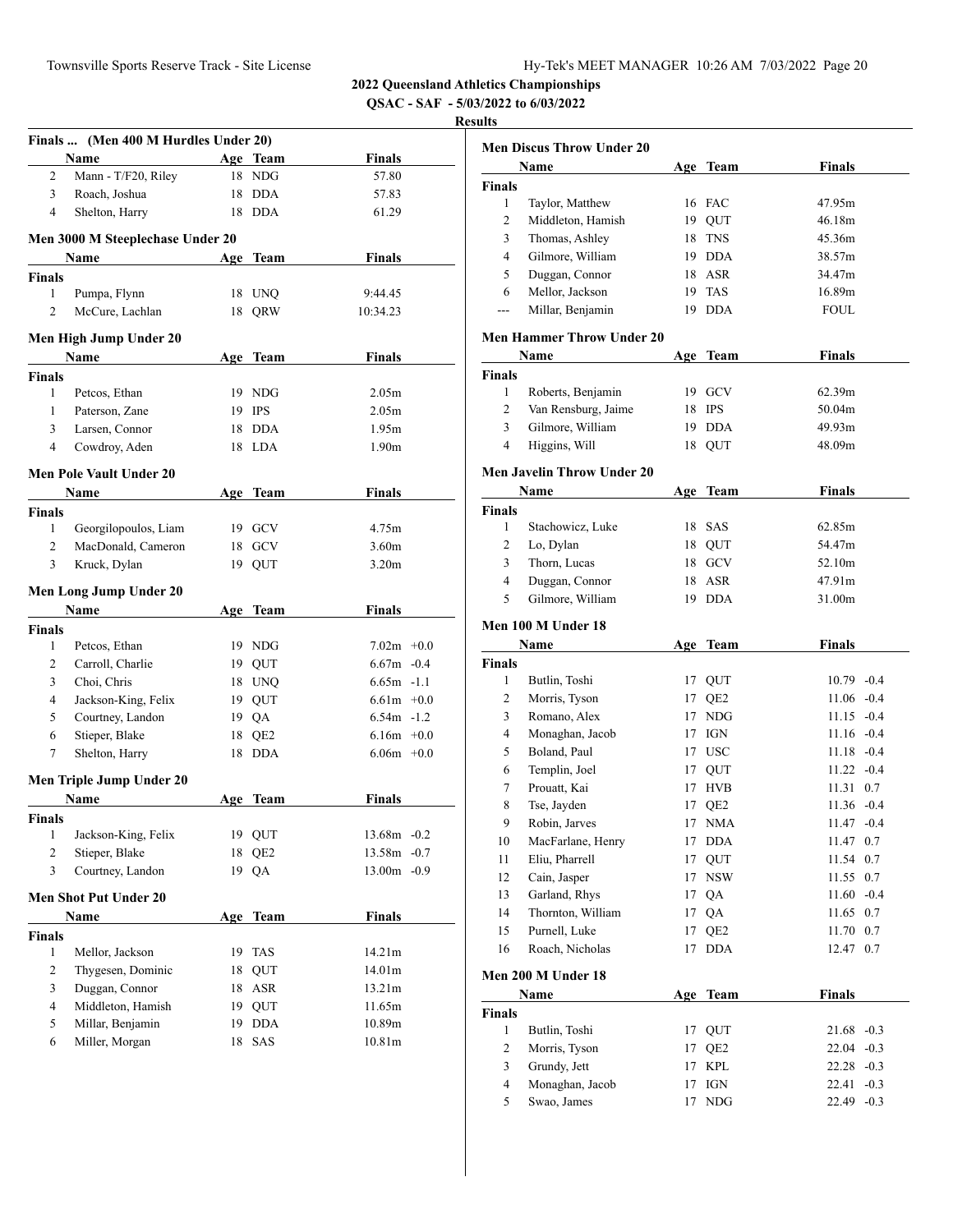**QSAC - SAF - 5/03/2022 to 6/03/2022**

|               | Finals  (Men 200 M Under 18) |    |                      |                    |
|---------------|------------------------------|----|----------------------|--------------------|
|               | Name                         |    | Age Team             | <b>Finals</b>      |
| 6             | Bonney, Blake                |    | 17 IGN               | $22.68 - 0.3$      |
| 7             | Romano, Alex                 |    | 17 NDG               | $22.72 -0.3$       |
| 8             | Garland, Rhys                |    | 17 OA                | $22.72 -0.3$       |
| 9             | Cain, Jasper                 |    | 17 NSW               | $22.75 -0.3$       |
| 10            | Tse, Jayden                  |    | 17 QE2               | $22.77 - 0.3$      |
| 11            | Robin, Jarves                |    | 17 NMA               | $22.83 - 0.3$      |
| 12            | Boland, Paul                 |    | 17 USC               | $23.13 -0.3$       |
| 13            | MacFarlane, Henry            |    | 17 DDA               | $23.27 -0.3$       |
| 14            | Prouatt, Kai                 | 17 | <b>HVB</b>           | $25.44 - 0.3$      |
|               | Men 400 M Under 18           |    |                      |                    |
|               | Name                         |    | Age Team             | <b>Finals</b>      |
| <b>Finals</b> |                              |    |                      |                    |
| 1             | Grundy, Jett                 |    | 17 KPL               | 49.68              |
| 2             | Romano, Alex                 |    | 17 NDG               | 50.23              |
| 3             | Bonney, Blake                |    | 17 IGN               | 51.18              |
| 3             | Swao, James                  |    | 17 NDG               | 51.29              |
| 4             | Garland, Rhys                |    | 17 QA                | 51.32              |
| 5             | Charlton, Noah               |    | 17 MAR               | 51.42              |
| 6             | Williams, Brendan            |    | 17 DDA               | 51.64              |
| 7             | Kennedy, Max                 | 17 | <b>UNO</b>           | 53.03              |
|               | Men 800 M Run Under 18       |    |                      |                    |
|               | Name                         |    | Age Team             | <b>Finals</b>      |
|               |                              |    |                      |                    |
| Finals<br>1   | Bouwmeester, Harry           |    | 17 GCR               | 1:55.01            |
| 2             | Johnson, Cooper              |    | 17 UNQ               | 1:55.19            |
| 3             | Devine, Dylan                |    | 17 RNB               | 1:55.83            |
| 4             | Langdon Macmillan, Tom       |    | 17 UNQ               | 1:57.91            |
| 5             | Rieck, Mitchell              | 17 | <b>TES</b>           | 1:58.43            |
|               | Carins, Hunter               |    |                      |                    |
| 6<br>7        | Townsend, Taj                | 17 | 17 CAB<br><b>CNS</b> | 2:03.45<br>2:05.23 |
| 8             | Isaacs, Owen                 |    | 17 WAT               | 2:17.38            |
|               |                              |    |                      |                    |
|               | Men 1500 M Run Under 18      |    |                      |                    |
|               | Name                         |    | Age Team             | Finals             |
| Finals        |                              |    |                      |                    |
| 1             | Jessep, Hudson               |    | 17 USC               | 4:00.26            |
| 2             | Bouwmeester, Harry           | 17 | <b>GCR</b>           | 4:00.27            |
| 3             | Saunders, Joseph             | 17 | INT                  | 4:02.38            |
| 4             | Shanahan, Josh               | 17 | <b>USC</b>           | 4:02.40            |
| 5             | Pickett, Samuel              | 17 | <b>UNQ</b>           | 4:07.73            |
| 6             | Rayner, Oscar                | 17 | <b>BOR</b>           | 4:11.81            |
| 7             | Tallon, Heath                | 17 | <b>UNQ</b>           | 4:14.27            |
| 8             | Adamson, Luke                | 17 | <b>ISIS</b>          | 4:24.84            |
| 9             | Langdon Macmillan, Tom       | 17 | <b>UNQ</b>           | 4:27.61            |
| 10            | Gladwin, Samuel              | 17 | <b>DDA</b>           | 4:28.81            |
|               | Men 110 M Hurdles Under 18   |    |                      |                    |
|               | Name                         |    | Age Team             | Finals             |
| <b>Finals</b> |                              |    |                      |                    |
| 1             | Taverner, Nathan             | 17 | QE <sub>2</sub>      | 13.86 -3.7         |
| 2             | Templin, Joel                | 17 | QUT                  | 14.48 -3.7         |
| 3             | Weil, Harrison               | 17 | <b>USC</b>           | 16.54 -3.7         |
|               |                              |    |                      |                    |

|                | Men 400 M Hurdles Under 18               |     |             |                   |  |
|----------------|------------------------------------------|-----|-------------|-------------------|--|
|                | Name                                     |     | Age Team    | Finals            |  |
| <b>Finals</b>  |                                          |     |             |                   |  |
| 1              | Boland, Paul                             |     | 17 USC      | 59.40             |  |
| $\overline{2}$ | Picton, Isaac                            |     | 17 QE2      | 63.42             |  |
| 3              | Bryant, Thomas                           |     | 17 TWH      | 63.95             |  |
| 4              | Roach, Nicholas                          |     | 17 DDA      | 69.02             |  |
| 5              | Isaacs, Owen                             |     | 17 WAT      | 70.16             |  |
|                | Men 2000 M Steeplechase Under 18<br>Name |     | Age Team    | Finals            |  |
| <b>Finals</b>  |                                          |     |             |                   |  |
| 1              | Saunders, Joseph                         |     | 17 INT      | 5:51.78           |  |
| 2              | Rieck, Mitchell                          | 17  | <b>TES</b>  | 6:15.43           |  |
| 3              | Rayner, Oscar                            |     | 17 BOR      | 6:22.91           |  |
| 4              | Buhagiar, Vincent                        |     | 17 BOR      | 6:26.35           |  |
| 5              | Motley, Will                             |     | 17 UNQ      | 6:29.16           |  |
| 6              | Forbes-Schutz, Jonas                     |     | 17 UNO      | 6:29.79           |  |
| 7              | Gladwin, Samuel                          |     | 17 DDA      | 6:33.46           |  |
| 8              |                                          |     | 17 RED      | 7:10.46           |  |
| 9              | McKillop, Cooper<br>McKillop, Matt       |     | 17 RED      | 7:10.49           |  |
|                |                                          |     |             |                   |  |
|                | Men High Jump Under 18                   |     |             |                   |  |
|                | Name                                     |     | Age Team    | Finals            |  |
| <b>Finals</b>  |                                          |     |             |                   |  |
| 1              | Taverner, Nathan                         |     | 17 QE2      | 1.94 <sub>m</sub> |  |
| 1              | Cox, Jordan                              |     | 17 IGN      | 1.94m             |  |
| 3              | Mienert, Kyle                            |     | 17 QUT      | 1.91 <sub>m</sub> |  |
| 4              | Templin, Joel                            | 17  | QUT         | 1.80m             |  |
|                | <b>Men Pole Vault Under 18</b>           |     |             |                   |  |
|                | Name                                     |     | Age Team    | Finals            |  |
| <b>Finals</b>  |                                          |     |             |                   |  |
| 1              | Dalby, Ky                                |     | 17 IPS      | 2.40 <sub>m</sub> |  |
|                | Men Long Jump Under 18                   |     |             |                   |  |
|                | <b>Name</b>                              |     | Age Team    | <b>Finals</b>     |  |
| Finals         |                                          |     |             |                   |  |
| 1              | Weil, Harrison                           | 17  | <b>USC</b>  | $7.07m - 1.1$     |  |
| 2              | Templin, Joel                            | 17  | QUT         | $6.75m + 0.0$     |  |
| 3              | Taverner, Nathan                         | 17  | QE2         | $6.67m$ +0.0      |  |
| $\overline{4}$ | Shi, Chuan                               | 17  | SAS         | $6.58m + 0.0$     |  |
| 5              | Thornton, William                        | 17  | QA          | $6.52m + 0.0$     |  |
| 6              | Eliu, Pharrell                           | 17  | QUT         | $6.08m$ +0.0      |  |
| 7              | Butlin, Toshi                            | 17  | QUT         | $6.03m + 0.0$     |  |
|                |                                          |     |             |                   |  |
|                | Men Triple Jump Under 18                 |     |             |                   |  |
| <b>Finals</b>  | Name                                     | Age | <b>Team</b> | <b>Finals</b>     |  |
| $\mathbf{1}$   | Taverner, Nathan                         |     | 17 QE2      | 14.17m -1.1       |  |
| 2              | Cox. Jordan                              | 17  | IGN         | $13.83m - 2.2$    |  |
| $\mathfrak{Z}$ | Weil, Harrison                           | 17  | <b>USC</b>  | 13.79m -2.7       |  |
| 4              | Templin, Joel                            | 17  | QUT         | $13.48m + 0.0$    |  |
| 5              | Epitropakis, Alex                        |     | 17 QUT      | $13.11m - 1.9$    |  |
| 6              | Eliu, Pharrell                           | 17  | QUT         | 12.74m NWI        |  |
| 7              | Thornton, William                        | 17  | QA          | $12.38m - 1.6$    |  |
|                |                                          |     |             |                   |  |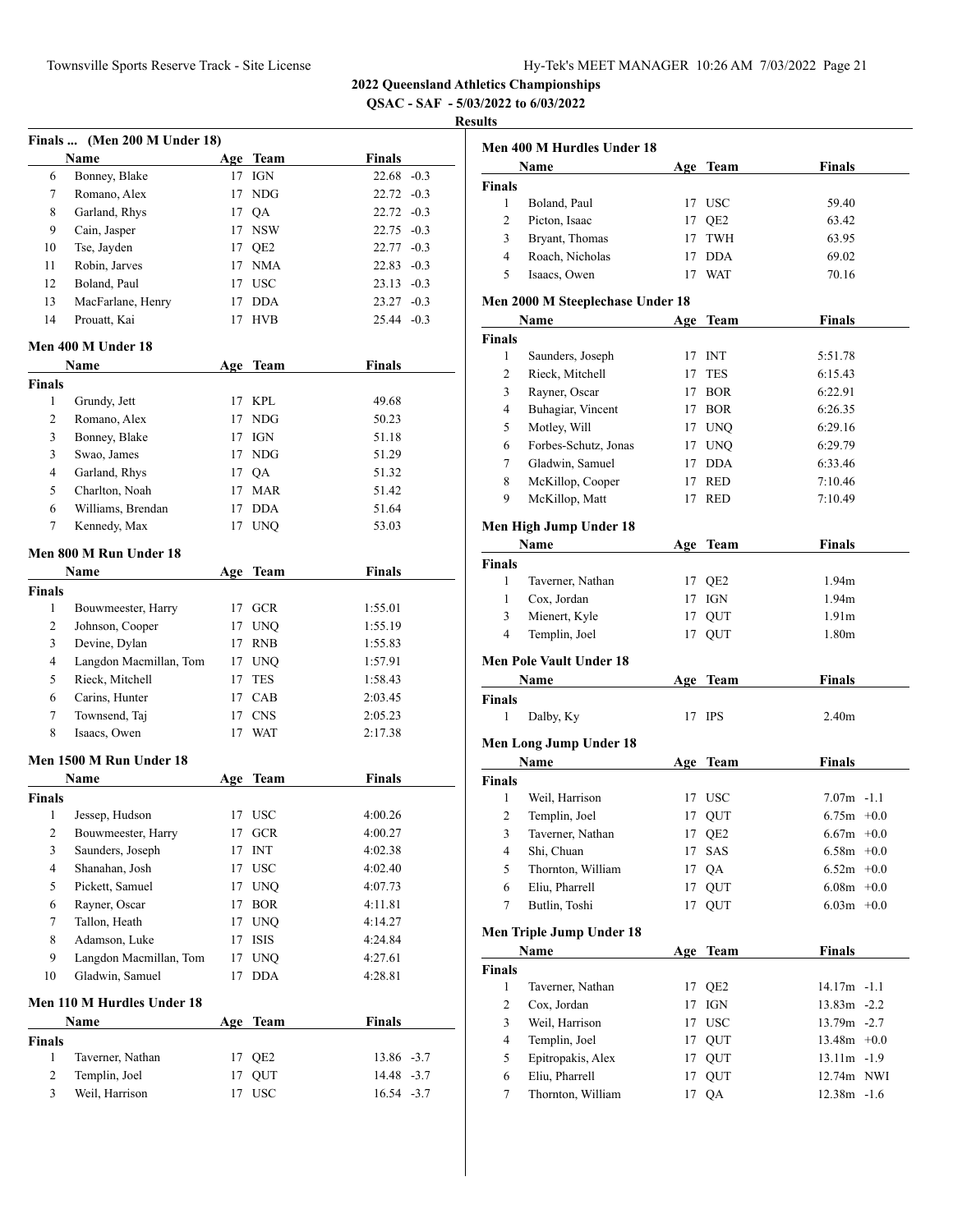**QSAC - SAF - 5/03/2022 to 6/03/2022**

|                    | <b>Men Shot Put Under 18</b>         |          |                   |                       |        |
|--------------------|--------------------------------------|----------|-------------------|-----------------------|--------|
|                    | Name                                 |          | Age Team          | Finals                |        |
| <b>Finals</b>      |                                      |          |                   |                       |        |
| 1                  | Tearle, Corey                        |          | 17 UNQ            | 13.42m                |        |
| 2                  | Butlin, Toshi                        | 17       | QUT               | 12.70m                |        |
| 3                  | Eldridge, Zane                       |          | 17 GCV            | 12.60m                |        |
| $\overline{4}$     | Dalby, Ky                            | 17       | <b>IPS</b>        | 9.70 <sub>m</sub>     |        |
| 5                  | Cox, Lachlan                         |          | 17 QUT            | 7.08m                 |        |
|                    | <b>Men Discus Throw Under 18</b>     |          |                   |                       |        |
|                    | Name                                 |          | Age Team          | Finals                |        |
| <b>Finals</b>      |                                      |          |                   |                       |        |
| 1                  | Tearle, Corey                        |          | 17 UNQ            | 47.25m                |        |
| 2                  | Howie-Roy, Jake                      |          | 17 QE2            | 45.11m                |        |
| 3                  | Dalby, Ky                            |          | 17 IPS            | 38.63m                |        |
|                    |                                      |          |                   |                       |        |
|                    | <b>Men Hammer Throw Under 18</b>     |          |                   |                       |        |
|                    | Name                                 |          | Age Team          | Finals                |        |
| <b>Finals</b>      |                                      |          |                   |                       |        |
| 1                  | Tearle, Corey                        |          | 17 UNQ            | 39.94m                |        |
|                    | Men Javelin Throw Under 18           |          |                   |                       |        |
|                    | Name                                 |          | Age Team          | Finals                |        |
| <b>Finals</b>      |                                      |          |                   |                       |        |
| 1                  | Weil, Harrison                       |          | 17 USC            | 46.80m                |        |
| 2                  | Sullivan, Adam                       | 17       | QA                | 40.77m                |        |
| 3                  | Dalby, Ky                            | 17       | <b>IPS</b>        | 29.38m                |        |
|                    | <b>Men 5000 M Race Walk Under 18</b> |          |                   |                       |        |
|                    | Name                                 |          | Age Team          | Finals                |        |
|                    |                                      |          |                   |                       |        |
|                    |                                      |          |                   |                       |        |
| <b>Finals</b><br>1 |                                      |          |                   |                       |        |
| 2                  | Wasson, Seth<br>Norton, Kai          |          | 17 CRR<br>17 QA   | 26:07.03<br>28:08.95  |        |
|                    |                                      |          |                   |                       |        |
|                    | Men 100 M Under 17                   |          |                   |                       |        |
|                    | Name                                 |          | Age Team          | Finals                |        |
| <b>Finals</b>      |                                      |          |                   |                       |        |
| 1                  | Hales - T/F01, Ivah                  |          | 16 UNQ            | $11.36 - 0.9$         |        |
| 2                  | Pareti, Nick                         |          | 16 QE2            | $11.42 -0.9$          |        |
| 3                  | Retchless, Jaxon                     |          | 16 NAC            | $11.42 -0.9$          |        |
| $\overline{4}$     | Evans, Rhys                          |          | 16 OE2            | $11.45 -0.9$          |        |
| 5                  | Alofokhai, Michael                   |          | 16 FTA            | 11.61<br>$-0.6$       |        |
| 6                  | Schkurat, Zachary                    | 16       | <b>UNQ</b>        | 11.67<br>$-0.9$       |        |
| $\tau$             | Yeadon, Connor                       | 16       | DEC               | $11.70 -0.9$          |        |
| 8                  | Cowley, Noah                         |          | 16 UNQ            | $11.77 - 0.9$         |        |
| 9                  | Simms, Xavier                        | 16       | <b>CNS</b>        | 11.85 -0.9            |        |
| 10                 | Wainwright, Samuel                   |          | 16 DDA            | 11.85 -0.9            |        |
| 11                 | Kellermann, Mitchell                 | 16       | SAS               | $11.89 - 0.6$         |        |
| 12                 | Evetts, Cameron                      | 16       | QE <sub>2</sub>   | 11.89 -0.9            |        |
| 13                 | Flaherty, Ethan                      |          | 16 NMA            | $12.02 -0.6$          |        |
| 14                 | Mpofu, Babongile (Bubsie)            |          | 16 DDA            | $12.05 - 0.6$         |        |
| 15                 | Delisser, Wyatt                      | 16       | <b>MAR</b>        | $12.06 - 0.6$         |        |
| 16                 | Dallinger, Aidan                     | 16       | ASR               | 12.46 -0.4            |        |
| 17                 | Taske, Liam                          | 16       | QA                | 12.48 -0.6            |        |
| 18<br>19           | Bulbert, Joshua<br>Lafferty, Jack    | 16<br>16 | <b>BUN</b><br>ASR | $12.52 -0.6$<br>12.59 | $-0.4$ |

| ums              |                         |     |                   |               |     |
|------------------|-------------------------|-----|-------------------|---------------|-----|
| 20               | Tagg, Aston             |     | 16 USC            | $12.71 - 0.4$ |     |
| 21               | Muller, Ullrich         | 16  | QE <sub>2</sub>   | $12.75 - 0.4$ |     |
| 22               | Logan, Isaac            | 16  | <b>DDA</b>        | $12.76 - 0.4$ |     |
|                  | Men 200 M Under 17      |     |                   |               |     |
|                  | Name                    |     | Age Team          | <b>Finals</b> |     |
| <b>Finals</b>    |                         |     |                   |               |     |
| 1                | Evans, Rhys             |     | 16 QE2            | 22.61         | 0.9 |
| 2                | Love, Jack              |     | 16 QUT            | 22.71         | 0.9 |
| 3                | Retchless, Jaxon        |     | 16 NAC            | 22.99 0.9     |     |
| $\overline{4}$   | Pareti, Nick            |     | 16 QE2            | 23.13 0.9     |     |
| 5                | Alofokhai, Michael      |     | 16 FTA            | 23.21         | 0.9 |
| 6                | Yeadon, Connor          |     | 16 DEC            | $23.39 -0.6$  |     |
| 7                | Hales - T/F01, Ivah     |     | 16 UNQ            | 23.45 0.9     |     |
| 8                | Cowley, Noah            |     | 16 UNQ            | $23.52 -0.6$  |     |
| 9                | Wainwright, Samuel      |     | 16 DDA            | 23.64 0.9     |     |
| 10               | Simms, Xavier           |     | 16 CNS            | 23.68 0.9     |     |
| 11               | Evetts, Cameron         |     | 16 QE2            | $23.88 - 0.6$ |     |
| 12               | Kellermann, Mitchell    |     | 16 SAS            | $24.05 - 0.3$ |     |
| 13               | Delisser, Wyatt         |     | 16 MAR            | $24.36 - 0.6$ |     |
| 14               | Platen, Ethan           |     | 16 IPS            | $24.51 - 0.6$ |     |
| 15               | Flaherty, Ethan         |     | 16 NMA            | $24.77 - 0.6$ |     |
| 16               | Bulbert, Joshua         |     | 16 BUN            | $25.09 - 0.3$ |     |
| 17               | Dallinger, Aidan        |     | 16 ASR            | $25.41 - 0.3$ |     |
| 18               | Taske, Liam             |     | 16 QA             | $25.75 -0.6$  |     |
|                  |                         |     |                   |               |     |
|                  | Men 400 M Under 17      |     |                   |               |     |
|                  | Name                    |     | Age Team          | <b>Finals</b> |     |
| <b>Finals</b>    |                         |     |                   |               |     |
| 1                | Kennedy, Lachlan        |     | 16 ASR            | 52.08         |     |
| 2                | Briggs, Oscar           | 16  | CAB               | 52.51         |     |
| 3                | Platen, Ethan           |     | 16 IPS            | 54.13         |     |
| 4                | Tersteeg, Samuel        |     | 16 IGN            | 56.93         |     |
| 5                | Tagg, Aston             |     | 16 USC            | 58.31         |     |
| 6                | Tilton, Max             |     | 16 IGN            | 59.44         |     |
| 7                | Roach, Isaac            |     | 16 ASR            | 70.43         |     |
|                  | Men 800 M Run Under 17  |     |                   |               |     |
|                  | Name                    | Age | Team              | <b>Finals</b> |     |
| <b>Finals</b>    |                         |     |                   |               |     |
| 1                | Chippendale, Toby       |     | 16 SAS            | 1:59.77       |     |
| $\boldsymbol{2}$ | Prole, James            | 16  | <b>INT</b>        | 2:00.48       |     |
| $\mathfrak{Z}$   | Miller, Charlie         | 16  | $_{\mathrm{GCR}}$ | 2:01.12       |     |
| $\overline{4}$   | Austin, Archie          |     | 16 UNQ            | 2:07.13       |     |
| 5                | Giltrap-Good, Jake      | 16  | IGN               | 2:08.29       |     |
| 6                | Ming, Kenny             | 16  | QA                | 2:10.74       |     |
| $\tau$           | Tersteeg, Samuel        |     | 16 IGN            | 2:11.85       |     |
| 8                | Keogh, Jacob            | 16  | ASR               | 2:12.16       |     |
| 9                | Rane, Ahmad             | 16  | <b>FTA</b>        | 2:14.87       |     |
| 10               | Hunt, Hudson            | 16  | QE <sub>2</sub>   | 2:15.96       |     |
|                  | Men 1500 M Run Under 17 |     |                   |               |     |
|                  | Name                    | Age | <b>Team</b>       | Finals        |     |
| <b>Finals</b>    |                         |     |                   |               |     |
| $\mathbf{1}$     | Chippendale, Toby       | 16  | SAS               | 4:10.65       |     |
| $\overline{c}$   | Miller, Charlie         | 16  | <b>GCR</b>        | 4:11.99       |     |
|                  |                         |     |                   |               |     |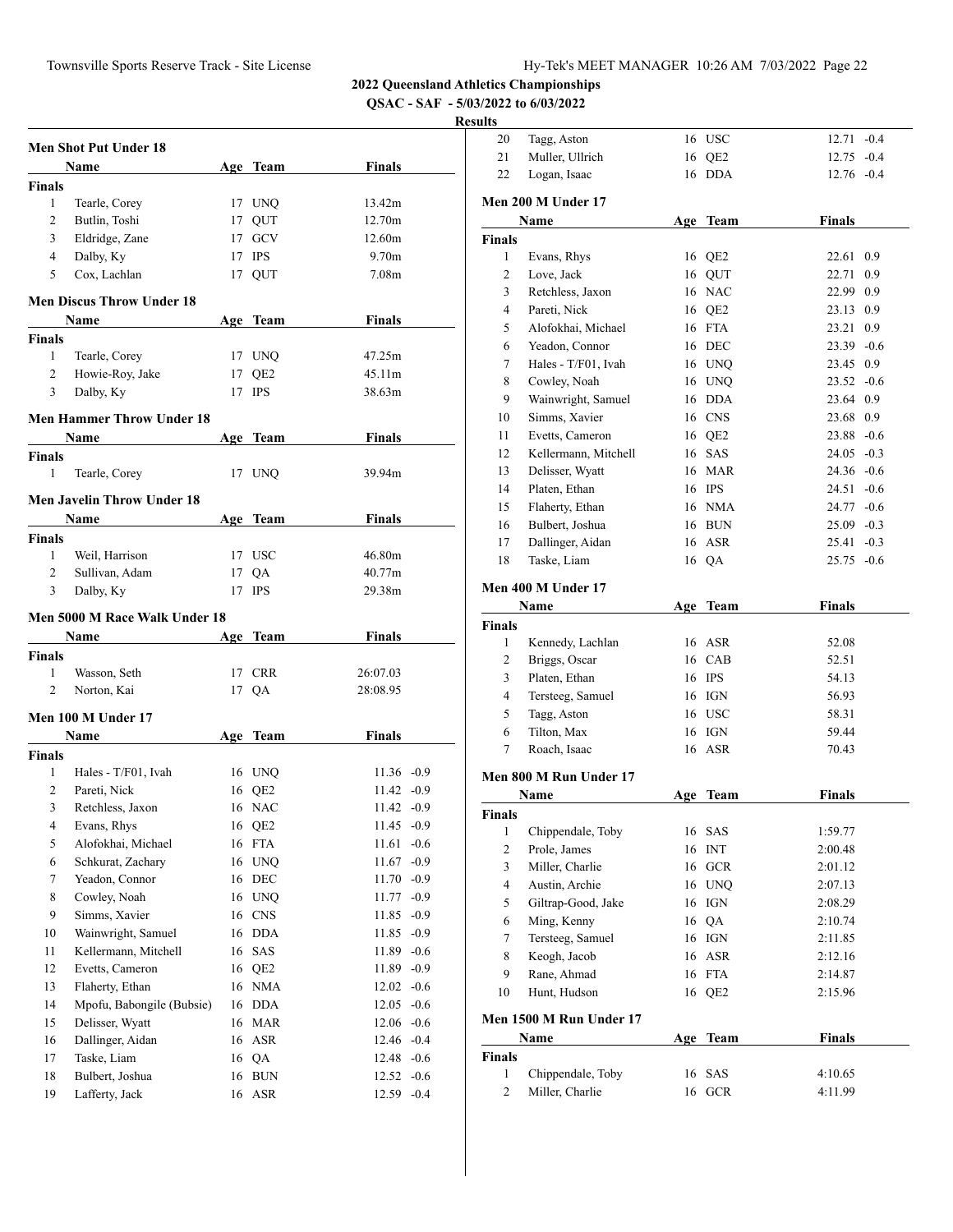**QSAC - SAF - 5/03/2022 to 6/03/2022**

|                | Finals  (Men 1500 M Run Under 17) |     |              |               |  |
|----------------|-----------------------------------|-----|--------------|---------------|--|
|                | Name                              |     | Age Team     | <b>Finals</b> |  |
| 3              | Inteyiteka, Jean Claude           |     | 16 NAC       | 4:13.20       |  |
| 4              | Randall, Charlie                  |     | 16 UNQ       | 4:14.18       |  |
| 5              | Brew, Isaak                       |     | 16 DDA       | 4:15.94       |  |
| 6              | Prole, James                      |     | 16 INT       | 4:16.83       |  |
| 7              | Hemming, Mack                     |     | 16 USC       | 4:17.63       |  |
| 8              | Rayner, Lachlan                   |     | 16 UNQ       | 4:18.02       |  |
| 9              | Barr, Harrison                    |     | 16 UNQ       | 4:18.29       |  |
| 10             | Brelsford, Ethan                  |     | 16 UNQ       | 4:18.31       |  |
| 11             | Heffernan, Padraig                |     | 16 SAS       | 4:18.91       |  |
| 12             | Austin, Archie                    |     | 16 UNQ       | 4:20.38       |  |
| 13             | Rane, Ahmad                       |     | 16 FTA       | 4:28.83       |  |
| 14             | Ming, Kenny                       |     | 16 QA        | 4:33.61       |  |
| 15             | Bell, Alastair                    |     | 16 BOR       | 4:38.99       |  |
| 16             | Siemon, Thomas                    |     | 16 UNQ       | 4:43.81       |  |
| 17             | Casey, Daniel                     |     | 16 ASR       | 4:44.98       |  |
| 18             | Carter, Noah                      |     | 16 ATN       | 5:00.88       |  |
|                |                                   |     |              |               |  |
|                | Men 110 M Hurdles Under 17        |     |              |               |  |
|                | Name                              |     | Age Team     | <b>Finals</b> |  |
| Finals<br>1    | Evans, Rhys                       |     | 16 QE2       | $15.26 -1.8$  |  |
| 2              | Gordon, Taj                       |     | 16 DDA       | $15.76 - 1.8$ |  |
| 3              | Purdie, Lachlan                   |     | 16 GCV       | $16.16 - 1.8$ |  |
| $\overline{4}$ | Evetts, Cameron                   |     | 16 QE2       | $17.27 - 1.8$ |  |
| 5              | Blake, Kobe                       |     | 16 IPS       | 17.72 -1.8    |  |
|                |                                   |     |              |               |  |
|                | Men 400 M Hurdles Under 17        |     |              |               |  |
|                | Name                              |     | Age Team     | <b>Finals</b> |  |
| Finals         |                                   |     |              |               |  |
| $\mathbf{1}$   | Love, Jack                        | 16  | QUT          | 56.70         |  |
| 2              | Drew, Joel                        | 16  | ASR          | 57.08         |  |
| 3              | Blake, Kobe                       |     | 16 IPS       | 61.86         |  |
|                | Men 2000 M Steeplechase Under 17  |     |              |               |  |
|                | Name                              | Age | Team         | <b>Finals</b> |  |
| <b>Finals</b>  |                                   |     |              |               |  |
| 1              | Heffernan, Padraig                | 16  | <b>SAS</b>   | 6:36.22       |  |
| $\overline{2}$ | Barr, Harrison                    | 16  | UNO          | 6:43.15       |  |
| 3              | Rayner, Lachlan                   |     | 16 UNQ       | 6:46.98       |  |
| 4              | Hunt, Hudson                      | 16  | QE2          | 7:38.54       |  |
| 5              | Siemon, Thomas                    | 16  | <b>UNQ</b>   | 7:49.53       |  |
| 6              | Blake, Kobe                       | 16  | $\rm IPS$    | 7:57.69       |  |
| 7              | Blake, Cooper                     | 16  | <b>IPS</b>   | 9:06.52       |  |
|                | Men High Jump Under 17            |     |              |               |  |
|                | <b>Name</b>                       |     | Age Team     | <b>Finals</b> |  |
| <b>Finals</b>  |                                   |     |              |               |  |
| 1              | Adams, Harrison                   | 16  | GCV          | 1.85m         |  |
| 2              | Retchless, Jaxon                  | 16  | $_{\rm NAC}$ | 1.80m         |  |
| 3              | Taske, Liam                       | 16  | QA           | 1.80m         |  |
| 4              | Nielsen, Oscar                    | 16  | QA           | 1.80m         |  |
| 5              | Blake, Cooper                     | 16  | <b>IPS</b>   | 1.75m         |  |
| 6              | Alcorn, Harrison                  | 16  | QUT          | 1.70m         |  |
| 7              | Paech, Samuel                     | 16  | TES          | 1.70m         |  |

| ιιιэ           |                                   |            |             |                   |  |
|----------------|-----------------------------------|------------|-------------|-------------------|--|
| 8              | Purdie, Lachlan                   |            | 16 GCV      | 1.65m             |  |
|                | Men Pole Vault Under 17           |            |             |                   |  |
|                | Name                              |            | Age Team    | Finals            |  |
| Finals         |                                   |            |             |                   |  |
| 1              | Arbuthnot, Alex                   |            | 16 GCV      | 4.00 <sub>m</sub> |  |
| 2              | Hasenkam, Jonty                   |            | 16 QE2      | 3.50 <sub>m</sub> |  |
|                | <b>Men Long Jump Under 17</b>     |            |             |                   |  |
|                | <b>Name</b>                       |            | Age Team    | Finals            |  |
| Finals         |                                   |            |             |                   |  |
| 1              | Delisser, Wyatt                   |            | 16 MAR      | $6.53m +0.0$      |  |
| 2              | Wainwright, Samuel                |            | 16 DDA      | $6.19m + 0.0$     |  |
| 3              | Adams, Harrison                   |            | 16 GCV      | $5.97m +0.0$      |  |
| $\overline{4}$ | Rolison, Lachlain                 |            | 16 UNQ      | 5.96m 0.1         |  |
| 5              | Purdie, Lachlan                   |            | 16 GCV      | $5.88m + 0.0$     |  |
| 6              | Evetts, Cameron                   |            | 16 QE2      | $5.83m +0.0$      |  |
|                | <b>Men Triple Jump Under 17</b>   |            |             |                   |  |
|                | Name                              |            | Age Team    | <b>Finals</b>     |  |
| Finals         |                                   |            |             |                   |  |
| 1              | Rolison, Lachlain                 |            | 16 UNQ      | $12.49m - 0.1$    |  |
| 2              | Wainwright, Samuel                |            | 16 DDA      | $11.55m - 0.2$    |  |
| 2              | Dallinger, Aidan                  |            | 16 ASR      | $11.55m - 2.1$    |  |
| $\overline{4}$ | Lafferty, Jack                    |            | 16 ASR      | $11.06m - 0.3$    |  |
|                | <b>Men Shot Put Under 17</b>      |            |             |                   |  |
|                | Name                              |            | Age Team    | <b>Finals</b>     |  |
| Finals         |                                   |            |             |                   |  |
| 1              | Martin, Lee                       |            | 16 ASR      | 14.67m            |  |
| 2              | Hempsted, Leyland                 |            | 16 IGN      | 13.01m            |  |
|                | <b>Men Discus Throw Under 17</b>  |            |             |                   |  |
|                | Name                              |            | Age Team    | <b>Finals</b>     |  |
| Finals         |                                   |            |             |                   |  |
| 1              | Taylor, Matthew                   |            | 16 FAC      | 51.21m            |  |
| 2              | Hempsted, Leyland                 |            | 16 IGN      | 45.73m            |  |
| 3              | Tagg, Aston                       |            | 16 USC      | 41.05m            |  |
| ---            | Pocock, Koby                      |            | 16 IGN      | <b>FOUL</b>       |  |
|                | <b>Men Hammer Throw Under 17</b>  |            |             |                   |  |
|                | Name                              | <u>Age</u> | <b>Team</b> | Finals            |  |
| Finals         |                                   |            |             |                   |  |
| 1              | Hempsted, Leyland                 |            | 16 IGN      | 51.46m            |  |
| $\overline{c}$ | Pocock, Koby                      | 16         | IGN         | 49.86m            |  |
| 3              | Taylor, Matthew                   |            | 16 FAC      | 44.52m            |  |
|                | <b>Men Javelin Throw Under 17</b> |            |             |                   |  |
|                | Name                              |            | Age Team    | <b>Finals</b>     |  |
| Finals         |                                   |            |             |                   |  |
| 1              | Buckman, Lachlan                  | 16         | <b>TNS</b>  | 56.47m            |  |
| $\overline{c}$ | Martin, Lee                       | 16         | <b>ASR</b>  | 47.99m            |  |
| 3              | Tagg, Aston                       |            | 16 USC      | 42.73m            |  |
| $\overline{4}$ | Shirley, Luke                     |            | 16 IGN      | 42.26m            |  |
|                |                                   |            |             |                   |  |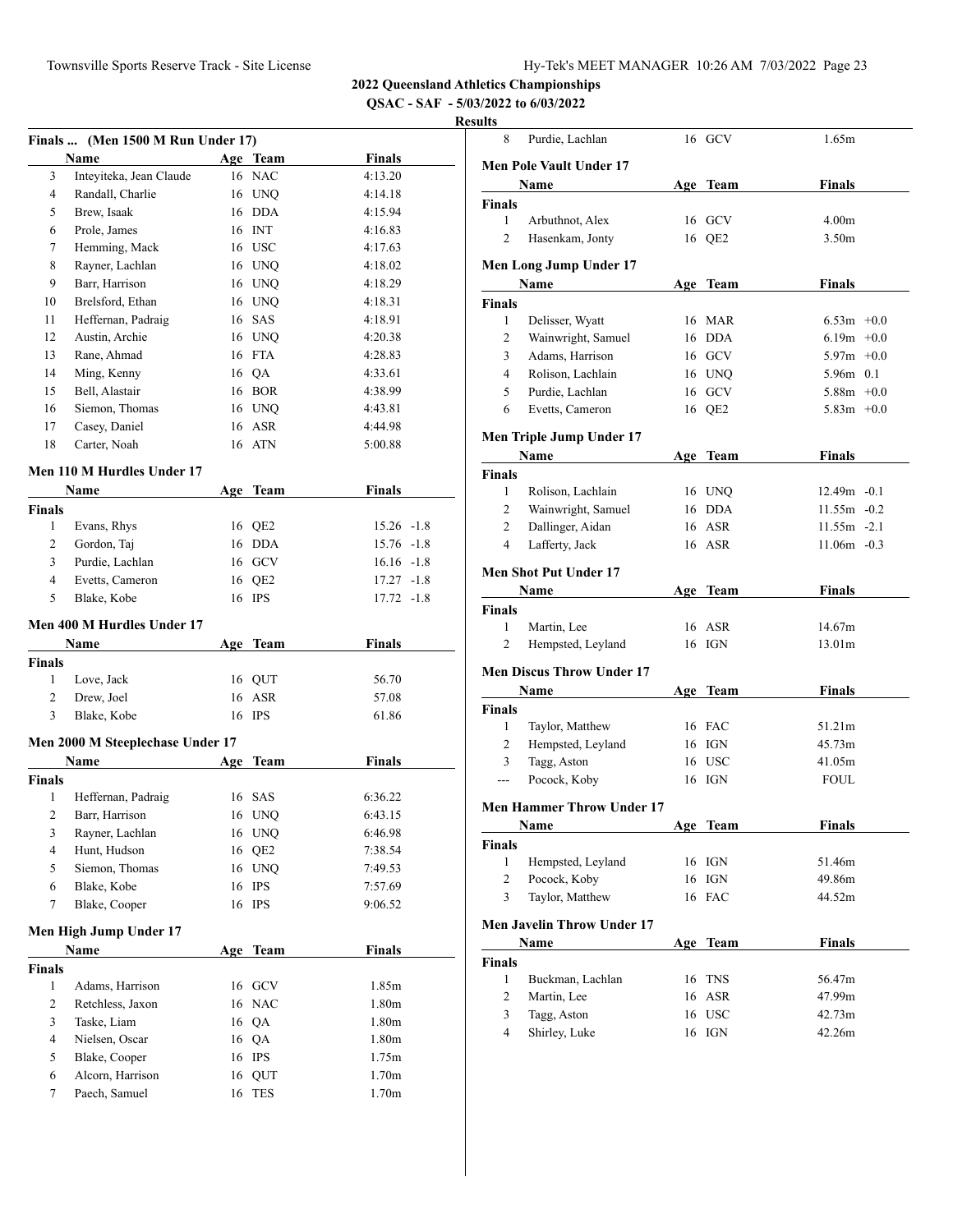**QSAC - SAF - 5/03/2022 to 6/03/2022**

#### **Results**

|               | Men 5000 M Race Walk Under 17     |     |                 |               |     |
|---------------|-----------------------------------|-----|-----------------|---------------|-----|
|               | Name                              | Age | <b>Team</b>     | <b>Finals</b> |     |
| <b>Finals</b> |                                   |     |                 |               |     |
| $\mathbf{1}$  | McCure, Sam                       |     | 16 QRW          | 25:30.69      |     |
| 2             | Bradley, Alex                     |     | 16 ORW          | 28:08.95      |     |
|               |                                   |     |                 |               |     |
|               | Men 100 M Under 16                |     |                 |               |     |
|               | Name                              |     | Age Team        | <b>Finals</b> |     |
| Finals        |                                   |     |                 |               |     |
| $\mathbf{1}$  | Gout, Gout                        |     | 15 QUT          | 10.95 1.2     |     |
| 2             | Byers, Blake                      | 15  | <b>IGN</b>      | 11.07         | 1.2 |
| 3             | Hughes, Bailin                    |     | 15 QE2          | 11.33         | 1.2 |
| 4             | Volker, Joe                       |     | 15 QUT          | 11.46         | 1.2 |
| 5             | Burns, Bailey                     |     | 15 QE2          | 11.68         | 1.2 |
| 6             | Russell, Dempsey                  |     | 15 IPS          | 11.82         | 1.2 |
| 7             | Peacock, Kai                      |     | 15 QA           | 11.91         | 1.2 |
| 8             | Sparkes, Lachlan                  |     | 15 RED          | 11.95 1.2     |     |
| 9             | Hoffensetz, Declan                |     | 15 QUT          | $12.08 - 0.4$ |     |
| 10            | Butlin, Taiki                     |     | 15 QUT          | $12.09 - 0.4$ |     |
| 11            | Verbiest, Oliver                  |     | 15 TWH          | $12.22 -0.4$  |     |
| 12            | Ripper, Samuel                    | 15  | QE <sub>2</sub> | $12.49 -0.4$  |     |
|               | Men 200 M Under 16                |     |                 |               |     |
|               | Name                              |     | Age Team        | Finals        |     |
| Finals        |                                   |     |                 |               |     |
| 1             | Gout, Gout                        |     | 15 QUT          | $22.15 -0.3$  |     |
| 2             | Byers, Blake                      |     | 15 IGN          | $22.25 -0.3$  |     |
| 3             | Hoffensetz, Declan                |     | 15 QUT          | $24.20 -0.3$  |     |
| 4             | Peacock, Kai                      |     |                 | 24.40 -0.3    |     |
|               |                                   |     | 15 QA           |               |     |
| 5<br>6        | Russell, Dempsey<br>Butlin, Taiki |     | 15 IPS          | 24.41 -0.3    |     |
|               |                                   |     | 15 QUT          | $24.61 - 0.3$ |     |
| 7             | Hollenberg, Zachary               |     | 15 QE2          | $24.66 - 0.3$ |     |
| 8             | Ripper, Samuel                    |     | 15 QE2          | 24.94 -1.4    |     |
| 9             | Verbiest, Oliver                  | 15  | TWH             | $25.83 - 1.4$ |     |
|               | Men 400 M Under 16                |     |                 |               |     |
|               | Name                              |     | Age Team        | Finals        |     |
| <b>Finals</b> |                                   |     |                 |               |     |
| 1             | Aldridge, Elliot                  | 15  | ASR             | 54.32         |     |
| 2             | Williams, Michael                 |     | 15 NDG          | 54.54         |     |
| 3             | La Spina, Luke                    | 15  | CAB             | 54.68         |     |
| 4             | Corcoran, Oliver                  | 15  | <b>IGN</b>      | 55.73         |     |
| 5             | Hamilton, Jacob                   | 15  | <b>IGN</b>      | 56.36         |     |
| 6             | Titman, Aidan                     | 15  | <b>IPS</b>      | 58.25         |     |
| 7             | Blackman, Leland                  | 15  | <b>MAY</b>      | 60.57         |     |
|               |                                   |     |                 |               |     |
|               | Men 800 M Run Under 16            |     |                 |               |     |
|               | Name                              |     | Age Team        | <b>Finals</b> |     |
| <b>Finals</b> |                                   |     |                 |               |     |
| $\mathbf{1}$  | Goodwin, Taylor                   | 15  | <b>FTA</b>      | 2:00.25       |     |
| 2             | Freese, William                   | 15  | SAS             | 2:01.23       |     |
| 3             | Scott, Cru                        |     | 15 GCV          | 2:01.80       |     |
| 4             | Tyne, Noah                        |     | 15 QE2          | 2:03.29       |     |
| 5             | Tabuteau, Xavier                  |     | 15 WAT          | 2:08.53       |     |
| 6             | Byrne, Andrew                     | 15  | SAS             | 2:08.56       |     |
| 7             | Arrivillaga, Sergio               | 15  | QE <sub>2</sub> | 2:09.63       |     |
|               |                                   |     |                 |               |     |

| 8  | Melloy, Daniel      |    | 15 UNO     | 2:10.87 |
|----|---------------------|----|------------|---------|
| 9  | Davie, Owen         |    | 15 TES     | 2:11.51 |
| 10 | Bagley, Cooper      |    | 15 GCV     | 2:13.28 |
| 11 | Carroll, Dylan      |    | 15 GCV     | 2:15.87 |
| 12 | Titman, Aidan       |    | 15 IPS     | 2:19.46 |
| 13 | Ball, Locklan       |    | 15 FTA     | 2:19.54 |
| 14 | Iselin-Shea, Oliver | 15 | MAY        | 2:22.97 |
| 15 | Blackman, Leland    |    | <b>MAY</b> | 2:36.91 |

#### **Men 1500 M Run Under 16**

|               | Name                | Age | Team            | Finals  |
|---------------|---------------------|-----|-----------------|---------|
| <b>Finals</b> |                     |     |                 |         |
| 1             | Goodwin, Taylor     | 15  | <b>FTA</b>      | 4:08.96 |
| 2             | Freese, William     | 15  | <b>SAS</b>      | 4:09.32 |
| 3             | Scott, Cru          | 15  | GCV             | 4:10.94 |
| 4             | Curran, Edward      | 15  | <b>NDG</b>      | 4:14.81 |
| 5             | Curran, William     | 15  | <b>NDG</b>      | 4:17.35 |
| 6             | Lethlean, Joseph    | 15  | GCV             | 4:19.43 |
| 7             | Parkin, Asher       | 15  | <b>ATN</b>      | 4:25.54 |
| 8             | Davie, Owen         | 15  | <b>TES</b>      | 4:33.90 |
| 9             | Dogan, Tyler        | 15  | <b>GCV</b>      | 4:34.44 |
| 10            | Arrivillaga, Sergio | 15  | QE <sub>2</sub> | 4:34.58 |
| 11            | Melloy, Daniel      | 15  | <b>UNQ</b>      | 4:35.47 |
| 12            | Bagley, Cooper      | 15  | GCV             | 4:35.51 |
| 13            | Baker, Henry        | 15  | Qrun            | 4:36.99 |
| 14            | Byrne, Andrew       | 15  | SAS             | 4:37.42 |
| 15            | Iselin-Shea, Oliver | 15  | <b>MAY</b>      | 4:40.08 |
| 16            | Clutton, Jack       | 15  | Qrun            | 4:46.64 |
| 17            | Ball, Locklan       | 15  | <b>FTA</b>      | 4:54.18 |
| 18            | Rule, Toby          | 15  | <b>MAC</b>      | 5:22.39 |
| 19            | Rogers, Lachlan     | 15  | <b>MAY</b>      | 5:34.90 |
|               |                     |     |                 |         |

#### **Men 100 M Hurdles Under 16**

| <b>Name</b>   |                   | Age Team |        | <b>Finals</b> |  |
|---------------|-------------------|----------|--------|---------------|--|
| <b>Finals</b> |                   |          |        |               |  |
|               | Purcell, Harrison |          | 15 OUT | $13.30 - 0.1$ |  |
|               | Osborne, Joshua   |          | 15 IGN | $14.00 - 0.1$ |  |
| 3             | Anderson, Ajax    |          | 15 OUT | $14.36 - 0.1$ |  |
| 4             | Jensen, Callan    |          | 15 UNO | $14.66 - 0.1$ |  |

#### **Men 200 M Hurdles Under 16**

|        | Name                             | Age | Team     | <b>Finals</b> |
|--------|----------------------------------|-----|----------|---------------|
| Finals |                                  |     |          |               |
| 1      | Purcell, Harrison                |     | 15 OUT   | $27.16 - 2.2$ |
| 2      | Osborne, Joshua                  |     | 15 IGN   | $28.03 - 2.2$ |
| 3      | Williams, Michael                |     | $15$ NDG | $29.23 - 2.2$ |
| 4      | Russell, Dempsey                 |     | 15 IPS   | $29.34 -2.2$  |
| 5      | Jensen, Callan                   |     | 15 UNO   | $30.22 - 2.2$ |
| 6      | Corcoran, Oliver                 |     | 15 IGN   | $30.84 - 2.2$ |
| 7      | Gwin, Kaleb                      |     | $15$ JIM | $30.97 -2.2$  |
|        | Men 2000 M Steeplechase Under 16 |     |          |               |
|        | Name                             | Age | Team     | <b>Finals</b> |
| Finals |                                  |     |          |               |
|        | Lethlean, Joseph                 | 15  | GCV      | 6:35.33       |

Dogan, Tyler 15 GCV 6:48.37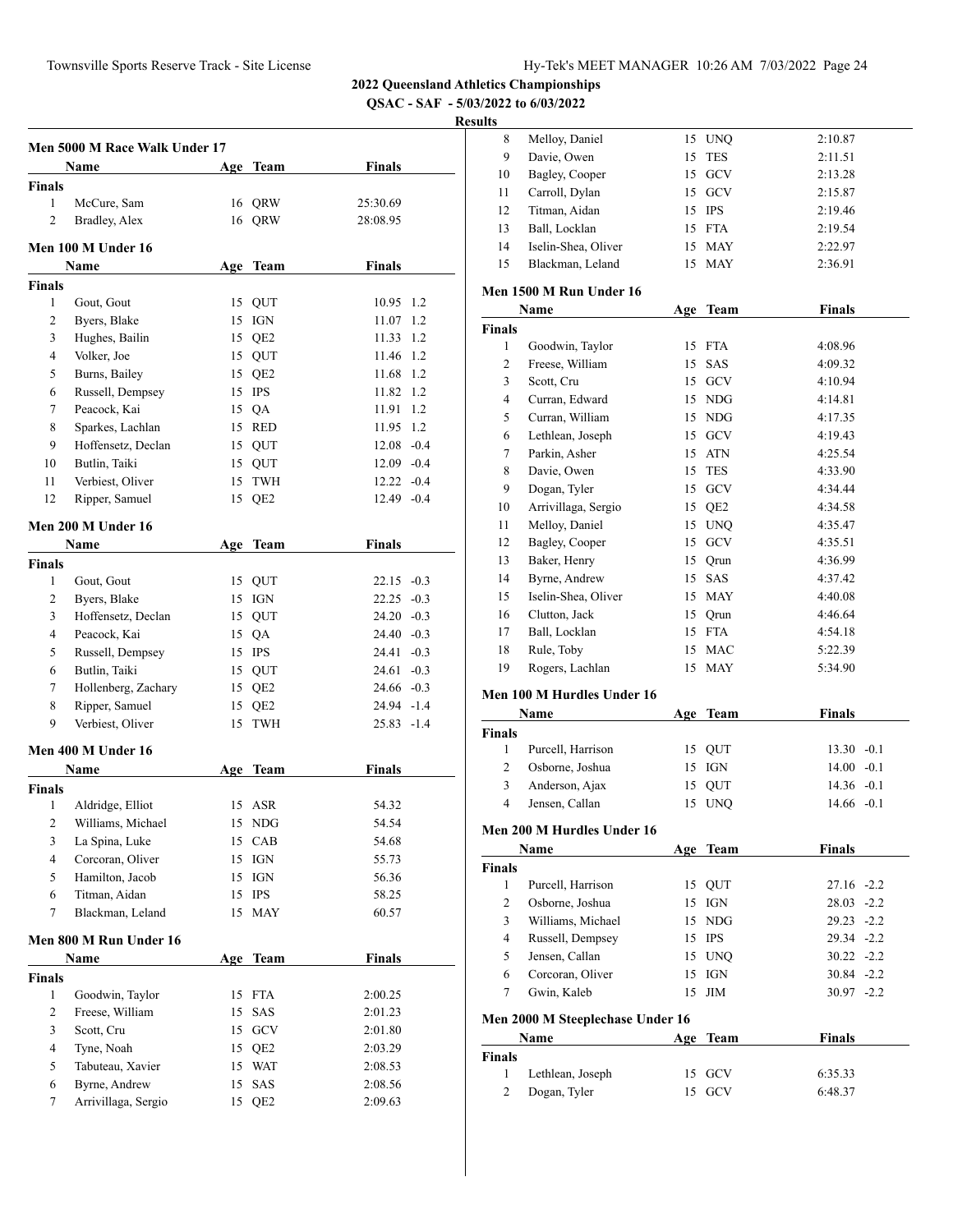**QSAC - SAF - 5/03/2022 to 6/03/2022**

|                | Finals  (Men 2000 M Steeplechase Under 16) |     |             |                   |  |
|----------------|--------------------------------------------|-----|-------------|-------------------|--|
|                | Name                                       |     | Age Team    | <b>Finals</b>     |  |
| 3              | Willemse, Erwee                            | 15  | <b>DDA</b>  | 7:22.09           |  |
| 4              | Hellowell, Elijah                          |     | 15 UNQ      | 7:35.21           |  |
| 5              | Clutton, Jack                              |     | 15 Qrun     | 7:56.55           |  |
| 6              | Rule, Toby                                 | 15  | <b>MAC</b>  | 8:19.38           |  |
| ---            | Richards, Benjamin                         |     | 15 IGN      | <b>DNF</b>        |  |
|                | Men High Jump Under 16                     |     |             |                   |  |
|                | Name                                       |     | Age Team    | Finals            |  |
| <b>Finals</b>  |                                            |     |             |                   |  |
| 1              | Cowdroy, Geordie                           |     | 15 LDA      | 1.85m             |  |
| 2              | Osborne, Joshua                            |     | 15 IGN      | 1.80 <sub>m</sub> |  |
| 3              | Purcell, Harrison                          |     | 15 QUT      | 1.80 <sub>m</sub> |  |
| $\overline{4}$ | Conway, Nicholas                           |     | 15 NDG      | 1.70 <sub>m</sub> |  |
| $\overline{4}$ | Russell, Dempsey                           |     | 15 IPS      | 1.70 <sub>m</sub> |  |
| 6              | Brown, Jayden                              |     | 15 GCV      | 1.45m             |  |
|                | Men Long Jump Under 16                     |     |             |                   |  |
|                | Name                                       | Age | <b>Team</b> | <b>Finals</b>     |  |
| <b>Finals</b>  |                                            |     |             |                   |  |
| 1              | Hughes, Bailin                             |     | 15 QE2      | $6.48m + 0.0$     |  |
| 2              | Osborne, Joshua                            |     | 15 IGN      | $6.44m - 1.3$     |  |
| 3              | Volker, Joe                                |     | 15 OUT      | $6.42m + 0.0$     |  |
| 4              | Burns, Bailey                              |     | 15 QE2      | $6.25m -1.7$      |  |
| 5              | Cowdroy, Geordie                           |     | 15 LDA      | $5.97m - 0.1$     |  |
| 6              | Butlin, Taiki                              |     | 15 QUT      | $5.79m +0.0$      |  |
| 7              | Russell, Dempsey                           | 15  | IPS         | $5.71m +0.0$      |  |
| 8              | Verbiest, Oliver                           | 15  | <b>TWH</b>  | $5.02m -1.8$      |  |
|                | Men Triple Jump Under 16                   |     |             |                   |  |
|                | Name                                       | Age | Team        | <b>Finals</b>     |  |
| <b>Finals</b>  |                                            |     |             |                   |  |
| 1              | Volker, Joe                                | 15  | QUT         | $13.29m +0.0$     |  |
| 2              | Osborne, Joshua                            |     | 15 IGN      | 13.25m 1.5        |  |
| 3              | Smith, Rory                                |     | 15 QUT      | $11.98m + 0.0$    |  |
| $\overline{4}$ | Cowdroy, Geordie                           | 15  | <b>LDA</b>  | 11.27m 0.2        |  |
|                | <b>Men Shot Put Under 16</b>               |     |             |                   |  |
|                | Name                                       |     | Age Team    | Finals            |  |
| Finals         |                                            |     |             |                   |  |
| 1              | Smith, Jack                                |     | 15 DDA      | 16.32m            |  |
| $\overline{c}$ | Tearle, Ethan                              |     | 15 UNQ      | 13.26m            |  |
| 3              | Capps, Charlie                             | 15  | IGN         | 12.28m            |  |
| $\overline{4}$ | Cowdroy, Geordie                           |     | 15 LDA      | 12.22m            |  |
| 5              | Butlin, Taiki                              |     | 15 QUT      | 11.49m            |  |
| 6              | Blackman, Leland                           | 15  | <b>MAY</b>  | 10.02m            |  |
| 7              | Manson, Liam                               | 15  | SAS         | 8.33 <sub>m</sub> |  |
|                | <b>Men Discus Throw Under 16</b>           |     |             |                   |  |
|                | Name                                       |     | Age Team    | <b>Finals</b>     |  |
| <b>Finals</b>  |                                            |     |             |                   |  |
| 1              | Schutte, Harvey                            |     | 15 WAT      | 52.81m            |  |
| 2              | Willis, William                            |     | 15 NSW      | 52.14m            |  |
| 3              | Aldridge, Elliot                           | 15  | ASR         | 49.47m            |  |
| $\overline{4}$ | Smith, Rory                                | 15  | QUT         | 47.72m            |  |
| 5              | Capps, Charlie                             | 15  | IGN         | 45.20m            |  |

| 6                  | Smith, Jack                          |    | 15 DDA          | 45.05m        |        |
|--------------------|--------------------------------------|----|-----------------|---------------|--------|
| 7                  | Visser, Luke                         | 15 | GCV             | 39.96m        |        |
| 8                  | Tearle, Ethan                        |    | 15 UNQ          | 39.44m        |        |
| 9                  | Arrivillaga, Sergio                  |    | 15 QE2          | 39.02m        |        |
| 10                 | Osborne, Joshua                      |    | 15 IGN          | 35.69m        |        |
| 11                 | Cowdroy, Geordie                     |    | 15 LDA          | 31.96m        |        |
| 12                 | Manson, Liam                         |    | 15 SAS          | 29.92m        |        |
| 13                 | Brown, Jayden                        |    | 15 GCV          | 29.69m        |        |
|                    | <b>Men Hammer Throw Under 16</b>     |    |                 |               |        |
|                    | Name                                 |    |                 | <b>Finals</b> |        |
|                    |                                      |    | Age Team        |               |        |
| <b>Finals</b><br>1 | Willis, William                      |    | 15 NSW          | 45.20m        |        |
| $\overline{2}$     |                                      | 15 | <b>GCV</b>      | 40.18m        |        |
| 3                  | Wang, Owen<br>Manson, Liam           | 15 |                 |               |        |
| $---$              | Tearle, Ethan                        |    | SAS             | 21.39m<br>ND  |        |
|                    |                                      |    | 15 UNQ          |               |        |
|                    | <b>Men Javelin Throw Under 16</b>    |    |                 |               |        |
|                    | Name                                 |    | Age Team        | <b>Finals</b> |        |
| <b>Finals</b>      |                                      |    |                 |               |        |
| 1                  | Miles, Jonah                         |    | 15 ASR          | 42.79m        |        |
| $\overline{2}$     | Capps, Charlie                       |    | $15$ IGN        | 41.56m        |        |
| 3                  | Welgemoed, Eduard                    |    | 15 QA           | 40.63m        |        |
| 4                  | Butlin, Taiki                        |    | 15 QUT          | 39.39m        |        |
| 5                  | Wang, Owen                           |    | 15 GCV          | 38.81m        |        |
| 6                  | Visser, Luke                         |    | 15 GCV          | 35.42m        |        |
| 7                  | Manson, Liam                         |    | 15 SAS          | 26.02m        |        |
| 8                  | Brown, Jayden                        | 15 | <b>GCV</b>      | 21.69m        |        |
|                    |                                      |    |                 |               |        |
|                    |                                      |    |                 |               |        |
|                    | <b>Men 3000 M Race Walk Under 16</b> |    |                 |               |        |
|                    | Name                                 |    | Age Team        | <b>Finals</b> |        |
| <b>Finals</b>      |                                      |    |                 |               |        |
| 1<br>$-$           | Housden, Bailey                      | 15 | QRW             | 13:42.65      |        |
|                    | Wheeley, Roel                        |    | 15 RED          | DQ            |        |
|                    | Men 100 M Under 15                   |    |                 |               |        |
|                    | Name                                 |    | Age Team        | Finals        |        |
| <b>Finals</b>      |                                      |    |                 |               |        |
| 1                  | Dine, Angus                          |    | 14 IPS          | $11.54 - 0.4$ |        |
| $\overline{c}$     | Grimshaw, Ethan                      |    | 14 NDG          | $11.66 - 0.4$ |        |
| $\overline{3}$     | Majendie, Sean                       |    | 14 QA           | $12.02 -0.4$  |        |
| 4                  | Callaghan, Kaelan                    |    | 14 CNS          | $12.55 - 0.4$ |        |
| 5                  | Choi, Daon                           | 14 | TWH             | 12.63 0.2     |        |
| 6                  | Morsch, Luke                         | 14 | ASP             | 12.69 -0.4    |        |
| 7                  | Yen, Felix                           | 14 | QE <sub>2</sub> | 12.75 -0.4    |        |
| 8                  | Winstanley, Brandon                  | 14 | QA              | $12.96 -0.4$  |        |
| 9                  | Holmes-Barry, Aziz                   | 14 | QE <sub>2</sub> | 12.99 0.2     |        |
| 10                 | Kirsten, Etienne                     | 14 | <b>UNQ</b>      | 13.14 0.2     |        |
| 11                 | Murray, Cooper                       | 14 | <b>DDA</b>      | 13.24 0.2     |        |
| 12                 | McCartan, Blake                      | 14 | <b>IPS</b>      | 13.64 0.2     |        |
|                    | Men 200 M Under 15                   |    |                 |               |        |
|                    | Name                                 |    |                 | <b>Finals</b> |        |
| <b>Finals</b>      |                                      |    | Age Team        |               |        |
| $\mathbf{1}$       | Grimshaw, Ethan                      |    | 14 NDG          | $23.18 - 0.4$ |        |
| 2                  | Kennedy, Seth                        | 14 | IGN             | 23.21         | $-0.4$ |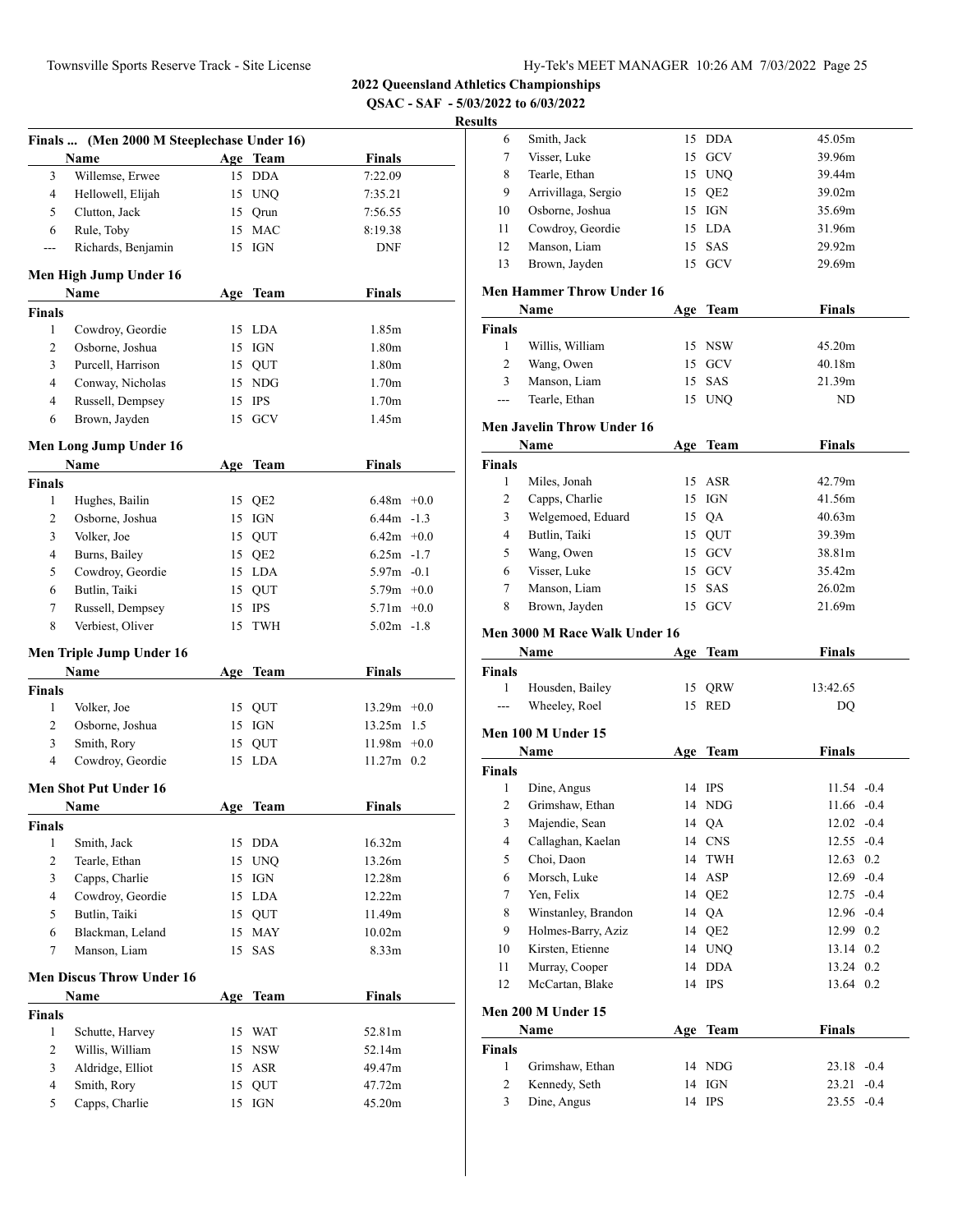**QSAC - SAF - 5/03/2022 to 6/03/2022**

|                | Finals  (Men 200 M Under 15) |    |          |               |
|----------------|------------------------------|----|----------|---------------|
|                | <b>Name</b>                  |    | Age Team | Finals        |
| 4              | Majendie, Sean               |    | 14 QA    | 24.17 -0.4    |
| 5              | Gardiner, Dylan              |    | 14 GLD   | 24.41 -0.4    |
| 6              | Choi, Daon                   |    | 14 TWH   | $25.37 -0.4$  |
| 7              | Morsch, Luke                 |    | 14 ASP   | $25.55 -0.4$  |
| 8              | Callaghan, Kaelan            |    | 14 CNS   | $25.70 -0.4$  |
| 9              | Yen, Felix                   |    | 14 QE2   | 25.78 -0.4    |
| 10             | Winstanley, Brandon          |    | 14 QA    | 25.97 -0.4    |
| 11             | Kirsten, Etienne             |    | 14 UNQ   | $26.71 - 1.4$ |
| 12             | Jakimowicz, Joel             |    | 14 IPS   | $26.92 -1.4$  |
| 13             | Murray, Cooper               |    | 14 DDA   | 27.18 -1.4    |
| 14             | McCartan, Blake              |    | 14 IPS   | 28.12 -1.4    |
|                | Men 400 M Under 15           |    |          |               |
|                | Name                         |    | Age Team | Finals        |
| <b>Finals</b>  |                              |    |          |               |
| 1              | Kennedy, Seth                |    | 14 IGN   | 51.62         |
| 2              | Irankeje, Oscar              |    | 14 NDG   | 53.41         |
| 3              | Majendie, Sean               |    | 14 QA    | 56.57         |
| 4              | Rakuita, Hemi                |    | 14 IPS   | 57.15         |
| 5              | Stewart, Dakota              |    | 14 IPS   | 57.32         |
| 6              | Choi, Daon                   |    | 14 TWH   | 57.39         |
| 7              | Hughes, Leonardo             |    | 14 GCR   | 58.35         |
| 8              | Luschwitz, Harry             |    | 14 ATN   | 63.60         |
|                | Men 800 M Run Under 15       |    |          |               |
|                | Name                         |    | Age Team | <b>Finals</b> |
| <b>Finals</b>  |                              |    |          |               |
| 1              | Macfarlane, Caiden           |    | 14 QA    | 2:07.03       |
| $\overline{c}$ | Cunningham, Ryan             |    | 14 IGN   | 2:08.68       |
| 3              | Stewart, Dakota              |    | 14 IPS   | 2:08.88       |
| 4              | Milligan, Zac                |    | 14 ATN   | 2:08.89       |
| 5              | Power, Millan                |    | 14 USC   | 2:09.52       |
| 6              | Hughes, Leonardo             |    | 14 GCR   | 2:11.84       |
| 7              | Gough, Tobey                 |    | 14 QA    | 2:15.25       |
| 8              | Cadman, Craig                |    | 14 INT   | 2:16.23       |
| 9              | Gorski, Luke                 |    | 14 IGN   | 2:18.34       |
| 10             | Hermiston, Harvey            |    | 14 RED   | 2:18.77       |
| 11             | Duke, Ethan                  |    | 14 QA    | 2:20.54       |
| 12             | Luschwitz, Harry             |    | 14 ATN   | 2:22.16       |
| 13             | Algate, Jacob                |    | 14 IGN   | 2:27.33       |
|                | Men 1500 M Run Under 15      |    |          |               |
|                | Name                         |    | Age Team | <b>Finals</b> |
| <b>Finals</b>  |                              |    |          |               |
| 1              | Macfarlane, Caiden           |    | 14 QA    | 4:15.87       |
| 2              | Power, Millan                |    | 14 USC   | 4:26.25       |
| 3              | Gough, Tobey                 |    | 14 QA    | 4:27.86       |
| 4              | Hughes, Leonardo             |    | 14 GCR   | 4:30.85       |
| 5              | Johnson, James               |    | 14 IGN   | 4:33.97       |
| 6              | Cunningham, Ryan             |    | 14 IGN   | 4:34.99       |
| 7              | Gorski, Luke                 |    | 14 IGN   | 4:39.74       |
| 8              | Anderson, Hunter             |    | 14 GCR   | 4:45.69       |
| 9              | Hermiston, Harvey            | 14 | RED      | 4:46.84       |
| 10             | Stewart, Dakota              |    | 14 IPS   | 4:48.13       |
|                |                              |    |          |               |

| 11<br>12            |                                  |     |                           |                              |  |
|---------------------|----------------------------------|-----|---------------------------|------------------------------|--|
|                     | Duke, Ethan                      | 14  | QA                        | 4:51.15                      |  |
|                     | Algate, Jacob                    | 14  | IGN                       | 4:53.80                      |  |
| 13                  | Cadman, Craig                    | 14  | <b>INT</b>                | 4:58.33                      |  |
| 14                  | Martin, Owen                     | 14  | SRG                       | 5:21.54                      |  |
|                     |                                  |     |                           |                              |  |
|                     | Men 100 M Hurdles Under 15       |     |                           |                              |  |
|                     | Name                             |     | Age Team                  | <b>Finals</b>                |  |
| <b>Finals</b>       |                                  |     |                           |                              |  |
| $\mathbf{1}$        | Harlow, Daniel                   |     | 14 IPS                    | $13.78 - 0.7$                |  |
| 2                   | Gardiner, Dylan                  |     | 14 GLD                    | $14.63 - 0.7$                |  |
| 3                   | Weil, Cooper                     |     | 14 USC                    | $14.66 - 0.7$                |  |
| 4                   | Putra Susilo, Sean               |     | 14 MAY                    | $15.26 -0.7$                 |  |
| 5                   | Jakimowicz, Joel                 |     | 14 IPS                    | 15.48 -0.7                   |  |
| 6                   | Yen, Felix                       | 14  | QE <sub>2</sub>           | $15.91 - 0.7$                |  |
| 7                   | Loli, Ezra                       | 14  | QUT                       | $16.42 -0.7$                 |  |
|                     | Degraaf, Will                    | 14  |                           |                              |  |
| ---                 |                                  |     | <b>UNQ</b>                | DQ $-0.7$                    |  |
|                     | Men 200 M Hurdles Under 15       |     |                           |                              |  |
|                     | Name                             |     | Age Team                  | <b>Finals</b>                |  |
| <b>Finals</b>       |                                  |     |                           |                              |  |
| 1                   | Harlow, Daniel                   | 14  | <b>IPS</b>                | $28.12 -0.8$                 |  |
|                     |                                  |     |                           |                              |  |
| 2                   | Gardiner, Dylan                  |     | 14 GLD                    | $28.79 - 0.8$                |  |
| 3                   | Putra Susilo, Sean               |     | 14 MAY                    | $29.35 -0.8$                 |  |
| 4                   | Degraaf, Will                    |     | 14 UNO                    | $29.94 -0.8$                 |  |
| 5                   | Weil, Cooper                     |     | 14 USC                    | $30.24 -0.8$                 |  |
| 6                   | Jakimowicz, Joel                 |     | 14 IPS                    | $31.18 - 0.8$                |  |
|                     | Men 2000 M Steeplechase Under 15 |     |                           |                              |  |
|                     |                                  |     |                           |                              |  |
|                     | Name                             | Age | <b>Team</b>               | <b>Finals</b>                |  |
| <b>Finals</b>       |                                  |     |                           |                              |  |
| $\mathbf{1}$        | Gough, Tobey                     |     | 14 QA                     | 6:44.65                      |  |
| 2                   | Johnson, James                   |     | 14 IGN                    | 6:50.08                      |  |
| 3                   | Brown, Angus                     | 14  | Qrun                      | 6:56.58                      |  |
| 4                   | Hermiston, Harvey                |     | 14 RED                    | 7:01.04                      |  |
|                     |                                  |     |                           |                              |  |
| 5                   | Cunningham, Ryan                 |     | 14 IGN                    | 7:01.17                      |  |
| 6                   | Stewart, Dakota                  |     | 14 IPS                    | 7:13.67                      |  |
| 7                   | Jeude, Michael                   | 14  | QA                        | 7:22.44                      |  |
|                     |                                  |     |                           |                              |  |
|                     | Men High Jump Under 15           |     |                           |                              |  |
|                     | Name                             | Age | Team                      | <b>Finals</b>                |  |
| Finals              |                                  |     |                           |                              |  |
| 1                   | Harlow, Daniel                   |     | 14 IPS                    | 1.76m                        |  |
| $\mathbf{2}$        | Barclay, Tristan                 | 14  | QUT                       | 1.76m                        |  |
| 3                   | Gardiner, Dylan                  | 14  | GLD                       | 1.70 <sub>m</sub>            |  |
| $\overline{4}$      | Yen, Felix                       | 14  | QE <sub>2</sub>           | 1.65m                        |  |
| 4                   |                                  | 14  | <b>UNQ</b>                | 1.65m                        |  |
|                     | Degraaf, Will                    |     |                           |                              |  |
| 6                   | Majendie, Sean                   | 14  | QA                        | 1.65m                        |  |
| 7                   | Mills, George                    | 14  | <b>MAY</b>                | 1.50m                        |  |
|                     | Men Long Jump Under 15           |     |                           |                              |  |
|                     | Name                             |     | Age Team                  | <b>Finals</b>                |  |
| <b>Finals</b>       |                                  |     |                           |                              |  |
| $\mathbf{1}$        |                                  |     |                           |                              |  |
|                     | Harlow, Daniel                   |     | 14 IPS                    | $5.81m + 0.0$                |  |
| $\overline{c}$      | Degraaf, Will                    |     | 14 UNQ                    | $5.54m + 0.0$                |  |
| 3                   | Gardiner, Dylan                  |     | 14 GLD                    | $5.41m + 0.0$                |  |
| $\overline{4}$<br>5 | Yen, Felix<br>Weil, Cooper       | 14  | QE <sub>2</sub><br>14 USC | $5.39m +0.0$<br>$5.35m +0.0$ |  |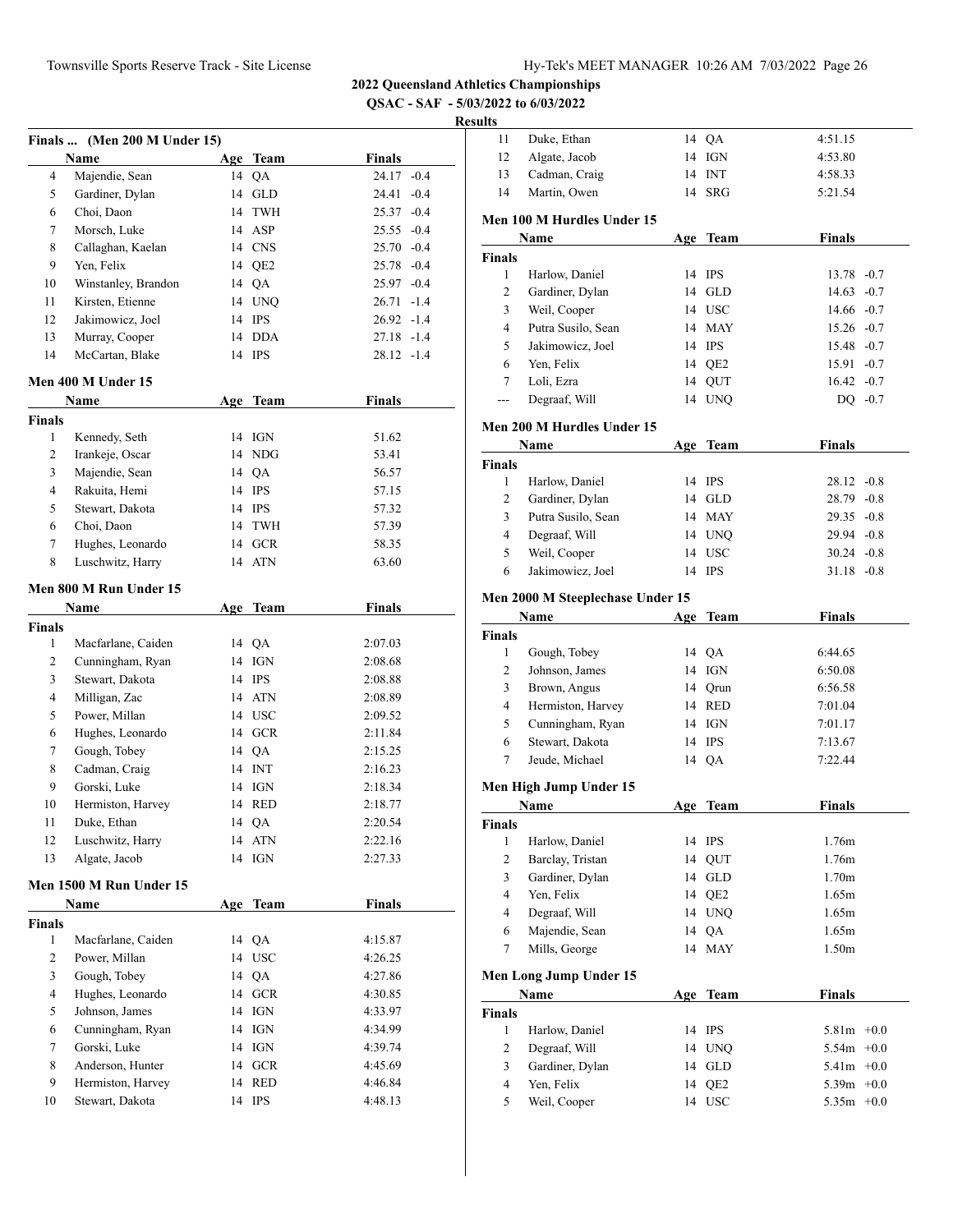**QSAC - SAF - 5/03/2022 to 6/03/2022**

|                | Finals  (Men Long Jump Under 15) |     |                      |                |  |
|----------------|----------------------------------|-----|----------------------|----------------|--|
|                | Name                             |     | Age Team             | Finals         |  |
| 5              | Dine, Angus                      | 14  | <b>IPS</b>           | $5.35m +0.0$   |  |
| 7              | Mewing, Jack                     |     | 14 IGN               | $5.27m +0.0$   |  |
| 8              | Murray, Cooper                   |     | 14 DDA               | $5.01m - 0.1$  |  |
| 9              | Cooper, Hallam                   |     | 14 IPS               | $4.97m - 0.2$  |  |
| 10             | Holmes-Barry, Aziz               |     | 14 QE2               | $4.86m + 0.0$  |  |
| 11             | Mills, George                    |     | 14 MAY               | $4.60m + 0.0$  |  |
| 12             | Scott, Joshua                    |     | 14 RED               | $3.92m +0.0$   |  |
|                | Men Triple Jump Under 15         |     |                      |                |  |
|                | Name                             |     | Age Team             | <b>Finals</b>  |  |
| <b>Finals</b>  |                                  |     |                      |                |  |
| 1              | Dine, Angus                      |     | 14 IPS               | $11.96m +0.0$  |  |
| 2              | Yen, Felix                       | 14  | QE <sub>2</sub>      | $11.45m +0.0$  |  |
| 3              | Degraaf, Will                    | 14  | <b>UNQ</b>           | $11.32m +0.0$  |  |
| 4              | Cooper, Hallam                   |     | 14 IPS               | $11.24m - 0.1$ |  |
| 5              | Murray, Cooper                   |     | 14 DDA               | $11.19m +0.0$  |  |
| 6              | Morsch, Luke                     |     | 14 ASP               | $11.11m - 1.0$ |  |
| 7              | Weil, Cooper                     |     | 14 USC               | $10.50m - 1.3$ |  |
| 8              | Mewing, Jack                     |     | 14 IGN               | $10.38m + 0.0$ |  |
| 9              | Mills, George                    |     | 14 MAY               | $10.29m + 0.0$ |  |
| ---            | Scott, Joshua                    |     | 14 RED               | <b>FOUL</b>    |  |
|                | <b>Men Shot Put Under 15</b>     |     |                      |                |  |
|                | Name                             | Age | Team                 | Finals         |  |
| Finals         |                                  |     |                      |                |  |
| 1              | Aho, Mafi                        |     | 14 QE2               | 14.10m         |  |
| 2              | Pooles, Jamieson                 |     | 14 USC               | 13.96m         |  |
| 3              | Johns, Cooper                    |     | 14 FTA               | 13.20m         |  |
| 4              | Kent, Jacob                      |     | 14 QA                | 12.11m         |  |
| 5              | Haunga, Luatangi                 | 14  | QE <sub>2</sub>      | 11.55m         |  |
| 6              | Sorensen, Willem                 |     | 14 GLD               | 10.90m         |  |
|                | <b>Men Discus Throw Under 15</b> |     |                      |                |  |
|                | Name                             |     | Age Team             | <b>Finals</b>  |  |
| <b>Finals</b>  |                                  |     |                      |                |  |
| 1              | Stoker, Mali                     |     | 14 USC               | 50.49m         |  |
| 2              | Kent, Jacob                      | 14  | QA                   | 49.38m         |  |
| 3              | Aho, Mafi                        |     | 14 QE2               | 47.89m         |  |
| 4              | Hopgood, Connor                  |     | 14 IGN               | 47.07m         |  |
| 5              | Pooles, Jamieson                 | 14  | <b>USC</b>           | 44.47m         |  |
| 6              | Wang, Randall                    | 14  | GCV                  | 38.07m         |  |
| 7              | Johns, Cooper                    | 14  | <b>FTA</b>           | 37.39m         |  |
| 8              | Haunga, Luatangi                 | 14  | QE <sub>2</sub>      | 34.42m         |  |
| 9              | Sorensen, Willem                 | 14  | GLD                  | 27.71m         |  |
|                | <b>Men Hammer Throw Under 15</b> |     |                      |                |  |
|                | Name                             |     | Age Team             | <b>Finals</b>  |  |
| <b>Finals</b>  |                                  |     |                      |                |  |
| 1              | Aho, Mafi                        |     | 14 QE2               | 48.37m         |  |
| 2              | Hopgood, Connor                  |     | 14 IGN               | 45.88m         |  |
| 3              | Sorensen, Willem                 | 14  | $\operatorname{GLD}$ | 32.45m         |  |
| $\overline{4}$ | Haunga, Luatangi                 | 14  | QE <sub>2</sub>      | 20.96m         |  |

|                    | <b>Men Javelin Throw Under 15</b>    |    |            |                 |
|--------------------|--------------------------------------|----|------------|-----------------|
|                    | Name                                 |    | Age Team   | <b>Finals</b>   |
| <b>Finals</b>      |                                      |    |            |                 |
| 1                  | Pooles, Jamieson                     |    | 14 USC     | 43.89m          |
| 2                  | Kavanagh, Connor                     |    | 14 QE2     | 35.90m          |
| 3                  | Mills, George                        |    | 14 MAY     | 30.69m          |
| 4                  | Stanley, Benjamin                    |    | 14 CAN     | 28.76m          |
| 5                  | Aho, Mafi                            |    | 14 QE2     | 28.38m          |
|                    | <b>Men 3000 M Race Walk Under 15</b> |    |            |                 |
|                    | Name                                 |    | Age Team   | Finals          |
| <b>Finals</b>      |                                      |    |            |                 |
| 1                  | Dale, Kai                            |    | 14 QRW     | 17:21.18        |
|                    |                                      |    |            |                 |
|                    | Men 100 M Under 14                   |    |            |                 |
|                    | Name                                 |    | Age Team   | Finals          |
| <b>Finals</b>      |                                      |    |            |                 |
| 1                  | Anstey, Simeon                       |    | 13 IPS     | $12.52 -0.6$    |
| 2                  | Antonio, Daniel                      |    | 13 QUT     | $12.58 - 0.6$   |
| 3                  | Seremet, Leonardo                    |    | 13 SAS     | $12.59 - 0.6$   |
| 4                  | Gerrard, Luca                        |    | 13 NAC     | $12.73 - 0.6$   |
| 5                  | Woodward, Cruz                       |    | 13 MAY     | $13.10 - 0.6$   |
| 6                  | Van Deventer, Caleb                  |    | 12 IPS     | $13.60 - 0.3$   |
| 7                  | Williams, Lachlan                    |    | 13 IGN     | $13.62 - 0.6$   |
| 8                  | Robinson, Lachlan                    |    | 12 IGN     | $13.63 - 0.3$   |
| 9                  | Crespy Worth, Thomas                 |    | 13 TWH     | $13.68 - 0.3$   |
| 10                 | Burns, Zane                          |    | 12 QE2     | $13.68 - 0.3$   |
| 11                 | Ekeocha, Daluchi                     |    | 11 MAY     | $13.72 -0.3$    |
| 12                 | Brown, Kobi                          |    | 12 QE2     | $14.09 - 0.9$   |
| 13                 | Perez, Samuel                        |    | 13 MAY     | $14.10 -0.9$    |
| 14                 | Rajesh, Joel                         |    | $11$ ASP   | $14.37 - 0.3$   |
| 15                 | Mills, Edward                        |    | 11 MAY     | 14.37 -0.9      |
| 16                 | Rameshkumar, Harsith                 |    | 11 IPS     | 14.49 -0.9      |
| 17                 | Heathcote, Hudson                    |    | 11 QA      | $14.61 - 0.9$   |
| 18                 | Phillips, Doug                       |    | 12 MAY     | $14.71 - 0.9$   |
|                    | Men 200 M Under 14                   |    |            |                 |
|                    | Name                                 |    | Age Team   | <b>Finals</b>   |
| Finals             |                                      |    |            |                 |
| 1                  | Campbell, Connor                     |    | 13 ASR     | $25.32 -0.7$    |
| 2                  | Anstey, Simeon                       | 13 | <b>IPS</b> | 25.53<br>$-0.7$ |
| 3                  | Antonio, Daniel                      | 13 | QUT        | 25.71<br>$-0.7$ |
| 4                  | Gerrard, Luca                        |    | 13 NAC     | 25.96 -0.7      |
| 5                  | Woodward, Cruz                       | 13 | <b>MAY</b> | $-0.7$<br>26.23 |
| 6                  | Kakavas, George                      |    | 13 GCA     | 26.51<br>$-0.7$ |
| 7                  | O'Brien, Thomas                      | 13 | IGN        | 26.57<br>$-0.7$ |
| 8                  | Van Deventer, Caleb                  | 12 | <b>IPS</b> | $27.36 - 0.5$   |
| 9                  | Williams, Lachlan                    | 13 | IGN        | 27.56 -0.5      |
| 10                 | Burns, Zane                          |    | 12 QE2     | $28.40 -0.5$    |
| 11                 | Ekeocha, Daluchi                     | 11 | MAY        | 28.53<br>$-0.7$ |
| 12                 | Heathcote, Hudson                    | 11 | QA         | $-0.5$<br>29.71 |
|                    |                                      |    |            |                 |
|                    | Men 400 M Under 14                   |    |            |                 |
|                    | Name                                 |    | Age Team   | Finals          |
| <b>Finals</b><br>1 | Campbell, Connor                     | 13 | ASR        | 57.11           |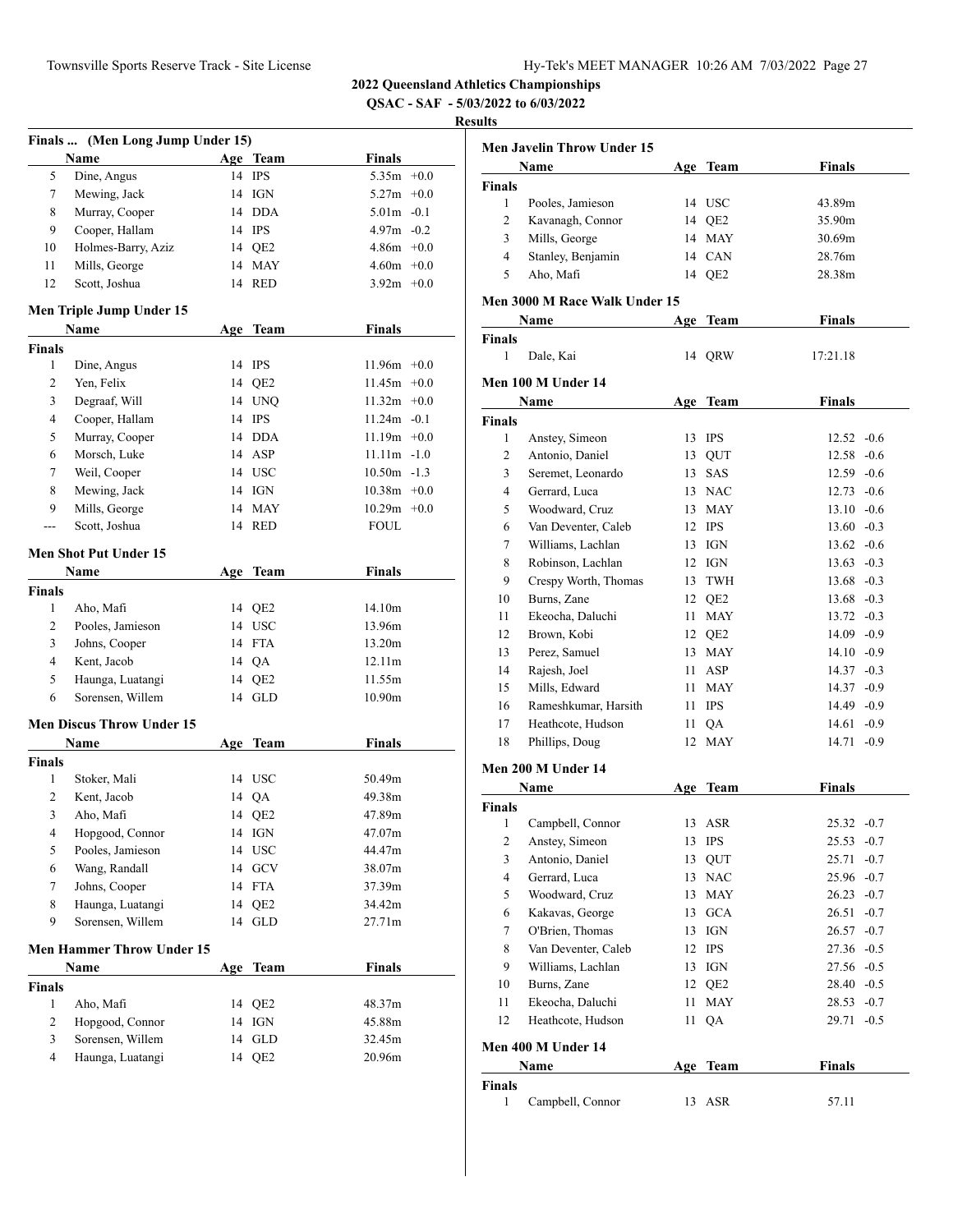**2022 Queensland Athletics Championships**

**QSAC - SAF - 5/03/2022 to 6/03/2022**

|                |                                      |      |                    | <b>QSAC - SAF - 5/03</b> |
|----------------|--------------------------------------|------|--------------------|--------------------------|
|                |                                      |      |                    | Rest                     |
|                | Finals  (Men 400 M Under 14)<br>Name |      |                    | <b>Finals</b>            |
| 2              | Kakavas, George                      |      | Age Team<br>13 GCA | 58.29                    |
| 3              | O'Brien, Thomas                      |      | 13 IGN             | 58.71                    |
| 4              | Nealon, Thomas                       |      | 13 QE2             | 59.79                    |
| 5              | Anstey, Simeon                       |      | 13 IPS             | 61.50                    |
| 6              | Gerrard, Luca                        |      | 13 NAC             | 61.95                    |
|                |                                      |      |                    |                          |
| 7              | Williams, Lachlan                    |      | 13 IGN             | 63.00                    |
| 8              | Van Deventer, Caleb                  |      | 12 IPS             | 65.69                    |
| 9              | Hillardt, Alexander                  | 11 - | <b>TWH</b>         | 69.59                    |
|                | Men 800 M Run Under 14               |      |                    |                          |
|                | Name                                 |      | Age Team           | <b>Finals</b>            |
| <b>Finals</b>  |                                      |      |                    |                          |
| 1              | Wain, Alexander                      |      | 13 NDG             | 2:08.58                  |
| 2              | Huang, Ethan                         |      | 13 ATN             | 2:12.67                  |
| 3              | Kisby, William                       |      | 13 NDG             | 2:13.43                  |
| $\overline{4}$ | Van Camp, Tate                       |      | 12 ASR             | 2:14.09                  |
| 5              | Butler, Alex                         |      | 13 TES             | 2:19.02                  |
| 6              | Newsham, Sam                         |      | 12 USC             | 2:19.81                  |
| 7              | McDonnell, Frederick                 |      | 13 ATN             | 2:20.20                  |
| 8              | Forbes-Schutz, Hannes                |      | 13 UNQ             | 2:21.91                  |
| 9              | Vickery, Ben                         |      | 12 GCA             | 2:22.60                  |
| 10             | Byrne, Eamon                         |      | 13 SAS             | 2:24.00                  |
| 11             | Watt, Finn                           |      | 11 CAN             | 2:25.63                  |
| 12             | Croft, Perry                         |      | 13 ASR             | 2:25.95                  |
| 13             | Crowley, Archer                      |      | 12 IPS             | 2:28.72                  |
| 14             | Algate, Joshua                       |      | 12 IGN             | 2:31.02                  |
| 15             | Williams, Lachlan                    |      | 13 IGN             | 2:34.00                  |
| 16             | Prole, Harry                         |      | 13 INT             | 2:34.54                  |
| 17             | Toney, Connor                        |      | 12 CMB             | 2:35.79                  |
| 18             | Barrett, Gilbert                     | 11 - | Qrun               | 2:39.21                  |
| 19             | Pratten, Axle                        |      | 12 WAT             | 2:42.60                  |
| 20             | Jacobs, Joshua                       |      | 10 FTA             | 2:44.63                  |
| 21             | Forbes-Schutz, Thomas                | 11   | <b>UNQ</b>         | 2:45.83                  |
|                | Men 1500 M Run Under 14              |      |                    |                          |
|                | Name                                 | Age  | Team               | Finals                   |
| <b>Finals</b>  |                                      |      |                    |                          |
| 1              | Wain, Alexander                      |      | 13 NDG             | 4:17.95                  |
| $\overline{2}$ | Kisby, William                       |      | 13 NDG             | 4:26.30                  |
| 3              | Newsham, Sam                         |      | 12 USC             | 4:30.38                  |
| $\overline{4}$ | Huang, Ethan                         |      | 13 ATN             | 4:33.85                  |
| 5              | Butler, Alex                         |      | 13 TES             | 4:35.75                  |
| 6              | Gartner, Oliver                      |      | 13 ATN             | 4:36.16                  |
| 7              | Ellice, Sam                          |      | 13 ATN             | 4:36.63                  |
| 8              | Nealon, Thomas                       |      | 13 QE2             | 4:37.01                  |
| 9              | Van Camp, Tate                       |      | 12 ASR             | 4:39.70                  |
| 10             | McDonnell, Frederick                 |      | 13 ATN             | 4:40.97                  |
| 11             | Forbes-Schutz, Hannes                |      | 13 UNQ             | 4:43.18                  |
| 12             | Vickery, Ben                         |      | 12 GCA             | 4:44.30                  |
| 13             | Mathewson, Conor                     |      | 11 IPS             | 4:47.45                  |
| 14             | Watt, Finn                           | 11   | CAN                | 4:48.80                  |
| 15             | Algate, Joshua                       |      | 12 IGN             | 4:48.81                  |
| 16             | Croft, Perry                         |      | 13 ASR             | 4:52.67                  |
| 17             | Byrne, Eamon                         |      | 13 SAS             | 4:55.01                  |
|                |                                      |      |                    |                          |

| ults             |                           |    |                   |                   |
|------------------|---------------------------|----|-------------------|-------------------|
| 18               | McConnel, Andrew          |    | 12 OA             | 4:55.21           |
| 19               | Prole, Harry              |    | 13 INT            | 4:57.08           |
| 20               | Hockaday, Thomas          |    | $11$ IGN          | 5:01.86           |
| 21               | Hillardt, Alexander       |    | 11 TWH            | 5:05.49           |
| 22               | Kelly, Aden               |    | 12 BER            | 5:06.96           |
| 23               | Toney, Connor             |    | 12 CMB            | 5:14.58           |
| 24               | Crowley, Archer           |    | 12 IPS            | 5:15.01           |
| 25               | Barrett, Gilbert          |    | 11 Qrun           | 5:15.25           |
| 26               | Kearney, Lachlan          |    | 11 USC            | 5:19.19           |
| 27               | Willemse, Xander          |    | 12 DDA            | 5:22.64           |
| 28               | Pratten, Axle             |    | 12 WAT            | 5:24.20           |
| 29               | Jacobs, Joshua            |    | 10 FTA            | 5:26.47           |
| 30               | Forbes-Schutz, Thomas     |    | 11 UNQ            | 5:28.59           |
| 31               | Johns, Callum             | 12 | TES               | 6:09.61           |
|                  | Men 90 M Hurdles Under 14 |    |                   |                   |
|                  | Name                      |    | Age Team          | Finals            |
| <b>Finals</b>    |                           |    |                   |                   |
| 1                | Purcell, Thomas           |    | 13 QUT            | $13.06 -1.6$      |
| $\overline{2}$   | Perez, Samuel             |    | 13 MAY            | $15.52 -1.6$      |
| 3                | Gration, Ethan            | 13 | MAY               | $17.09 - 1.6$     |
|                  |                           |    |                   |                   |
|                  | Men High Jump Under 14    |    |                   |                   |
|                  | Name                      |    | Age Team          | <b>Finals</b>     |
| <b>Finals</b>    |                           |    |                   |                   |
| 1                | Anderson, Samuel          |    | 13 TWH            | 1.60 <sub>m</sub> |
| 1                | de Vries, Caleb           |    | 13 FTA            | 1.60 <sub>m</sub> |
| 3                | Gration, Ethan            |    | 13 MAY            | 1.60 <sub>m</sub> |
| $\overline{4}$   | Perez, Samuel             |    | 13 MAY            | 1.55m             |
| 5                | McPherson, Lucas          |    | 13 WAT            | 1.55m             |
| 6                | Whitehouse, Oliver        |    | 13 QA             | 1.45m             |
| 7                | Johns, Callum             |    | 12 TES            | 1.45m             |
| 8                | Bricknell-Hewitt, Korbyn  |    | 13 GCV            | 1.40 <sub>m</sub> |
| 9                | Crowley, Archer           |    | 12 IPS            | 1.35m             |
| 10               | Mills, Edward             | 11 | <b>MAY</b>        | 1.35m             |
|                  | Men Long Jump Under 14    |    |                   |                   |
|                  | Name                      |    | Age Team          | <b>Finals</b>     |
| <b>Finals</b>    |                           |    |                   |                   |
| 1                | Seremet, Leonardo         | 13 | SAS               | 5.28m<br>1.0      |
| $\boldsymbol{2}$ | Antonio, Daniel           | 13 | QUT               | 5.19m -0.7        |
| 3                | Gerrard, Luca             | 13 | $_{\mathrm{NAC}}$ | $5.14m - 0.1$     |
| 4                | Burns, Zane               |    | 12 QE2            | $4.63m - 0.1$     |
| 5                | Brown, Kobi               |    | 12 QE2            | $4.30m - 0.2$     |
| 6                | Mills, Edward             | 11 | MAY               | $2.99m - 0.2$     |
| ---              | Rameshkumar, Harsith      | 11 | <b>IPS</b>        | FOUL              |
| $---$            | Perez, Samuel             |    | 13 MAY            | <b>FOUL</b>       |
|                  | Men Triple Jump Under 14  |    |                   |                   |
|                  | Name                      |    | Age Team          | <b>Finals</b>     |
| Finals           |                           |    |                   |                   |
| 1                | Gerrard, Luca             |    | 13 NAC            | $11.13m$ 1.3      |
| 2                | Antonio, Daniel           | 13 | QUT               | 10.99m<br>1.2     |
| 3                | Perez, Samuel             | 13 | MAY               | 10.41m 1.7        |
|                  |                           |    |                   |                   |
|                  |                           |    |                   |                   |
|                  |                           |    |                   |                   |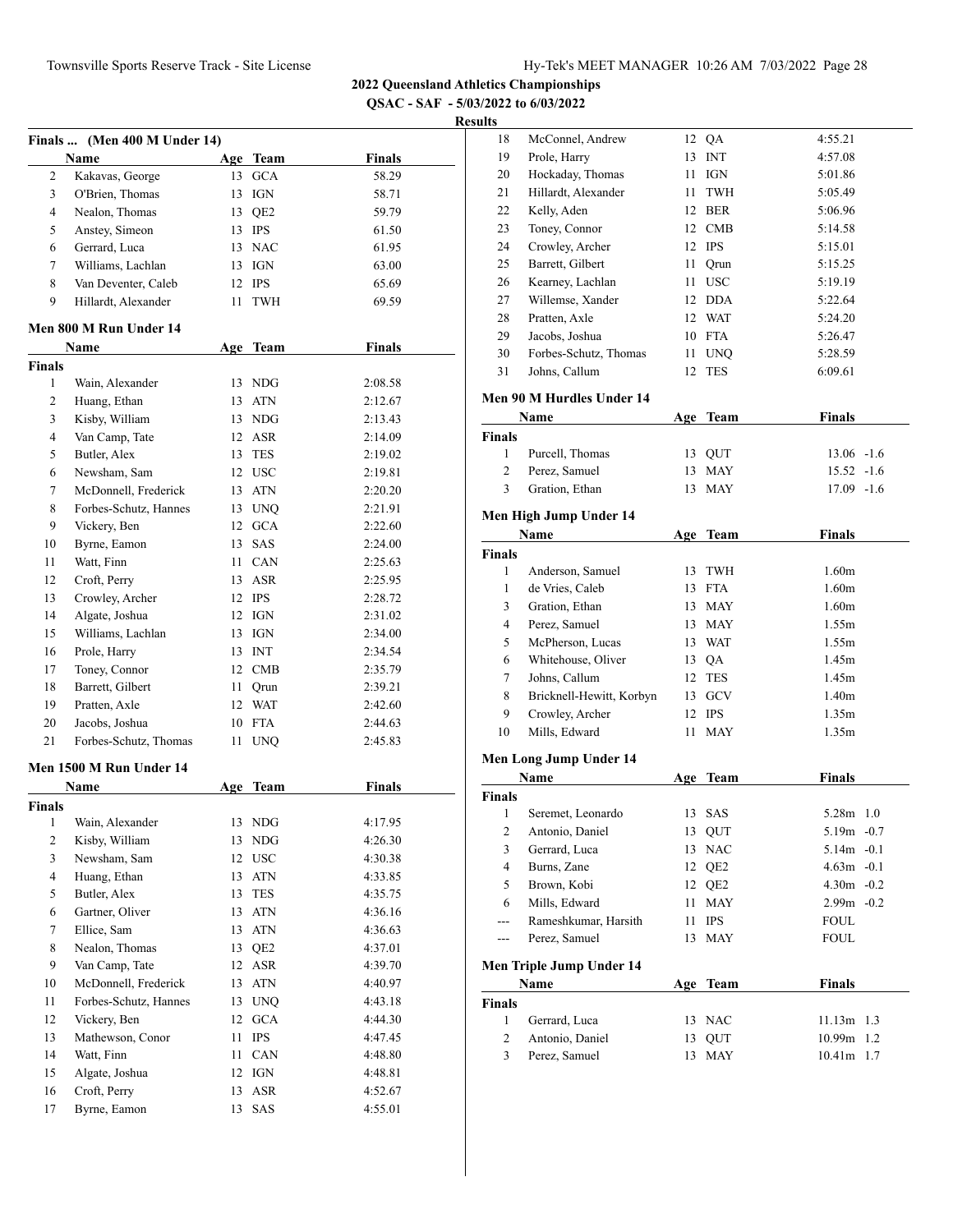**QSAC - SAF - 5/03/2022 to 6/03/2022**

|                | <b>Men Shot Put Under 14</b>      |    |            |                   |  |
|----------------|-----------------------------------|----|------------|-------------------|--|
|                | Name                              |    | Age Team   | Finals            |  |
| <b>Finals</b>  |                                   |    |            |                   |  |
| 1              | Webber, Aden                      |    | 13 IGN     | 13.48m            |  |
| $\overline{c}$ | Okonkwo, Victory                  |    | 13 QUT     | 12.19m            |  |
| 3              | de Vries, Caleb                   |    | 13 FTA     | 11.79m            |  |
| $\overline{4}$ | Dickson, Will                     |    | 13 ASR     | 10.01m            |  |
| 5              | Hambrook-Smith, Jake              |    | 12 QA      | 9.83 <sub>m</sub> |  |
|                | Men Discus Throw Under 14         |    |            |                   |  |
|                | Name                              |    | Age Team   | <b>Finals</b>     |  |
| <b>Finals</b>  |                                   |    |            |                   |  |
| 1              | Webber, Aden                      |    | 13 IGN     | 37.53m            |  |
| 2              | de Vries, Caleb                   |    | 13 FTA     | 32.52m            |  |
| 3              | Purcell, Thomas                   |    | 13 QUT     | 29.27m            |  |
| 4              | Sills, Sebastien                  |    | 13 IPS     | 27.63m            |  |
| 5              | Hambrook-Smith, Jake              |    | 12 QA      | 27.12m            |  |
| 6              | Dickson, Will                     |    | 13 ASR     | 26.71m            |  |
| 7              | Crowley, Archer                   |    | 12 IPS     | 26.58m            |  |
|                | <b>Men Javelin Throw Under 14</b> |    |            |                   |  |
|                | Name                              |    | Age Team   | Finals            |  |
| Finals         |                                   |    |            |                   |  |
| 1              | Webber, Aden                      |    | 13 IGN     | 40.34m            |  |
| 2              | Scott, Thomas                     |    | 12 TWH     | 28.89m            |  |
| 3              | Crowley, Archer                   |    | 12 IPS     | 28.77m            |  |
| 4              | de Vries, Caleb                   |    | 13 FTA     | 25.95m            |  |
| 5              | Gration, Ethan                    |    | 13 MAY     | 20.69m            |  |
|                | Men 3000 M Race Walk Under 14     |    |            |                   |  |
|                | Name                              |    | Age Team   | Finals            |  |
| Finals         |                                   |    |            |                   |  |
| 1              | Tilton, Noah                      | 13 | QRW        | 20:40.79          |  |
|                | Men 100 M Under 20 Ambulant       |    |            |                   |  |
|                | Name                              |    | Age Team   | <b>Finals</b>     |  |
| <b>Finals</b>  |                                   |    |            |                   |  |
| 1              | Mann - T/F20, Riley               |    | 18 NDG     | $11.84 - 1.7$     |  |
| 2              | Parry - T/F21, Ethan              |    | 18 HVB     | 15.74 -1.7        |  |
| 3              | Saba - T/F38, Ryan                |    | 18 GCV     | 12.89 -1.7        |  |
| 4              | Moroney - T38, Sean               | 17 | <b>TES</b> | 14.13 -1.7        |  |
|                | Men 200 M Under 20 Ambulant       |    |            |                   |  |
|                | Name                              |    | Age Team   | Finals            |  |
| <b>Finals</b>  |                                   |    |            |                   |  |
| $\mathbf{1}$   | Mann - T/F20, Riley               |    | 18 NDG     | 23.81 0.3         |  |
| 2              | Saba - T/F38, Ryan                |    | 18 GCV     | 26.51 0.3         |  |
| 3              | Moroney - T38, Sean               |    | 17 TES     | 29.73 0.3         |  |
|                | Men 800 M Run Under 20 Ambulant   |    |            |                   |  |
|                | Name                              |    | Age Team   | <b>Finals</b>     |  |
| <b>Finals</b>  |                                   |    |            |                   |  |
| 1              | Mann - T/F20, Riley               |    | 18 NDG     | 2:11.84           |  |
| 2              | Anderson - T/F37, Blake           | 19 | <b>USC</b> | 2:25.98           |  |
|                |                                   |    |            |                   |  |

|                            | Men 1500 M Run Under 20 Ambulant          |          |                   |  |
|----------------------------|-------------------------------------------|----------|-------------------|--|
|                            | Name                                      | Age Team | Finals            |  |
| Finals                     |                                           |          |                   |  |
| $\mathbf{1}$               | Anderson - T/F37, Blake                   | 19 USC   | 5:03.62           |  |
|                            | Men Long Jump Under 20 Ambulant           |          |                   |  |
|                            | Name                                      | Age Team | Finals            |  |
| Finals                     |                                           |          |                   |  |
| 1                          | Parry - T/F21, Ethan                      | 18 HVB   | $3.68m$ 1.8       |  |
| 2                          | Mann - T/F20, Riley                       | 18 NDG   | $5.49m + 0.0$     |  |
| 3                          | Moroney - T38, Sean                       | 17 TES   | $3.95m +0.0$      |  |
|                            | <b>Men Shot Put Under 20 Ambulant</b>     |          |                   |  |
|                            | Name                                      | Age Team | <b>Finals</b>     |  |
| <b>Finals</b>              |                                           |          |                   |  |
| $\mathbf{1}$               | Du Preez - T/F44, Sebastine               | 18 IGN   | 7.23 <sub>m</sub> |  |
| $\overline{2}$             | Calice-Archer - T/F3, Zac                 | 17 ATN   | 7.49 <sub>m</sub> |  |
|                            | <b>Men Discus Throw Under 20 Ambulant</b> |          |                   |  |
|                            | <b>Name</b>                               | Age Team | Finals            |  |
| Finals                     |                                           |          |                   |  |
| 1                          | Du Preez - T/F44, Sebastine               | 18 IGN   | 34.68m            |  |
| $\overline{c}$             | Gallagher - T/F37, Sean                   | 19 QE2   | 21.16m            |  |
|                            | Men Javelin Throw Under 20 Ambulant       |          |                   |  |
|                            | N <u>ame</u>                              | Age Team | Finals            |  |
| Finals                     |                                           |          |                   |  |
| 1                          | Du Preez - T/F44, Sebastine               | 18 IGN   | 34.17m            |  |
| 2                          | Gallagher - T/F37, Sean                   | 19 QE2   | 18.35m            |  |
|                            | Men 100 M Under 20 Wheelchair             |          |                   |  |
|                            | Name                                      |          | <b>Finals</b>     |  |
|                            |                                           | Age Team |                   |  |
| <b>Finals</b><br>1         | Reynolds - Rr2, Caleb                     | 17 GCV   | $26.84 -1.1$      |  |
| 2                          | Palmer - T53, Elijah                      | 18 IGN   | $23.16 - 1.1$     |  |
|                            |                                           |          |                   |  |
|                            | Men 200 M Under 20 Wheelchair             |          |                   |  |
|                            | Name                                      | Age Team | <b>Finals</b>     |  |
| Finals                     |                                           |          |                   |  |
| 1                          | Palmer - T53, Elijah                      | 18 IGN   | $41.27 +0.0$      |  |
|                            | Men 400 M Under 20 Wheelchair             |          |                   |  |
|                            | Name                                      | Age Team | <b>Finals</b>     |  |
| <b>Finals</b>              |                                           |          |                   |  |
| 1                          | Palmer - T53, Elijah                      | 18 IGN   | 1:25.53           |  |
|                            | Men 800 M Run Under 20 Wheelchair         |          |                   |  |
|                            | Name                                      | Age Team | Finals            |  |
| Finals                     |                                           |          |                   |  |
| $\mathbf{1}$               | Palmer - T53, Elijah                      | 18 IGN   | 3:03.72           |  |
|                            |                                           |          |                   |  |
|                            | Men 1500 M Run Under 20 Wheelchair        |          |                   |  |
|                            | Name                                      | Age Team | <b>Finals</b>     |  |
| <b>Finals</b><br>$1 \quad$ | Palmer - T53, Elijah 18 IGN               |          | 6:11.16           |  |
|                            |                                           |          |                   |  |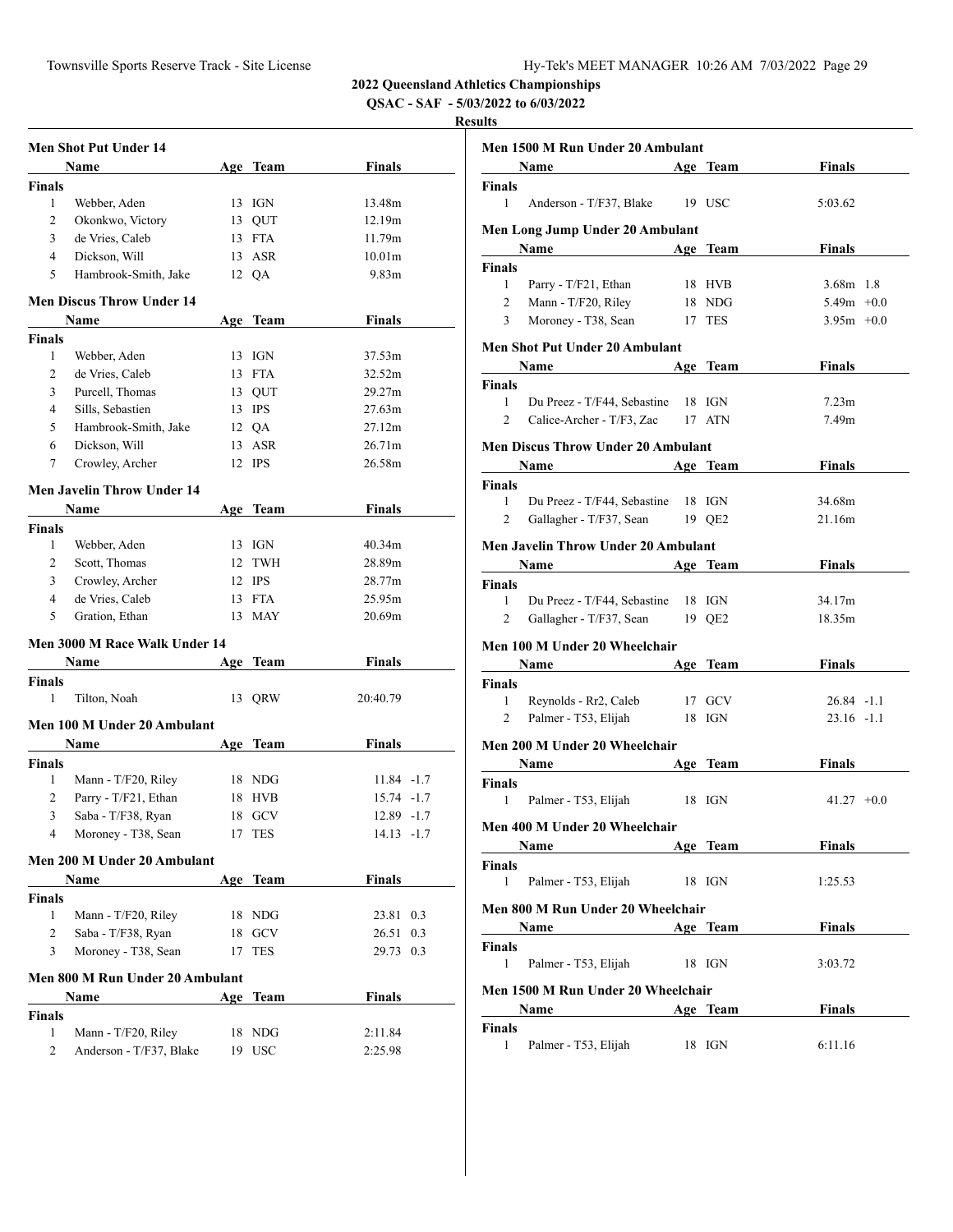**QSAC - SAF - 5/03/2022 to 6/03/2022**

|                | Men 100 M Open Ambulant                |            |            |                   |  |
|----------------|----------------------------------------|------------|------------|-------------------|--|
|                | Name                                   |            | Age Team   | <b>Finals</b>     |  |
| <b>Finals</b>  |                                        |            |            |                   |  |
| $\mathbf{1}$   | Lush - T/F20, Joshua                   |            | 22 NZL     | 11.99 -1.7        |  |
| 2              | Wyatt - T01, Liam                      | 21         | <b>TES</b> | $11.88 - 1.7$     |  |
| 3              | Guild - T20, Matthew                   |            | 25 IGN     | $13.11 - 1.7$     |  |
| $\overline{4}$ | Burrows - T/F20, Tom                   |            | 32 QE2     | $13.62 -1.7$      |  |
|                |                                        |            |            |                   |  |
|                | Men 200 M Open Ambulant                |            |            |                   |  |
|                | Name                                   |            | Age Team   | Finals            |  |
| <b>Finals</b>  |                                        |            |            |                   |  |
| 1              | Campbell - T/F20, Alberto              |            | 29 QE2     | 24.03 0.3         |  |
| $\overline{2}$ | Wyatt - T01, Liam                      |            | 21 TES     | 24.60 0.3         |  |
| 3              | Burrows - T/F20, Tom                   |            | 32 QE2     | 27.87 0.3         |  |
|                | Men 400 M Open Ambulant                |            |            |                   |  |
|                | Name                                   |            | Age Team   | Finals            |  |
| <b>Finals</b>  |                                        |            |            |                   |  |
| $\mathbf{1}$   | Mann - T/F20, Riley                    |            | 18 NDG     | 52.82             |  |
| $\overline{2}$ | Campbell - T/F20, Alberto              |            | 29 QE2     | 52.94             |  |
| 3              | Hendy - T/F20, Lindsey                 |            | 25 TNS     | 55.89             |  |
| 4              | Burrows - T/F20, Tom                   |            | 32 QE2     | 65.18             |  |
|                |                                        |            |            |                   |  |
|                | Men Long Jump Open Ambulant            |            |            |                   |  |
|                | <b>Name</b>                            |            | Age Team   | Finals            |  |
| <b>Finals</b>  |                                        |            |            |                   |  |
| 1              | Lush - T/F20, Joshua                   |            | 22 NZL     | $6.21m$ 1.3       |  |
| $\overline{c}$ | Hendy - T/F20, Lindsey                 |            | 25 TNS     | $4.16m + 0.0$     |  |
|                | <b>Men Shot Put Open Ambulant</b>      |            |            |                   |  |
|                | Name                                   |            | Age Team   | Finals            |  |
| <b>Finals</b>  |                                        |            |            |                   |  |
| 1              | Rivett - F21, Andre                    |            | 25 GCV     | 8.93 <sub>m</sub> |  |
|                |                                        |            |            |                   |  |
|                | <b>Men Discus Throw Open Ambulant</b>  |            |            |                   |  |
|                | Name                                   |            | Age Team   | Finals            |  |
| <b>Finals</b>  |                                        |            |            |                   |  |
| 1              | Rivett - F21, Andre                    |            | 25 GCV     | 22.86m            |  |
| 2              | Gallagher - T/F37, Sean                |            | 19 QE2     | 21.22m            |  |
|                | <b>Men Javelin Throw Open Ambulant</b> |            |            |                   |  |
|                | <u>Name</u>                            | <u>Age</u> | Team       | Finals            |  |
| <b>Finals</b>  |                                        |            |            |                   |  |
| 1              | Rivett - F21, Andre                    |            | 25 GCV     | 15.90m            |  |
| 2              | Gallagher - T/F37, Sean                |            | 19 QE2     | 19.63m            |  |
|                |                                        |            |            |                   |  |
|                | Men 100 M Open Wheelchair              |            |            |                   |  |
|                | Name                                   |            | Age Team   | <b>Finals</b>     |  |
| <b>Finals</b>  |                                        |            |            |                   |  |
| 1              | Tagget - Rr2, Bobby                    |            | 33 GCV     | $31.42 -1.1$      |  |
|                | Men 800 M Run Under 13 Ambulant        |            |            |                   |  |
|                | Name                                   |            | Age Team   | <b>Finals</b>     |  |
| <b>Finals</b>  |                                        |            |            |                   |  |
| 1              | Flaherty - T/F20, Peter                |            | 11 CAN     | 3:19.97           |  |
|                |                                        |            |            |                   |  |

|                | Men 1500 M Run Under 13 Ambulant                                                                                                                                                                                              |        |            |               |     |
|----------------|-------------------------------------------------------------------------------------------------------------------------------------------------------------------------------------------------------------------------------|--------|------------|---------------|-----|
|                | Name                                                                                                                                                                                                                          |        | Age Team   | <b>Finals</b> |     |
| Finals         |                                                                                                                                                                                                                               |        |            |               |     |
| 1              | Flaherty - T/F20, Peter 11 CAN                                                                                                                                                                                                |        |            | 6:48.29       |     |
|                | Men 100 M Under 13 Wheelchair                                                                                                                                                                                                 |        |            |               |     |
|                |                                                                                                                                                                                                                               |        | Age Team   | <b>Finals</b> |     |
| Finals         |                                                                                                                                                                                                                               |        |            |               |     |
| 1              | Senbel-Lynch - Rr2, Sean 12 QE2                                                                                                                                                                                               |        |            | $29.01 -1.1$  |     |
| $\overline{c}$ | Fraser - Rr3, Zac                                                                                                                                                                                                             |        | 12 GCV     | 28.84 -1.1    |     |
| 3              | Kirkham - Rr2, Jackson                                                                                                                                                                                                        |        | 12 GCV     | $41.85 -1.1$  |     |
|                | Men 100 M Under 15 Ambulant                                                                                                                                                                                                   |        |            |               |     |
|                | <b>Name</b>                                                                                                                                                                                                                   |        | Age Team   | Finals        |     |
| Finals         |                                                                                                                                                                                                                               |        |            |               |     |
| 1              | Carson - T/F38, Trey 14 GCV                                                                                                                                                                                                   |        |            | 15.02 2.0     |     |
| 2              | Sahlqvist - T47/F46, Luke 14 QUT                                                                                                                                                                                              |        |            | 16.01 2.0     |     |
|                | Men Shot Put Under 15 Ambulant                                                                                                                                                                                                |        |            |               |     |
|                | Name Age Team                                                                                                                                                                                                                 |        |            | <b>Finals</b> |     |
| Finals         |                                                                                                                                                                                                                               |        |            |               |     |
| 1              | Carson - T/F38, Trey                                                                                                                                                                                                          | 14 GCV |            | 9.97m         |     |
| 2              | Sahlqvist - T47/F46, Luke 14 QUT                                                                                                                                                                                              |        |            | 8.04m         |     |
|                |                                                                                                                                                                                                                               |        |            |               |     |
|                | <b>Men Discus Throw Under 15 Ambulant</b>                                                                                                                                                                                     |        |            |               |     |
|                | Name Manual Manual Manual Manual Manual Manual Manual Manual Manual Manual Manual Manual Manual Manual Manual Manual Manual Manual Manual Manual Manual Manual Manual Manual Manual Manual Manual Manual Manual Manual Manual |        | Age Team   | <b>Finals</b> |     |
| Finals         |                                                                                                                                                                                                                               |        |            |               |     |
| 1              | Carson - T/F38, Trey 14 GCV                                                                                                                                                                                                   |        |            | 31.08m        |     |
| 2              | Sahlqvist - T47/F46, Luke 14 QUT                                                                                                                                                                                              |        |            | 15.97m        |     |
|                | Men Javelin Throw Under 15 Ambulant                                                                                                                                                                                           |        |            |               |     |
|                | Name Age Team                                                                                                                                                                                                                 |        |            | <b>Finals</b> |     |
| Finals         |                                                                                                                                                                                                                               |        |            |               |     |
| 1              | Sahlqvist - T47/F46, Luke 14 QUT                                                                                                                                                                                              |        |            | 17.46m        |     |
|                | Men 100 M Under 15 Wheelchair                                                                                                                                                                                                 |        |            |               |     |
|                | Name Age Team                                                                                                                                                                                                                 |        |            | <b>Finals</b> |     |
| Finals         |                                                                                                                                                                                                                               |        |            |               |     |
| 1              | Crothers - Rr3, Kai 13 GCV                                                                                                                                                                                                    |        |            | $47.51 - 1.1$ |     |
|                | Men 100 M Under 17 Ambulant                                                                                                                                                                                                   |        |            |               |     |
|                | Name Age Team                                                                                                                                                                                                                 |        |            | Finals        |     |
| Finals         |                                                                                                                                                                                                                               |        |            |               |     |
| 1              | Engle - T47/F46, Ryan                                                                                                                                                                                                         |        | 16 USC     | 12.42 2.0     |     |
| $\overline{2}$ | Fuamatu - T/F01, Jalawlin                                                                                                                                                                                                     | 16     | <b>FTA</b> | 12.60 2.0     |     |
| 3              | Allen - T/F38, Samuel                                                                                                                                                                                                         | 15     | TES        | 13.57 2.0     |     |
|                |                                                                                                                                                                                                                               |        |            |               |     |
|                | Men 200 M Under 17 Ambulant                                                                                                                                                                                                   |        |            |               |     |
|                | Name                                                                                                                                                                                                                          | Age    | Team       | <b>Finals</b> |     |
| Finals         |                                                                                                                                                                                                                               |        |            |               |     |
| $\mathbf{1}$   | Engle - T47/F46, Ryan                                                                                                                                                                                                         |        | 16 USC     | 25.40 0.3     |     |
| $\overline{c}$ | Fuamatu - T/F01, Jalawlin                                                                                                                                                                                                     | 16     | FTA        | 26.23         | 0.3 |
| 3              | Allen - T/F38, Samuel                                                                                                                                                                                                         | 15     | <b>TES</b> | 27.31         | 0.3 |